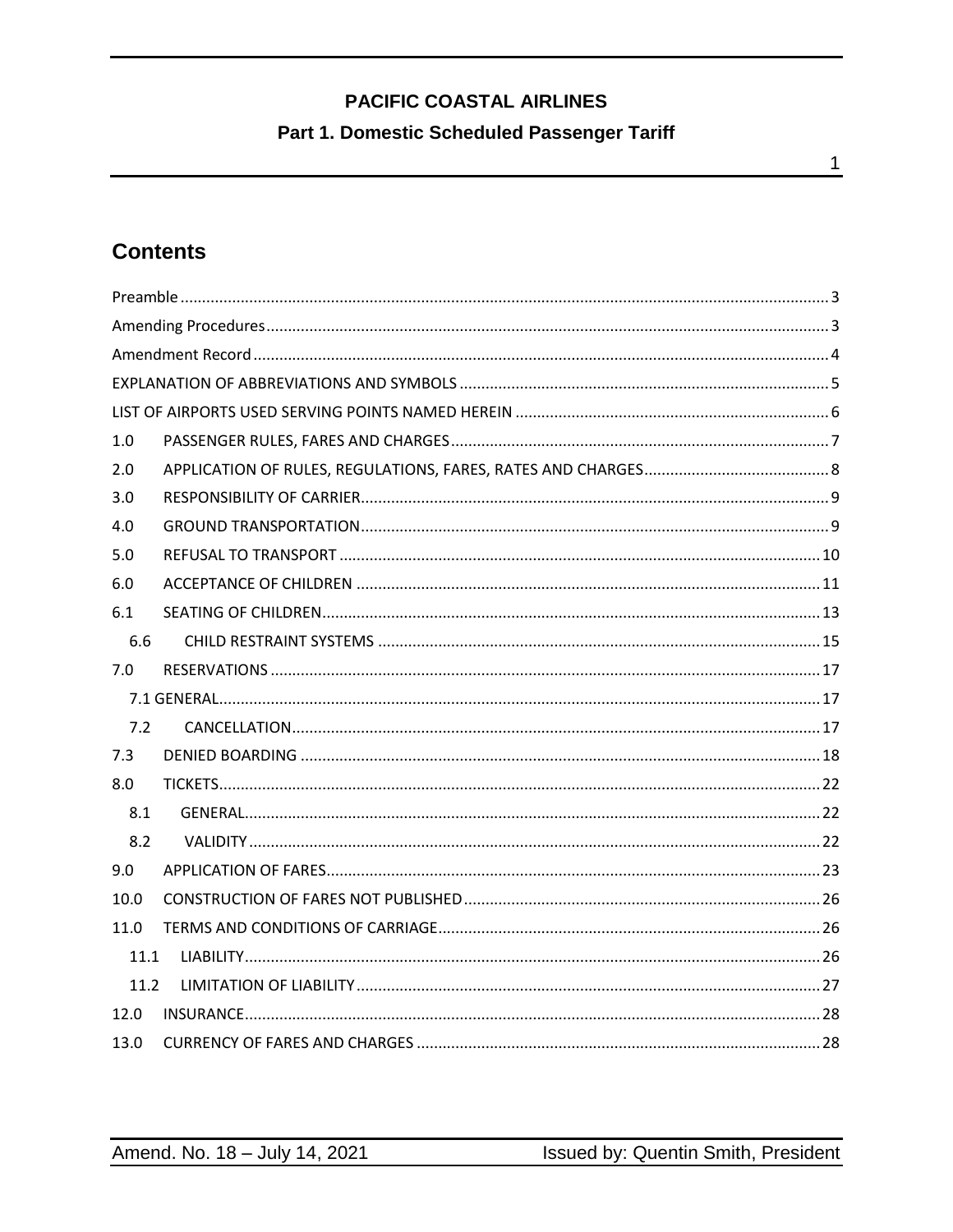### Part 1. Domestic Scheduled Passenger Tariff

| 14.0 |  |
|------|--|
| 15.0 |  |
| 16.0 |  |
| 16.1 |  |
| 16.2 |  |
| 16.3 |  |
| 16.4 |  |
| 16.5 |  |
| 17.0 |  |
| 18.0 |  |
| 18.4 |  |
| 19.0 |  |
| 20.0 |  |
| 21.0 |  |
| 22.0 |  |
| 23.0 |  |
| 24.0 |  |
| 25.0 |  |
| 26.0 |  |
| 27.0 |  |
| 28.0 |  |
|      |  |
|      |  |
|      |  |
|      |  |

 $\overline{2}$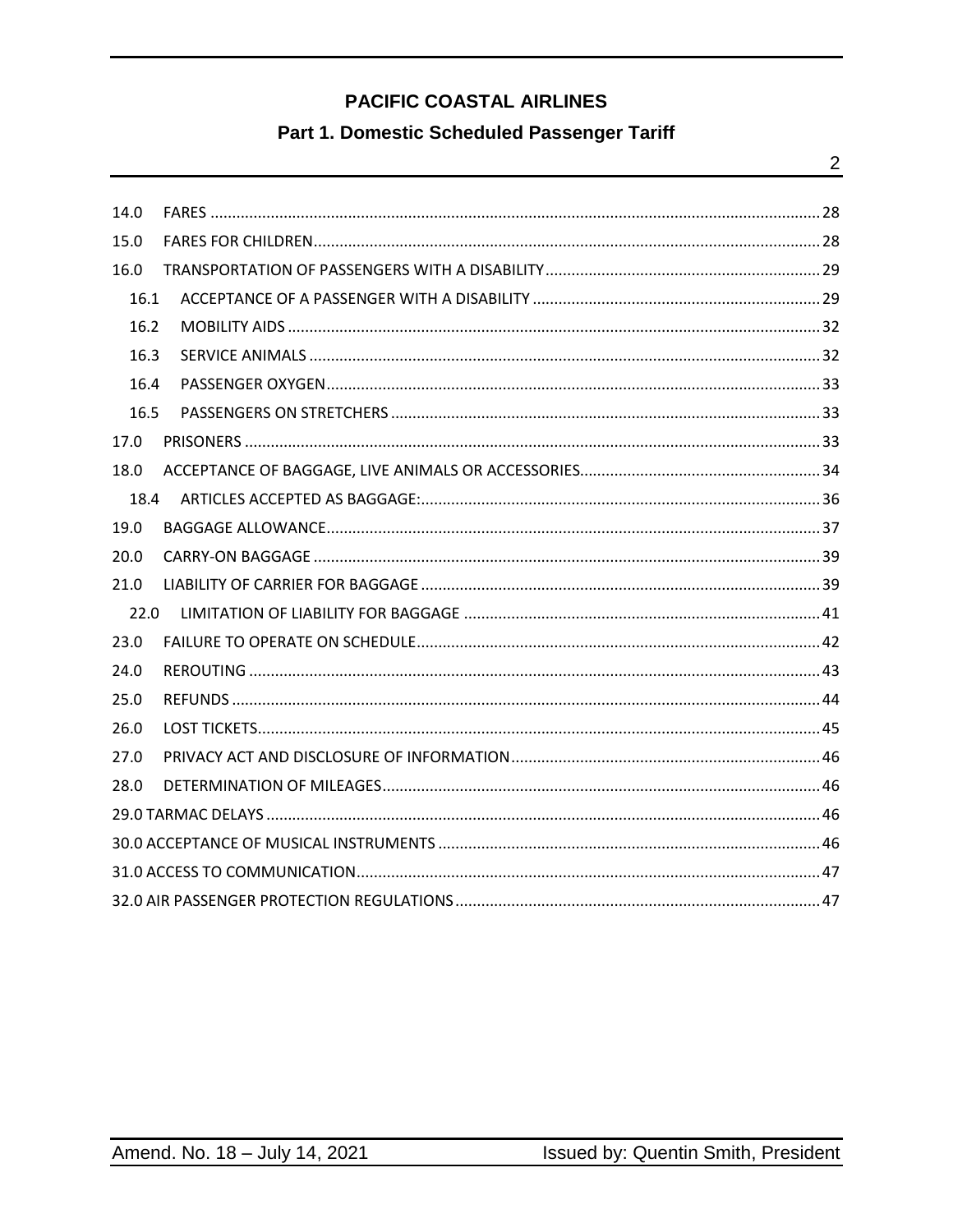### **Part 1. Domestic Scheduled Passenger Tariff**

<span id="page-2-0"></span>**Preamble**

This Tariff contains the rules of how Pacific Coastal Airlines Ltd conducts business with our passengers and customers.

It will allow our passengers and our customers to know definitively what service we intend to provide, and the limits of that service. The Company will not only meet these minimum levels of expected service, but strive to provide the best customer service we can to our valued passengers and customers.

Although most of the Tariff is written to protect the interests of the passenger, it also protects the Company by stating what we expect from our passengers with respect to safety and security.

At Pacific Coastal Airlines we hope to make your travel as comfortable, simple and enjoyable as possible. If there's something here you don't like and/or special services that you require, we will likely go above and beyond these rules to make your experience with us the best possible. Don't hesitate to give us a call if you have any questions regarding the language in these Tariffs. From our experience we know that with a bit of planning almost any travel issue can resolved.

### <span id="page-2-1"></span>**Amending Procedures**

Tariff amendments will be promulgated as required by the President. After approval by the Canadian Transportation Agency, they will be issued to manual holders and published on the Company web site.

Each amended page will show the appropriate amendment number and date. All changes will be indicated by a vertical black bar adjacent to the item that has been changed. When a tariff is amended, a copy of the amendment is to be forwarded to the CTA along with the appropriate amendment instructions.

Amendment instructions shall include a "Remove Pages" and "Insert Pages" and "Reason for Change" list. The amended text shall be identified by a vertical line in the right hand margin.

When a manual or amendments thereto are superseded, instructions will be issued to all manual holders to destroy the superseded copies.

These Tariffs are comprised of four parts: Part 1. Domestic Scheduled Passenger Tariff, Part 2. Local Cargo Tariff, Part 3. Domestic Charter Tariff, Part 4 International Charter Tariff. All four parts are based on the Domestic Scheduled Tariff. For that reason the List of Effective Pages, the Preamble, and the Amending procedures are contained in this Part.

3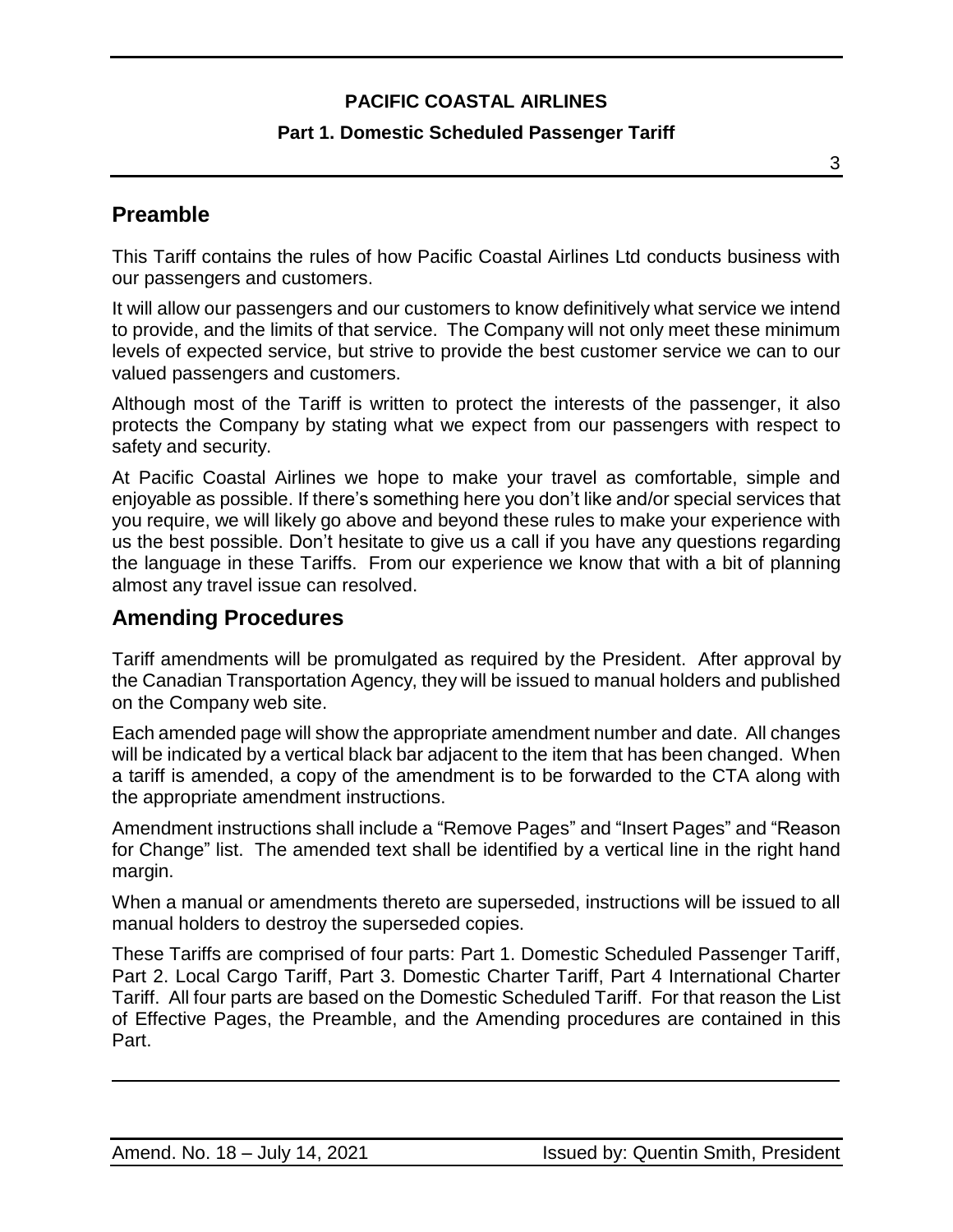# **PACIFIC COASTAL AIRLINES Part 1. Domestic Scheduled Passenger Tariff**

<span id="page-3-0"></span>

| <b>Amendment No.</b> | <b>Amendment No.</b> |
|----------------------|----------------------|
| Revision #1          | May 2, 2008          |
| Revision #2          | June 1, 2008         |
| Revision #3          | March 15, 2017       |
| Revision #4          | June 20, 2018        |
| Revision #5          | June 27, 2018        |
| Revision #6          | September 24, 2018   |
| Revision #7          | January 28, 2019     |
| Revision #8          | May 1, 2019          |
| Revision #9          | August 19, 2019      |
| Revision #10         | September 11, 2019   |
| Revision #11         | November 4, 2019     |
| Revision #12         | February 24, 2020    |
| Revision #13         | May 4, 2020          |
| Revision #14         | November 30, 2020    |
| Revision $#15$       | December 11, 2020    |
| Revision #16         | January 28, 2021     |
| Revision #17         | February 22, 2021    |
| Revision #18         | April 9, 2021        |
| Revision #19         | July 14, 2021        |
| Revision #20         | June 1, 2022         |
|                      |                      |
|                      |                      |
|                      |                      |

### **Amendment Record**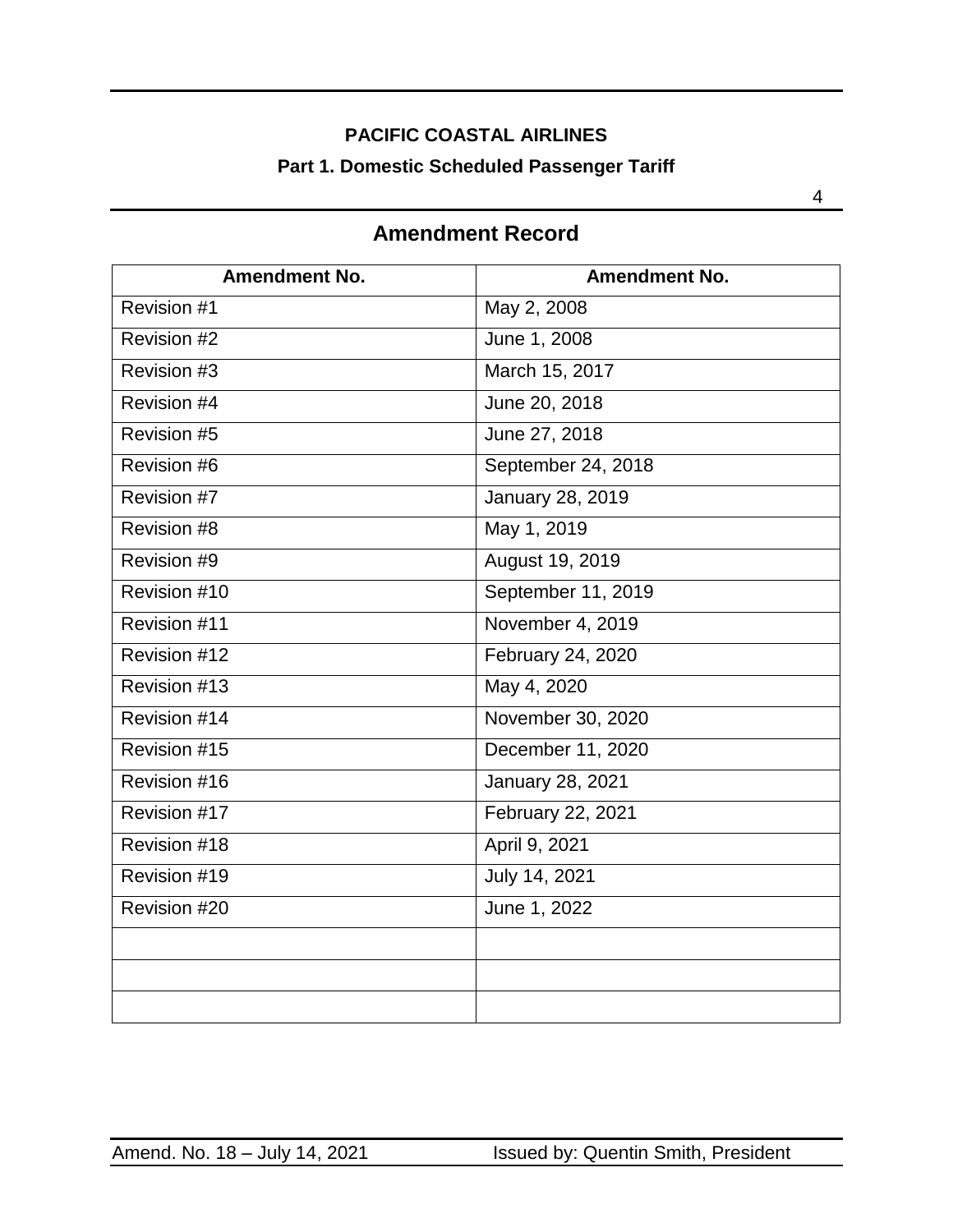### **Part 1. Domestic Scheduled Passenger Tariff**

## **EXPLANATION OF ABBREVIATIONS AND SYMBOLS**

| A.M.        | Denotes        | Ante-Meridian                                                                      |
|-------------|----------------|------------------------------------------------------------------------------------|
| P.M.        | <b>Denotes</b> | Post-Meridian                                                                      |
| LTD.        | <b>Denotes</b> | Limited                                                                            |
| C.O.D.      | <b>Denotes</b> | Cash on Delivery                                                                   |
| <b>CTA</b>  | Denotes        | <b>Canadian Transportation Agency</b>                                              |
| (A)         | <b>Denotes</b> | Increase                                                                           |
| (C)         | <b>Denotes</b> | Change in wording, which results in neither<br>increase nor reductions in charges. |
| (N)         | <b>Denotes</b> | Addition                                                                           |
| (R)         | <b>Denotes</b> | Reduction                                                                          |
| %           | <b>Denotes</b> | Percent                                                                            |
| \$          | Denotes        | <b>Dollars</b>                                                                     |
| Co.         | <b>Denotes</b> | Company                                                                            |
| No.         | <b>Denotes</b> | <b>Number</b>                                                                      |
| Lbs(s)      | <b>Denotes</b> | Pound(s)                                                                           |
| <b>PCAL</b> | <b>Denotes</b> | <b>Pacific Coastal Airlines</b>                                                    |

<span id="page-4-0"></span> $5<sup>1</sup>$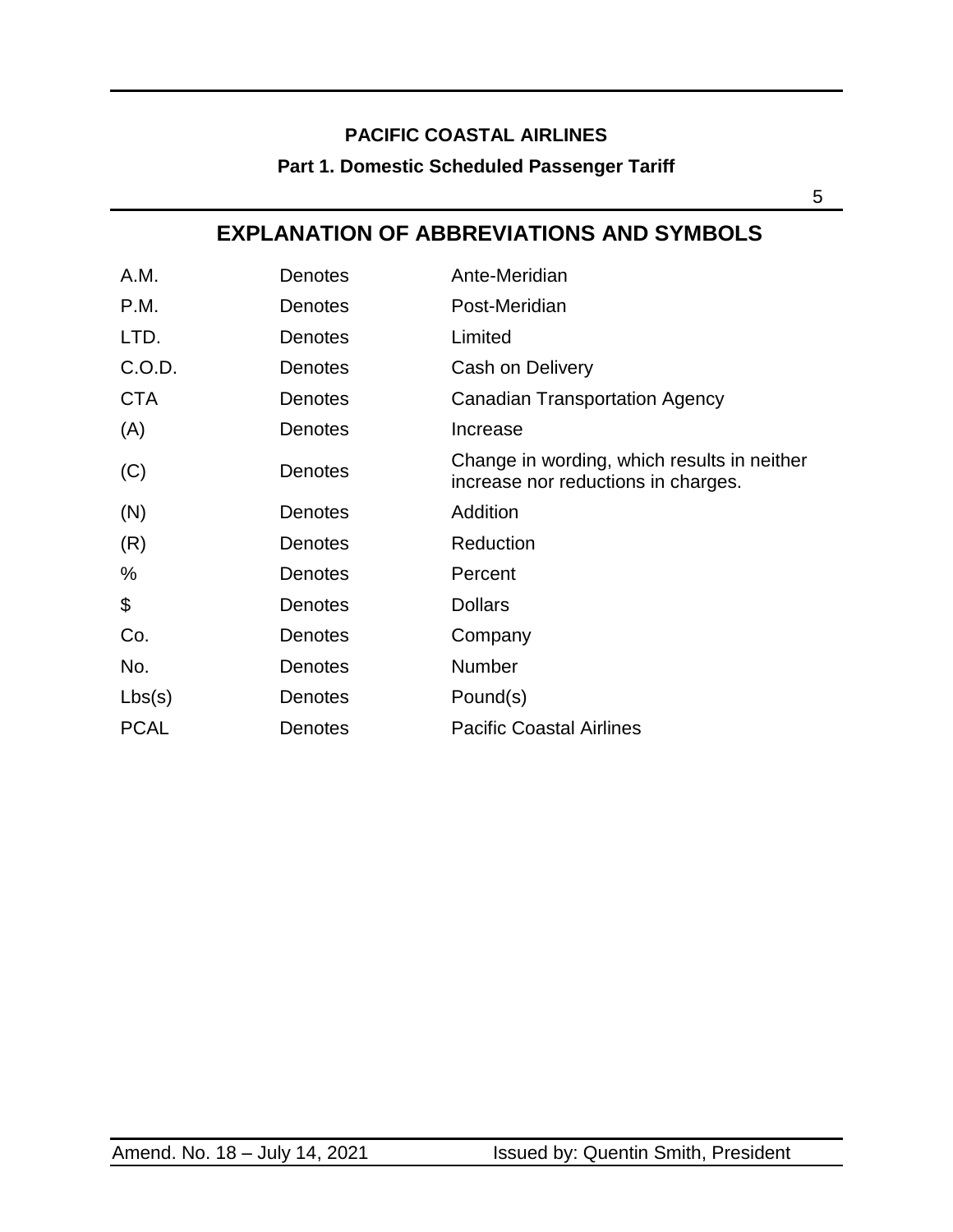# **PACIFIC COASTAL AIRLINES Part 1. Domestic Scheduled Passenger Tariff**

<span id="page-5-0"></span> $\overline{6}$ 

| <b>Name of Point</b>  | <b>Province</b> | <b>Airport</b>                  |
|-----------------------|-----------------|---------------------------------|
| Anahim Lake           | B.C.            | Anahim Airport (YAA)            |
| <b>Bella Bella</b>    | B.C.            | Bella Bella Airport (ZEL)       |
| <b>Bella Coola</b>    | B.C.            | Bella Coola Airport (QBC)       |
| Comox                 | B.C.            | Comox Airport (YQQ)             |
| <b>Campbell River</b> | B.C.            | Campbell River Airport (YBL)    |
| Cranbrook             | B.C.            | Cranbrook Airport (YXC)         |
| Kamloops              | B.C.            | Kamloops Airport (YKA)          |
| Kelowna               | B.C.            | Kelowna Int'l Airport (YLW)     |
| <b>Masset</b>         | B.C.            | Masset Airport (ZMT)            |
| Penticton             | B.C.            | Penticton Airport (YYF)         |
| Port Hardy            | B.C.            | Port Hardy Airport (YZT)        |
| <b>Powell River</b>   | B.C.            | Powell River Airport (YPW)      |
| <b>Prince George</b>  | B.C.            | Prince George Airport (YXS)     |
| Trail                 | B.C.            | Trail Airport (YZZ)             |
| Tofino                | B.C.            | Tofino-Long Beach Airport (YAZ) |
| Vancouver             | B.C.            | Vancouver Int'l Airport (YVR)   |
| Victoria              | B.C.            | Victoria Int'l Airport (YYJ)    |
| <b>Williams Lake</b>  | B.C.            | Williams Lake Airport (YWL)     |

### **LIST OF AIRPORTS USED SERVING POINTS NAMED HEREIN**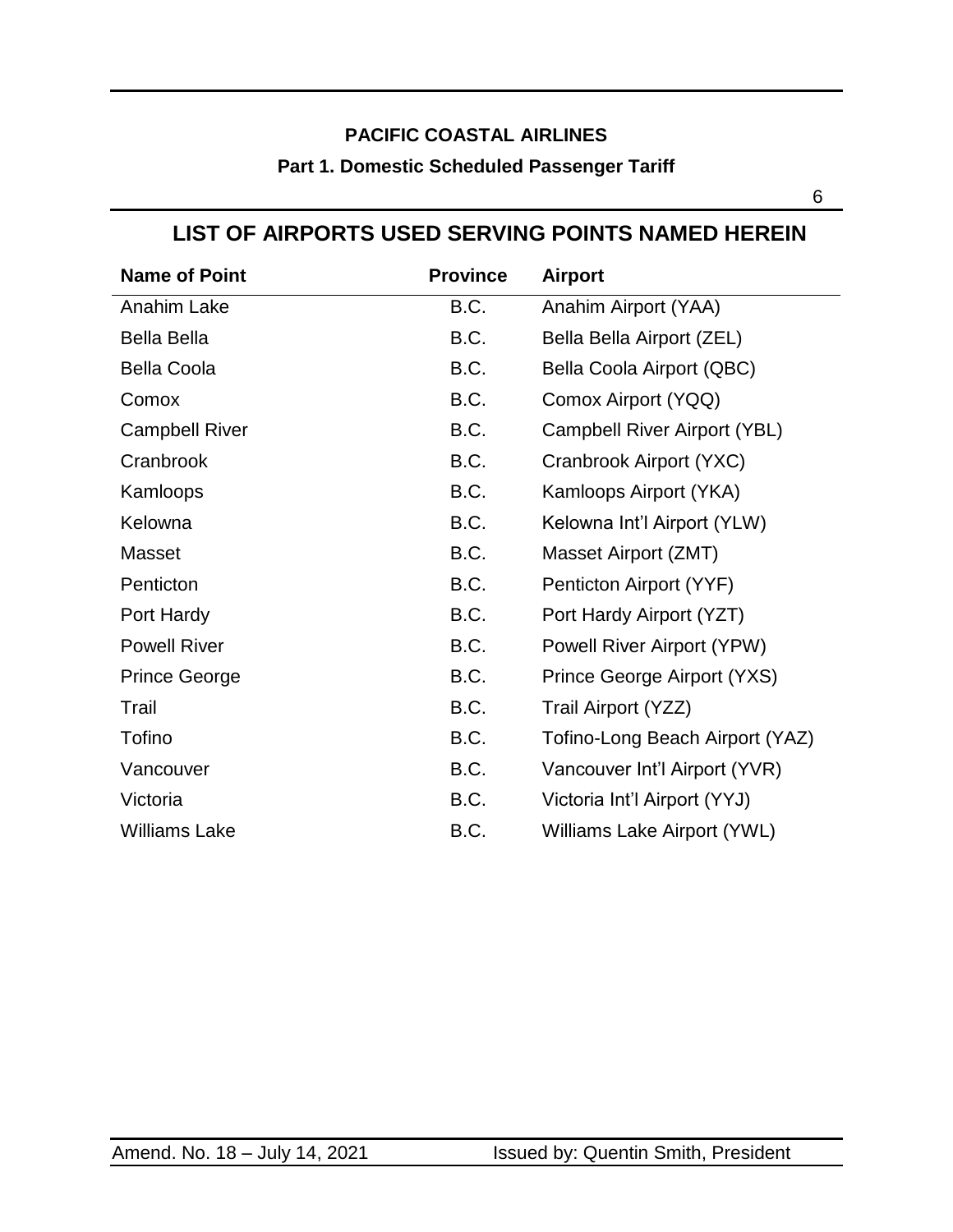### **Part 1. Domestic Scheduled Passenger Tariff**

# <span id="page-6-0"></span>**1.0 PASSENGER RULES, FARES AND CHARGES DEFINITIONS**

In Section 1 of this Tariff,

- 1. "airport" includes any landing area used to enplane or deplane passengers and baggage.
- 2. "animals", in addition to the usual connotation, includes reptiles, birds, poultry and fish.
- 3. "Carrier" means Pacific Coastal Airlines Limited
- 4. "connection point" means a point to which a passenger holds or held confirmed space on a flight that the passenger holds or held confirmed space on a flight.
- 5. "Event of Force Majeure" means an event, the cause or causes of which are not attributable to the willful misconduct or gross negligence of the Carrier, including, but not limited to (i) earthquake, flood, hurricane, explosion, fire, storm, epidemic, other acts of God or public enemies, war, national emergency, invasion, insurrection, riots, strikes, picketing, boycott, lockouts or other civil disturbances, (ii) interruption of flying facilities, navigational aids or other services, (iii) any laws, rules, proclamations, regulations, orders, declarations, interruptions or requirements of or interference by any government or governmental agency or official thereof, (iv) inability to procure materials, accessories, government or governmental agency or official thereof, (iv) inability to procure materials, accessories, equipment or parts from suppliers, mechanical failure to the aircraft or any part thereof, damage, destruction or loss of use of an aircraft, confiscation, nationalization, seizure, detention, theft or hijacking of an aircraft, or (v) any other cause or circumstances whether similar or dissimilar, seen or unforeseen, which the Carrier is unable to overcome by the exercise of reasonable diligence and at a reasonable cost.
- 6. "mis-connection" occurs at a connecting point when a passenger holding confirmed space is or will be unable to use the accommodation out of the connecting point because the Carrier was unable to deliver him to the connecting point in time to connect with the other flight, due to late arrival of his flight at the connecting point, or cancellation of his flight at point of origin or en route.
- 7. "outbound flight" means the flight on which a passenger originally held confirmed space beyond the point where the schedule irregularity or failure to carry or mis-connection occurs.
- 8. "reroute" means to issue a new ticket covering transportation to the same destinations as, but via a different routing than, that designated on the ticket, or portion thereof, then held by the passenger for transportation to the same destination as, but via a different routing than, that designated thereon.
- 9. "round trip" means any trip, the ultimate destination of which is the point of origin, and which is made in both directions.

7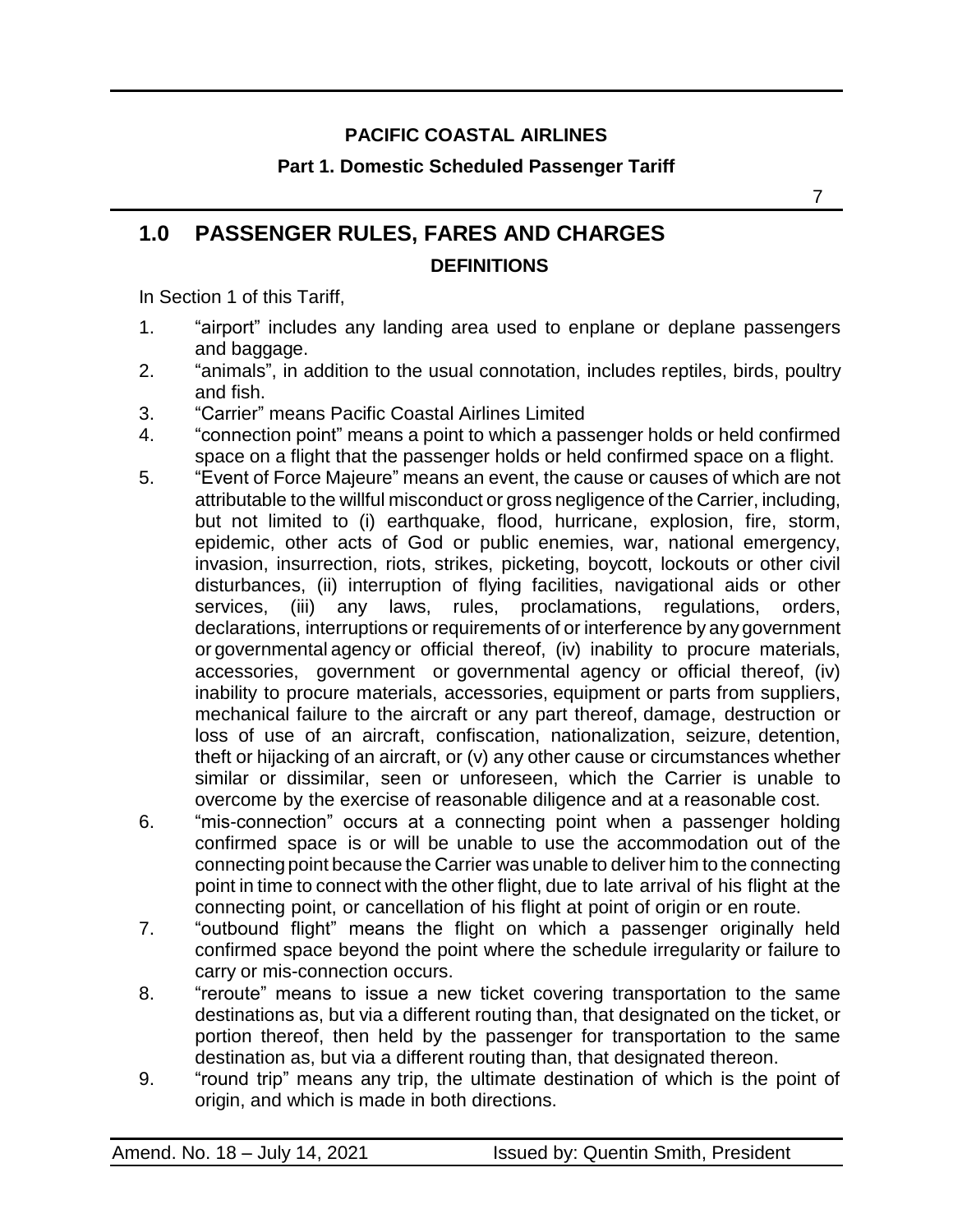#### **Part 1. Domestic Scheduled Passenger Tariff**

- 10. "stopover" means a deliberate interruption of a journey by the passenger, agreed to in advance by the Carrier, at a point between the place of departure and the place of destination.
- 11. "ticket" means either a paper ticket or a reservation on the passenger's ticketless itinerary.

### <span id="page-7-0"></span>**2.0 APPLICATION OF RULES, REGULATIONS, FARES, RATES AND CHARGES**

- 2.1 Rules in this tariff govern the application of all fares and charges published in this tariff. These rules constitute the conditions upon which the Carrier transports or agrees to transport and are expressly agreed to by the passenger to the same extent as if such rules were included as conditions in the contract of carriage.
- 2.2 Transportation is subject to the rules in effect on the date on which such transportation commences at the point of origin on the ticket.
- 2.3 Fares will be sold, and charges collected, and baggage checked only to or from landing areas.
- 2.4 W h e n e v e r and for such periods as direct service is suspended or discontinued between points named in this tariff, rates published between such points via such direct suspended or discontinued service, will be inapplicable (except for combination or intermediate application) during such period as the service may be suspended or discontinued.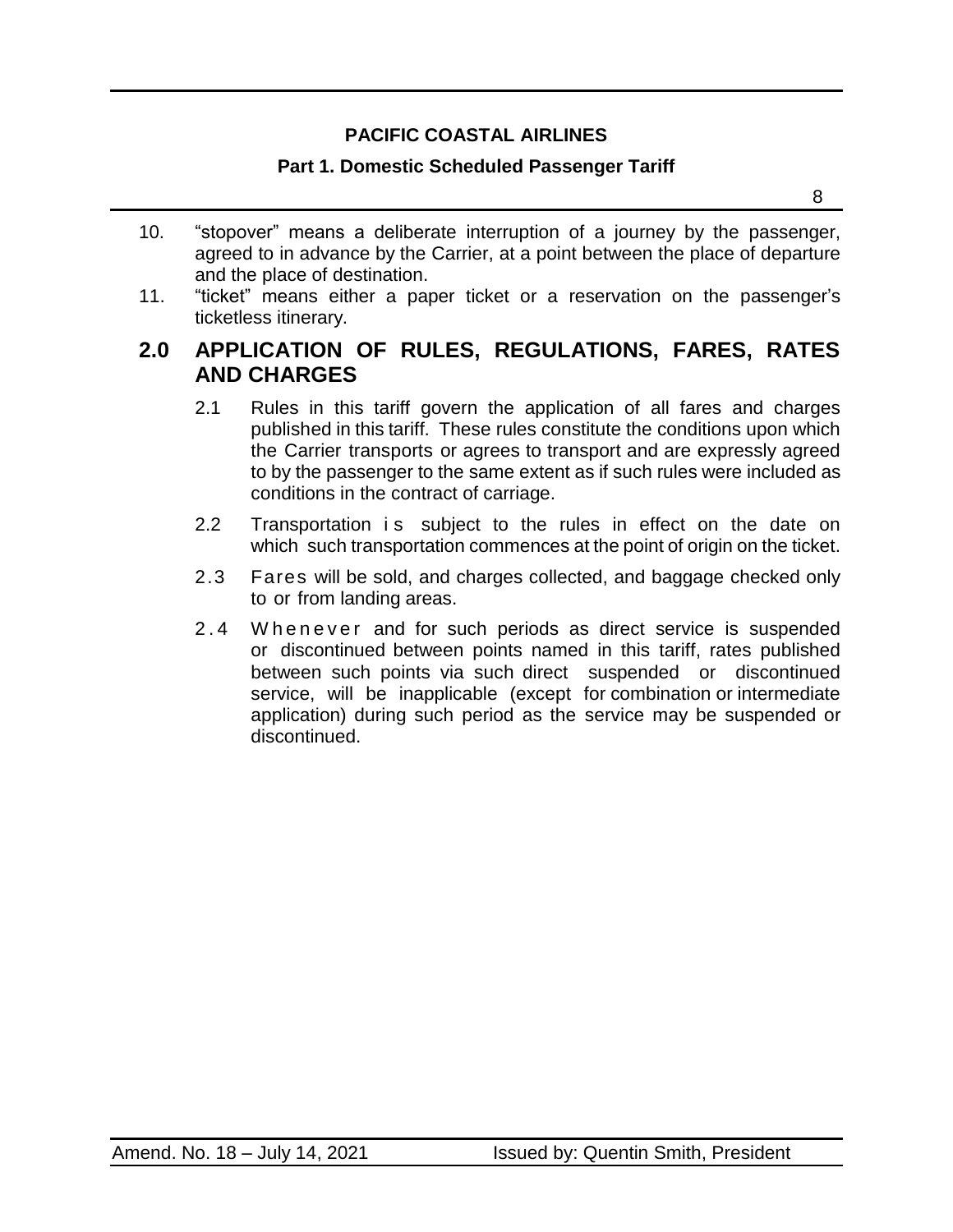### **Part 1. Domestic Scheduled Passenger Tariff**

9

## <span id="page-8-0"></span>**3.0 RESPONSIBILITY OF CARRIER**

- 3.1 The Carrier will be responsible for the furnishing of transportation only over its own lines. When the Carrier undertakes to issue a ticket, check baggage, or make any other arrangements for transportation over the lines of the Carrier (whether or not such transportation is part of a through service), the Carrier will act only as agent to such other Carrier and will assume no responsibility for the acts or omissions of such other Carrier.
- 3.2 No agent, servant or representative of Carrier has authority to alter, modify or waive any provisions of the contract of carriage of this tariff. The Carrier does reserve the right to do more than is required by this tariff to enhance customer service under special circumstances.

### <span id="page-8-1"></span>**4.0 GROUND TRANSPORTATION**

The Carrier does not assume responsibility for the transportation of any passenger or his baggage between any airport and any other place in any area served through such airport. Ground transportation to and from any such airport is provided only by independent operators, who are not agents or servants of the Carrier, and at the passenger's expense. The Carrier may provide ground transportation as an additional service, from time to time. Such transportation is provided at the sole discretion of the Carrier.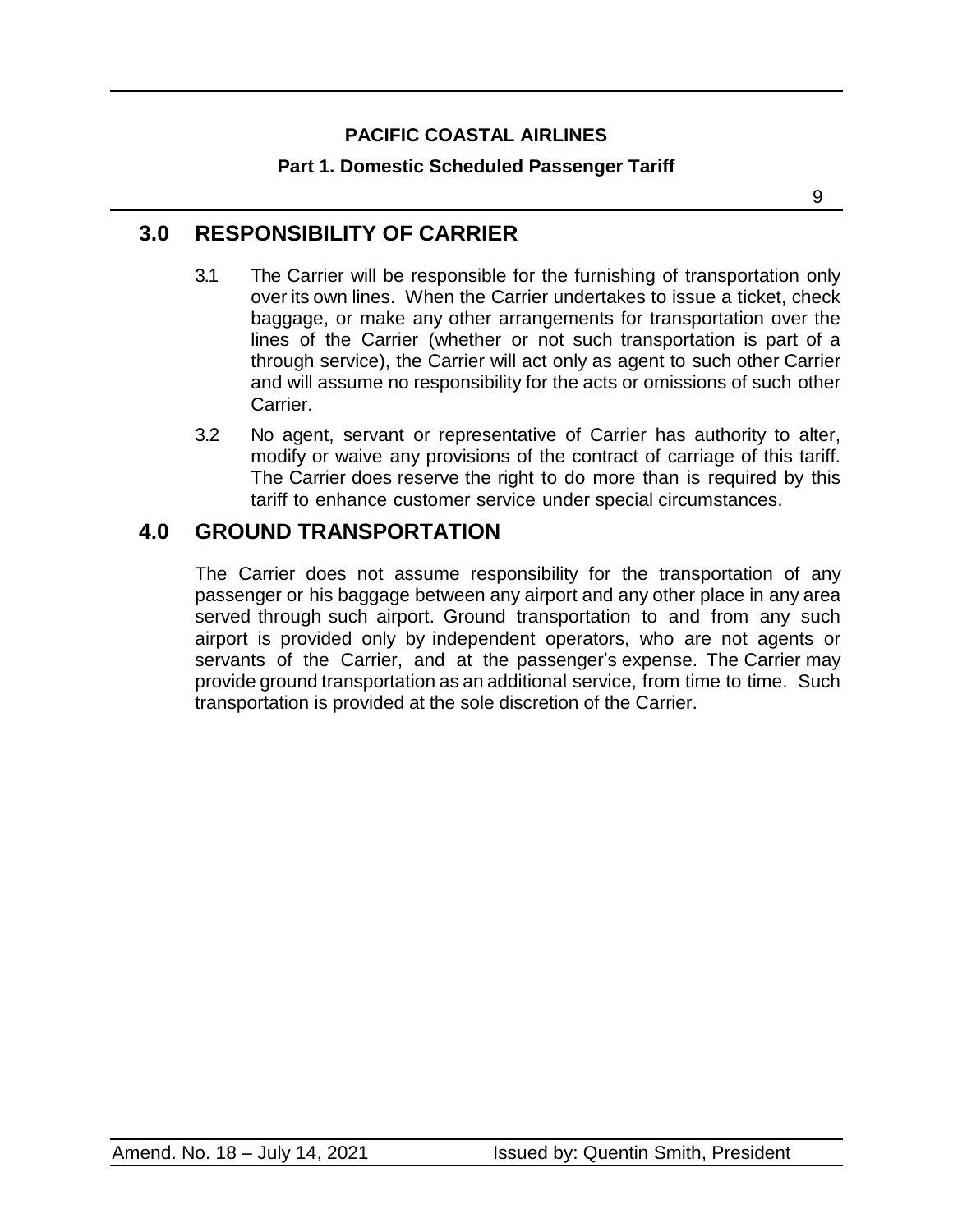### **Part 1. Domestic Scheduled Passenger Tariff**

### <span id="page-9-0"></span>**5.0 REFUSAL TO TRANSPORT**

- 5.1 The Carrier will refuse to transport or will remove at any point any passenger:
	- a) whenever such action is necessary to comply with any governmental regulation, or to comply with any governmental request for emergency transportation in connection with the national defense, or whenever such action is necessary or advisable by reason of weather or other conditions beyond its control (including but without limiting, Acts of God, Event of Force Majeure, strikes, civil commotions, embargoes, wars, hostilities or disturbances) actual, threatened or reported; or:
	- b) whose status, age or mental or physical condition is such as to,
		- i) render him incapable of caring for himself without assistance, unless he is accompanied by an attendant who will be responsible for care for him en route, and with the care of such attendant, he will not require unreasonable attention or assistance from employees of the Carrier; (see Rule 16)
		- ii) Make such refusal or removal necessary for the reasonable safety or comfort of other passengers and / or the safety of the Carrier's staff in the handling and assisting of the passenger. It should be noted that the Carrier does not use wide body aircraft and it must be possible for two people to safely lift and / or handle the disabled passenger. If this will present significant difficulties, other arrangements may be possible with prior notice; (see Rule 16)
		- iii) involve any unusual hazard or risk to himself or to other persons (including, in cases of pregnant passengers, unborn children) or to property.
- 5.2 The Carrier is not liable for its refusal to transport any passenger or for its removal of any passenger in accordance with the preceding paragraphs of this rule, but will, at the request of the passenger, refund in accordance with Rule 25.1 (refund involuntary).
- 5.3 Persons under the influence of alcohol or drugs shall be refused carriage.
- 5.4 Persons who are abusive, disruptive or otherwise unruly to Pacific Coastal agents, staff or other customers shall be refused carriage. Such refusal is to be at the discretion of the senior agent available at the time or the aircraft Captain.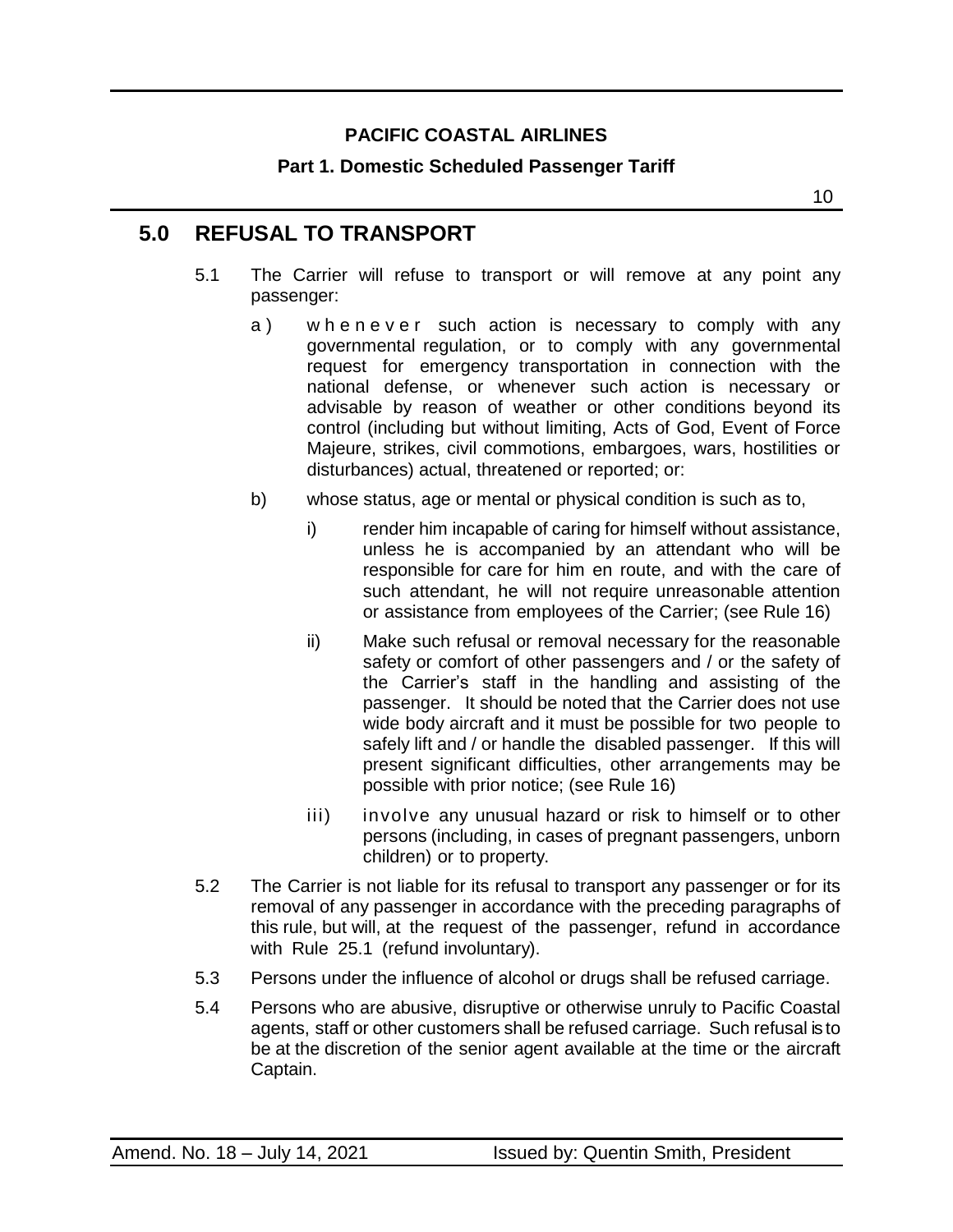### **Part 1. Domestic Scheduled Passenger Tariff**

## <span id="page-10-0"></span>**6.0 ACCEPTANCE OF CHILDREN**

- 6.1 Every child under the age of two (2) must be accompanied by an adult on a one to one basis. The one adult for each child under two (2) rule, is a regulation that the airline must adhere to. Details of child restraint systems can be found in Rule 6.6 page 14.
- 6.2 Children are accepted for transportation without restrictions when accompanied by a passenger who meets the required age as follows:

| Age of Child Travelling | Required Age of Accompanying Passenger |  |
|-------------------------|----------------------------------------|--|
| 0-5 years               | 16+ years                              |  |
| 6-7 years               | 12+ years                              |  |
| 8-11 years              | 12+ years or travel as an UM           |  |

- 6.3 Unaccompanied Minors (UM's) Children between the ages of eight (8) and eleven (11) years of age not accompanied by a passenger twelve (12) years of age or over are accepted for transportation only under the following conditions:
	- a) Children under eight (8) years of age not accepted under any conditions;
	- b) **Fee: \$50.00 per direction of child**
	- c) UM's eight (8) years to eleven (11) years of age, may be accepted for on-line transportation. The child must be brought to the airport of departure by a parent or guardian who remains with the child until enplaned and who must furnish the Carrier with satisfactory evidence that the child will be met by another parent or guardian upon deplaning at his destination but not accepted if the flight on which the child holds a reservation is expected to terminate short of, or by-pass his destination;
	- d) A form must be filled out by those dropping off and picking up an unaccompanied minor (UM). Please note that forms must be filled out each time travel occurs & must be complete prior to the UM boarding our aircraft; photocopies of previously used forms will not be accepted.
	- e) The individual picking up a child must have valid photo identification in order for Pacific Coastal Airlines to release the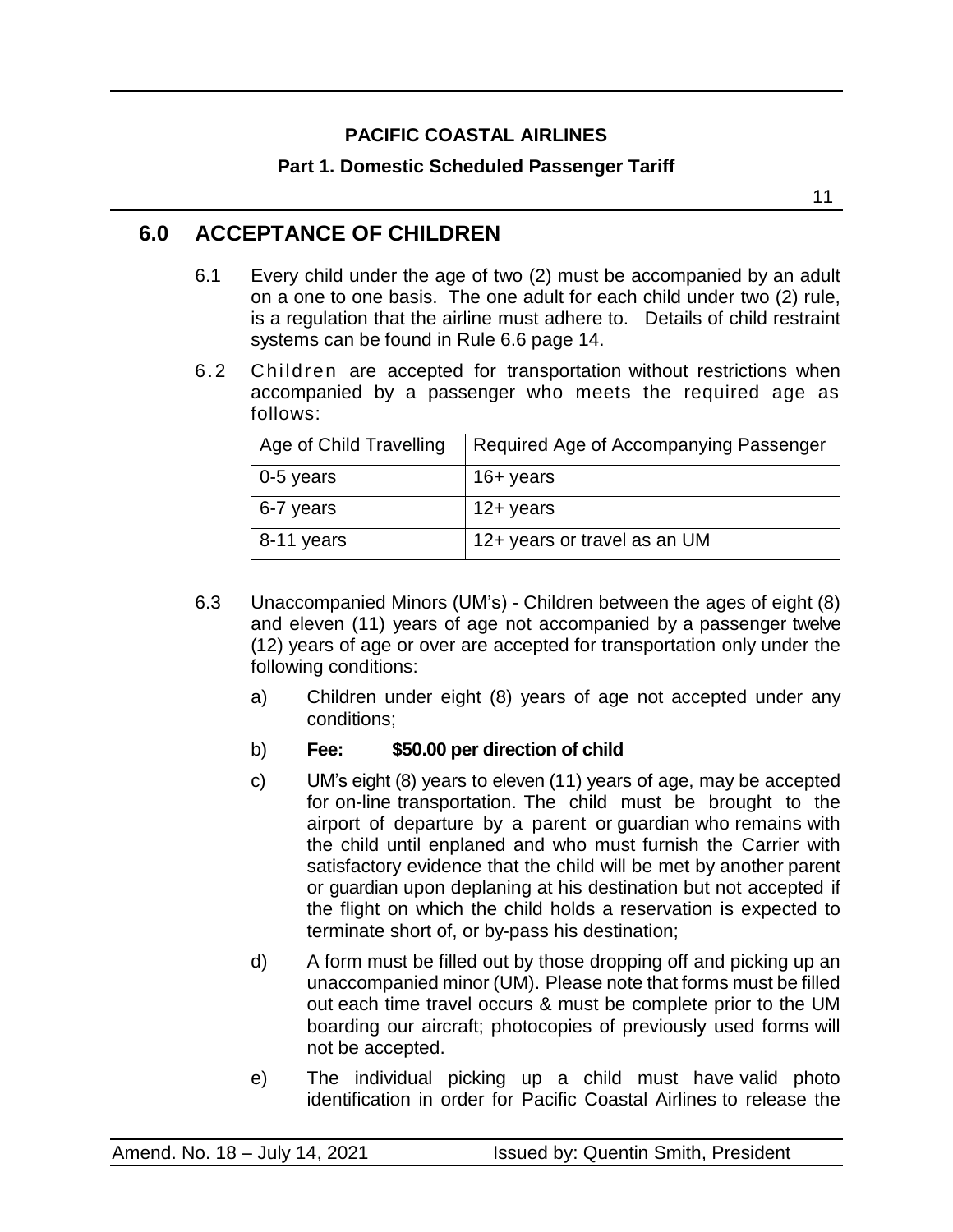### **Part 1. Domestic Scheduled Passenger Tariff**

child - no exceptions please. The full name & contact information of this individual must be filled out on all forms and note that any individual not listed will not be able to pick up the unaccompanied child - no exceptions please. Names on forms of all parties must match names on official photo I.D. shown by all parties.

- f) Should an individual wish to send an unaccompanied minor (UM) on Pacific Coastal Airlines to a destination that requires a connection within our network then the individual will have to organize a designated adult to meet the child at the connecting point. The UM will be handed off to this adult and this same person must then check the UM in again & remain with the child until after the child's connecting flight has departed. \*\*\*PLEASE NOTE\*\*\* Baggage will be tagged point to point only and a minimum connection time of one (1) hour must be provided; under no circumstances will the baggage be through tagged to the final destination. Two (2) separate reservations must be made with two (2) distinct separate sets of contact information. As well, two (2) separate sets of Unaccompanied Minor (UM) forms must be filled out, one (1) set from the originating base; one (1) set at the next check-in point. Official photo I.D. is mandatory as outlined in Section 6.3 e).
- g) In the event an UM is travelling onward and connecting to another airline our staff will not escort the child on your behalf; a designated adult must meet the child arriving on our flight then take the child and his/her bags to the next airline. Official photo I.D. is mandatory as outlined in Section 6.3 e).
- h) Children 12 years of age and over, accepted without restrictions
- i) No Unaccompanied Minors will be accepted for flights that connect. If a parent or guardian wishes to send an UM on a series of flights, these conditions must be met:
	- 1) The UM must be booked as two (or more) separate flights. For all intents and purposes, including baggage, the reservations will be considered as separate flights. The UM will have paper work signed in and out for each flight, and baggage will be tagged point to point and will need to be collected and then re-checked;
	- 2) The parent or guardian must arrange for a responsible adult to meet and take custody of the UM, and attend to their needs until such time as the next flight. Any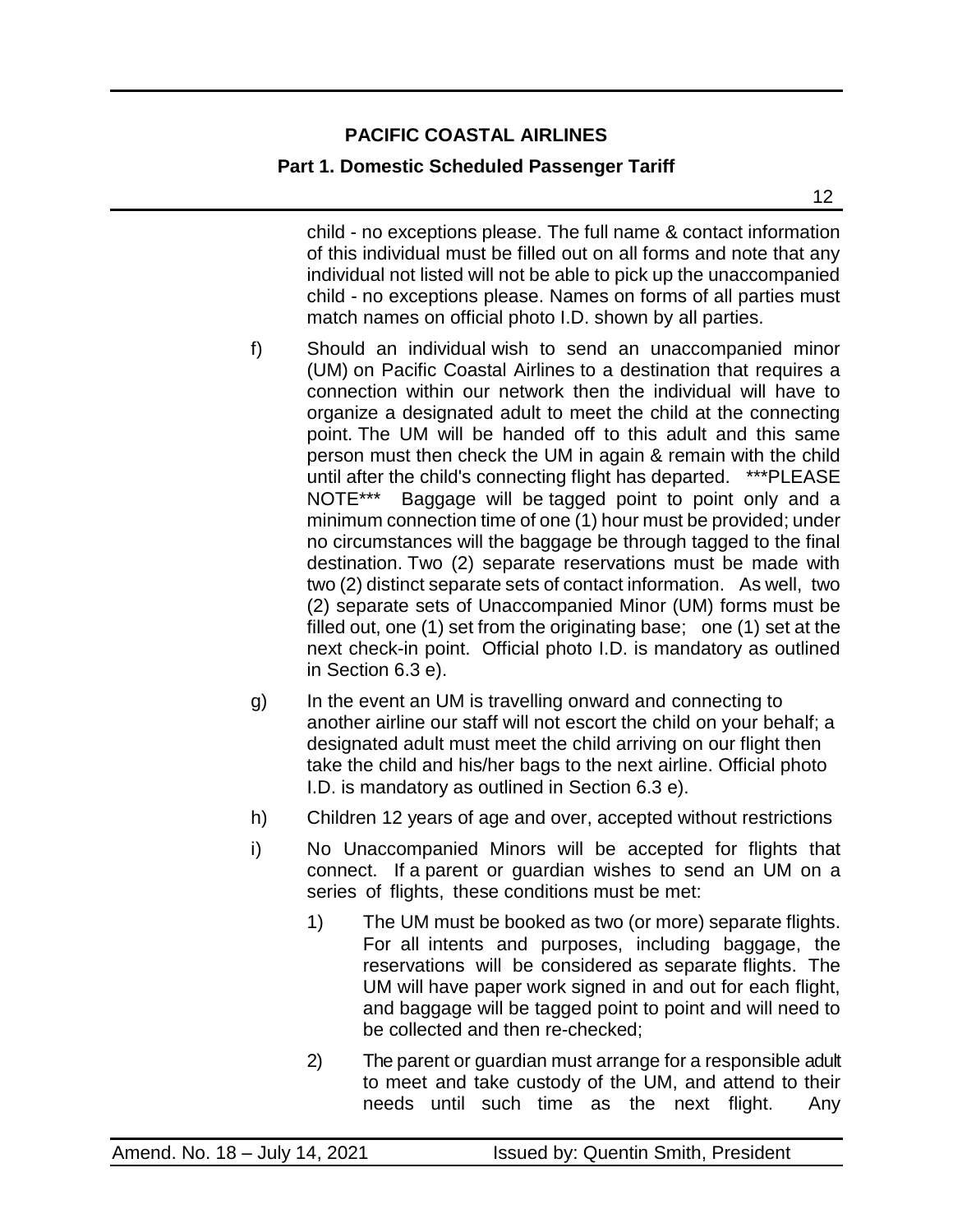#### **Part 1. Domestic Scheduled Passenger Tariff**

13

inconvenience or cost caused by delays or reroutes will be the responsibility of the parent or guardian;

- 3) A minimum time between flights of 1 hour must be planned;
- 4) Failure of parent or guardian or other responsible adult to meet the child at his destination will result in the child being returned to original departure point if possible. If any difficulties arise that cannot be resolved, Child Services and the RCMP will be contacted and the child will be surrendered to them;
- 5) All costs incurred by the Carrier for return of the child, shall be assessed to the parent, guardian or the designated adult in custody of the child;
- 6) If any of these conditions cannot be met or agreed upon the child will not be accepted for travel;
- j) Child traveling alone cannot travel on flights where a weather advisory has been issued. In this situation the UM will be reaccommodate on a flight when conditions improve.
- 6.4 The fare applicable to the transportation of children will be determined in accordance with Rule 15, (Fares for Children).
- 6.5 The Carrier will not assume any financial or guardianship responsibility for unaccompanied children beyond those applicable to an adult passenger.

## <span id="page-12-0"></span>**6.1 SEATING OF CHILDREN**

Pacific Coastal Airlines will at no extra cost, regardless of the fare purchased, allow customers travelling with children under the age of 14 to select a seat in advance of travel for children to be seated near their parent, guardian or tutor. This will be in accordance to:

o Under the age of 5: in the seat adjacent to their parent, guardian or tutor

o Aged 5-11: in the same row and separated by no more than one seat from their parent, guardian or tutor.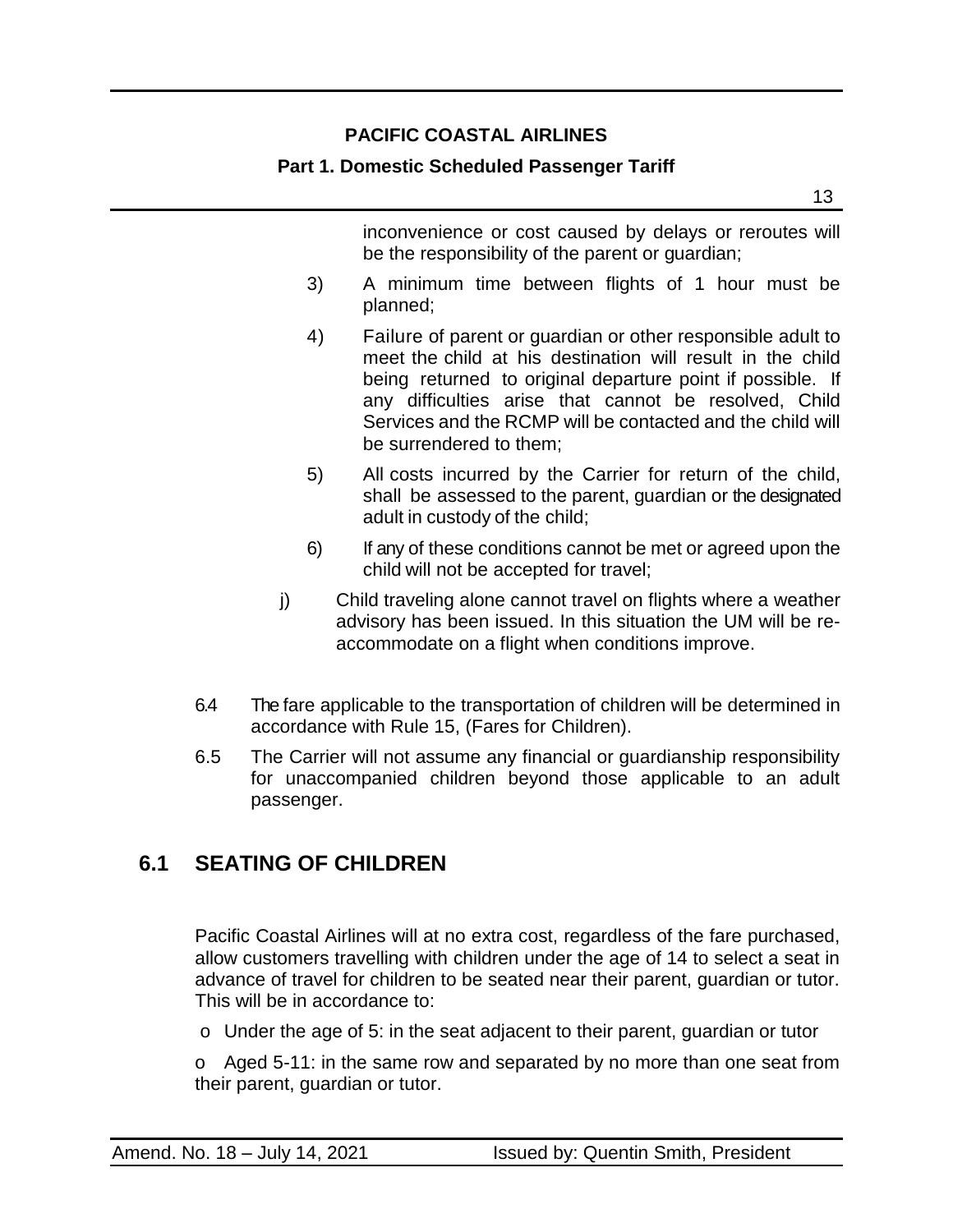# **PACIFIC COASTAL AIRLINES Part 1. Domestic Scheduled Passenger Tariff**

o Aged 12 or 13: separated by no more than a row from the parent, guardian or tutor.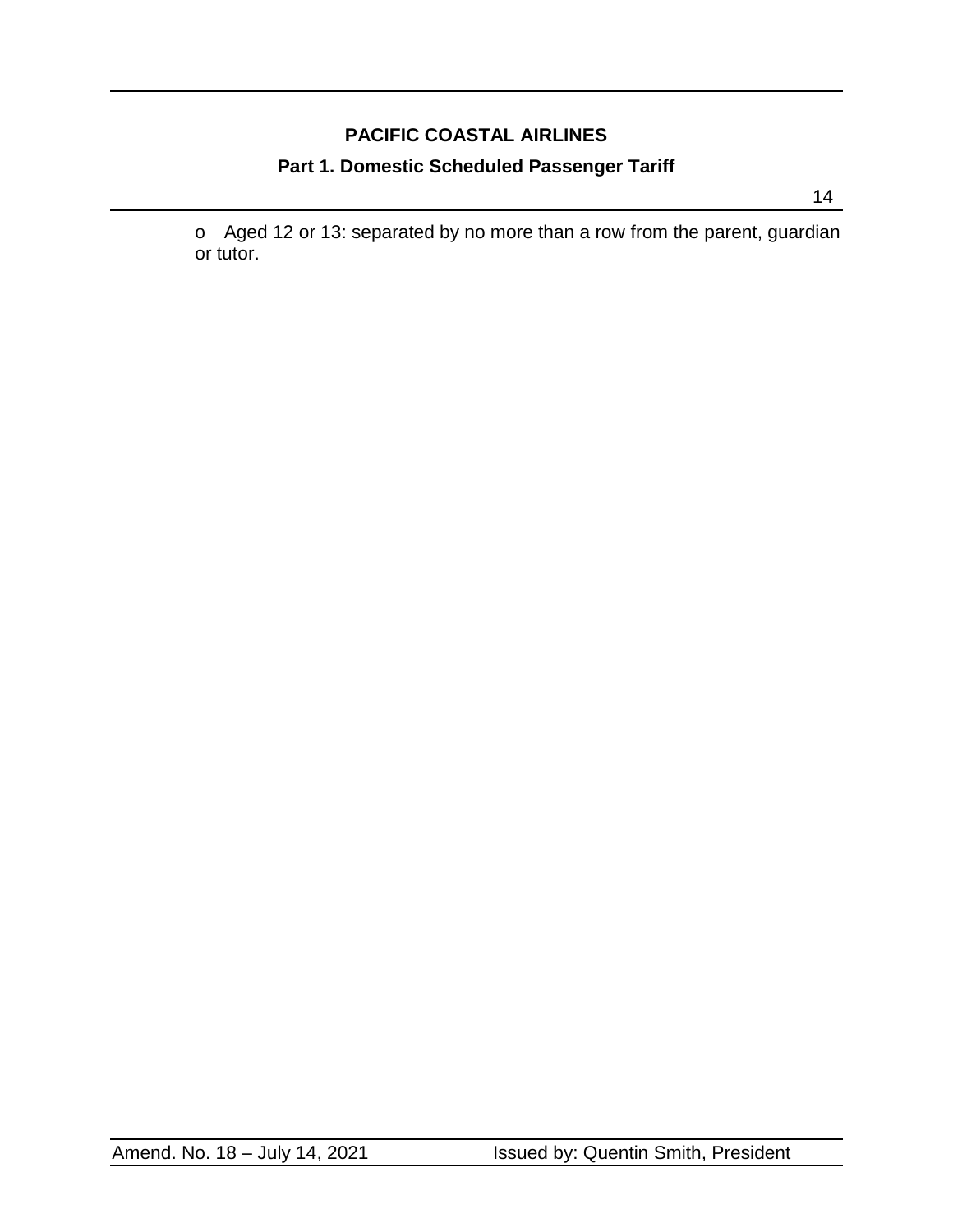#### **Part 1. Domestic Scheduled Passenger Tariff**

### <span id="page-14-0"></span>**6.6 CHILD RESTRAINT SYSTEMS**

This section describes the acceptable types of child restraint systems and there use on Pacific Coastal Airlines aircraft.

Infant Restraint System - is a rear facing restraint system that is generally restricted to an occupant weight of under 20 pounds. Weight restrictions are specified on the system and can vary from one system to another. Infant Restraint Systems are certified to Canadian Motor Vehicle Safety Standard - CMVSS 213.1.

Child Restraint System - is a forward facing restraint system that is generally restricted to an occupant weight of 20 to 40 pounds. However, some systems can accommodate occupants of a greater weight. Weight restrictions are specified on the system and can vary from one system to another. Child Restraint Systems are certified to CMVSS 213.

Convertible Restraint System - the term "convertible" is often used by manufacturers to describe restraint systems which can be used as an aftfacing system for infants and as a forward-facing system for children. These restraint systems are certified to both CMVSS 213 and 213.1

The following conditions must be met:

- a) Restraint systems which are manufactured or sold in Canada must be affixed with a Statement of Compliance label which states that the system has been certified to CMVSS 213 or 213.1 and indicate the date of manufacture as being after January 1, 1981.
- b) Seats manufactured to the US standards between January 1, 1981 and February 25, 1985 must bear the label: "This child restraint system conforms to all applicable *Federal Motor Vehicle Safety Standards"*

Seats manufactured to US standards on or after February 26, 1985 must bear two labels:

- (i) *"This child restraint system conforms to all applicable Federal Motor Vehicle Safety Standards" and*
- (ii) "*THIS RESTRAINT IS CERTIFIED FOR USE IN MOTOR VEHICLES AND AIRCRAFT"* in red lettering.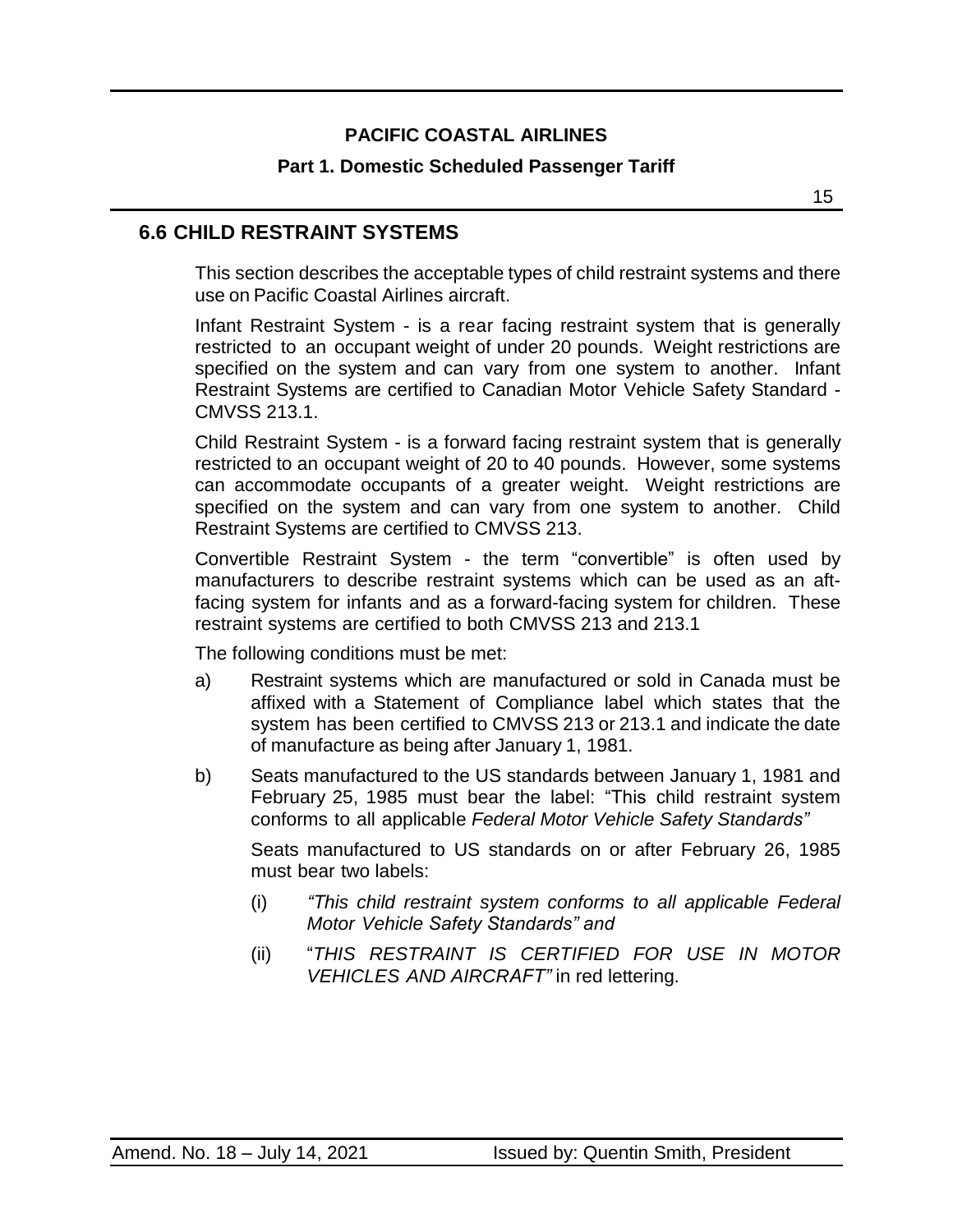#### **Part 1. Domestic Scheduled Passenger Tariff**

 $16$ 

- c) The occupant does not exceed the weight limit for which the restraint device was designed.
- d) The device must fit between the armrest of the seat, be easily secured using the aircraft seat belt and installed according to the directions on the device.
- e) The restraint system is properly secured to a seat which is not located in an emergency exit row, or in any seat so as to prevent access to emergency or safety equipment.
- f) The restraint system is not located in a seat where it will block access by a person to the aisle of the aircraft.
- g) The adult accompanying the infant is:
	- familiar with the method of releasing the occupant from the restraint system,
		- and
	- is seated in the adjacent seat to the seat in which the restraint system is used.
- h) The restraint system must be provided by the passenger and an additional seat purchased.
- i) An individual safety briefing is provided to the adult accompanying the infant, which includes:
	- i) the responsibilities of the adult the security of the restraint system and its occupant;
	- ii) adherence to the seat belt sign; and
	- iii) evacuation procedures.
- j) Evacuation: In an evacuation the occupant must be removed from the restraint device.
	- Adult must be briefed that if an emergency exists, the occupant must be removed from the device and the device left behind.
- NOTE: Although tether straps are required in automobiles, they are not authorized for use on aircraft. The flight crew must ensure the tether strap is removed or secured so as not to become a hazard during flight.

Booster seats, booster cushions, belly loop belts and snugglies are prohibited for use on board aircraft. (booster cushions are only certified for use in an automobile with a shoulder belt - not approved for aircraft)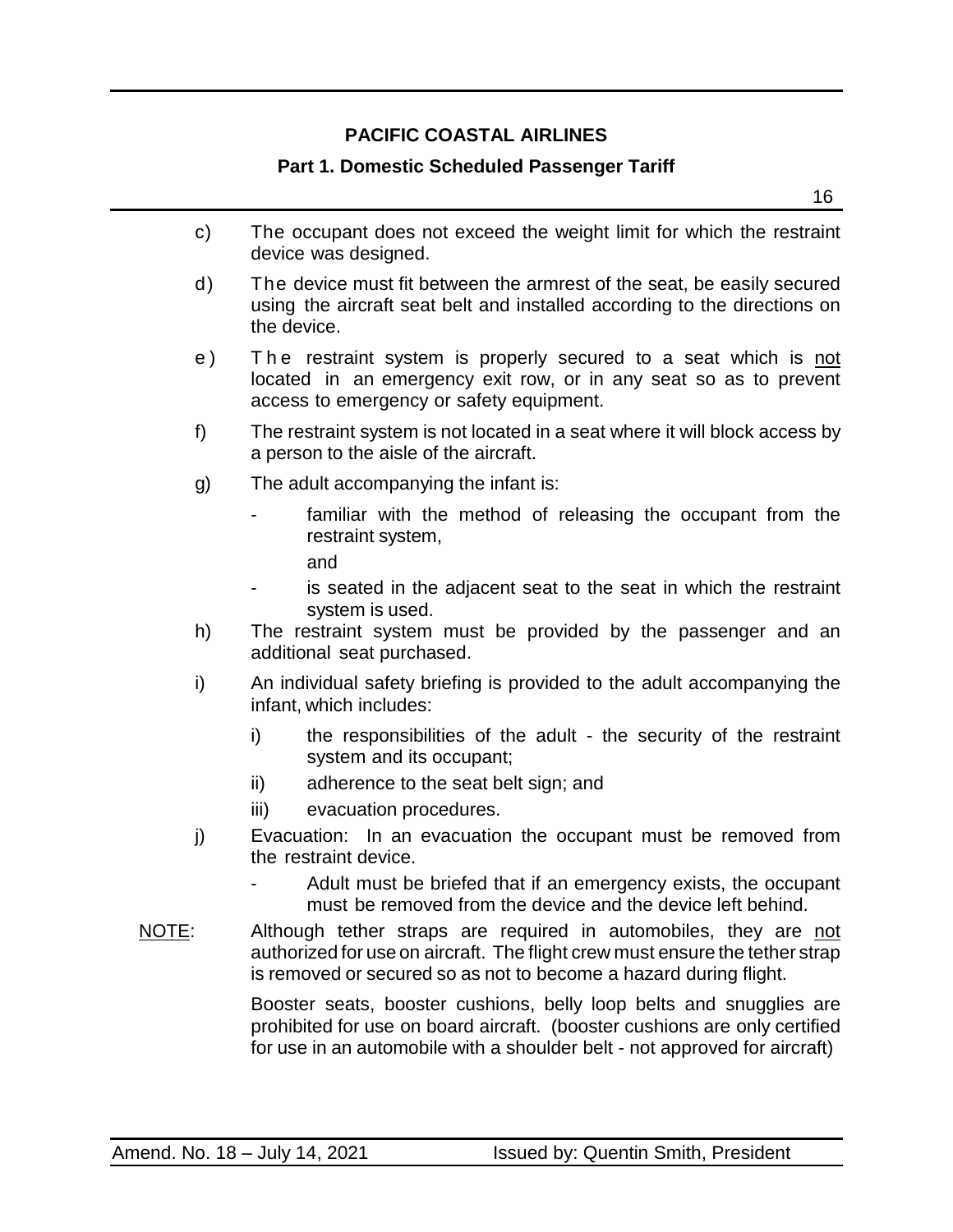### **Part 1. Domestic Scheduled Passenger Tariff**

### <span id="page-16-0"></span>**7.0 RESERVATIONS**

### <span id="page-16-1"></span>**7.1 GENERAL**

- a) A reservation will be tentative only and will not be valid until the passenger has secured a confirmed ticket or a reservation number indicating his confirmed reserved space on the passenger's ticketless itinerary.
- b) . Reservations made without purchase of tickets will be held onlyfor such time as the Carrier may in each case deem sufficient to permit the purchase of tickets after reservation has been confirmed.
- c) Reservations will be accorded for the carriage of passengers in the order received by the Carrier.
- d) In case of overload from whatsoever cause arising, the Carrier reserves the right to transfer any or all of the passengers at the point on the route to the next flight on which accommodations are available See Rule 7.3.
- e) The Carrier provides the service of advance seat selection for customers who wish to select a seat prior to check-in. Depending on the fare class purchased, advance seat selection is either a service fee of \$8.40 per passenger, per flight or is offered as no charge. Within 24 hours prior to schedule departure time passengers can select an available seat for no fee regardless of fare class purchased. Should a passenger not be permitted to occupy their original advance seat selected prior to 24 hours due to involuntary seat reassignment they will be provided with a refund for the amount paid for the advance seat selection service fee of \$8.40 or provided with the option to receive a future travel credit for \$20.00. Please note that passengers who purchased a fare class that included advance seat selection at no charge will only be offered a future \$20.00 travel credit if they are involuntary reassigned to a new seat than what they had originally selected prior to 24 hours to flight departure.

#### <span id="page-16-2"></span>**7.2 CANCELLATION**

- a) The Carrier will cancel the reservation of anypassenger whenever such action is necessary to comply with any governmental regulation, or to comply with any governmental request for emergency transportation in connection with the national defense, or whenever such action is necessary or advisable by reason of weather or other conditions beyond its control.
- b) Tickets are valid only for passage beginning on the dates shown on face of ticket, between points named on the flight coupons and for trips on which space has been reserved, except that tickets endorsed for reservations on flight from stopover points, or on return flights, or on flights originating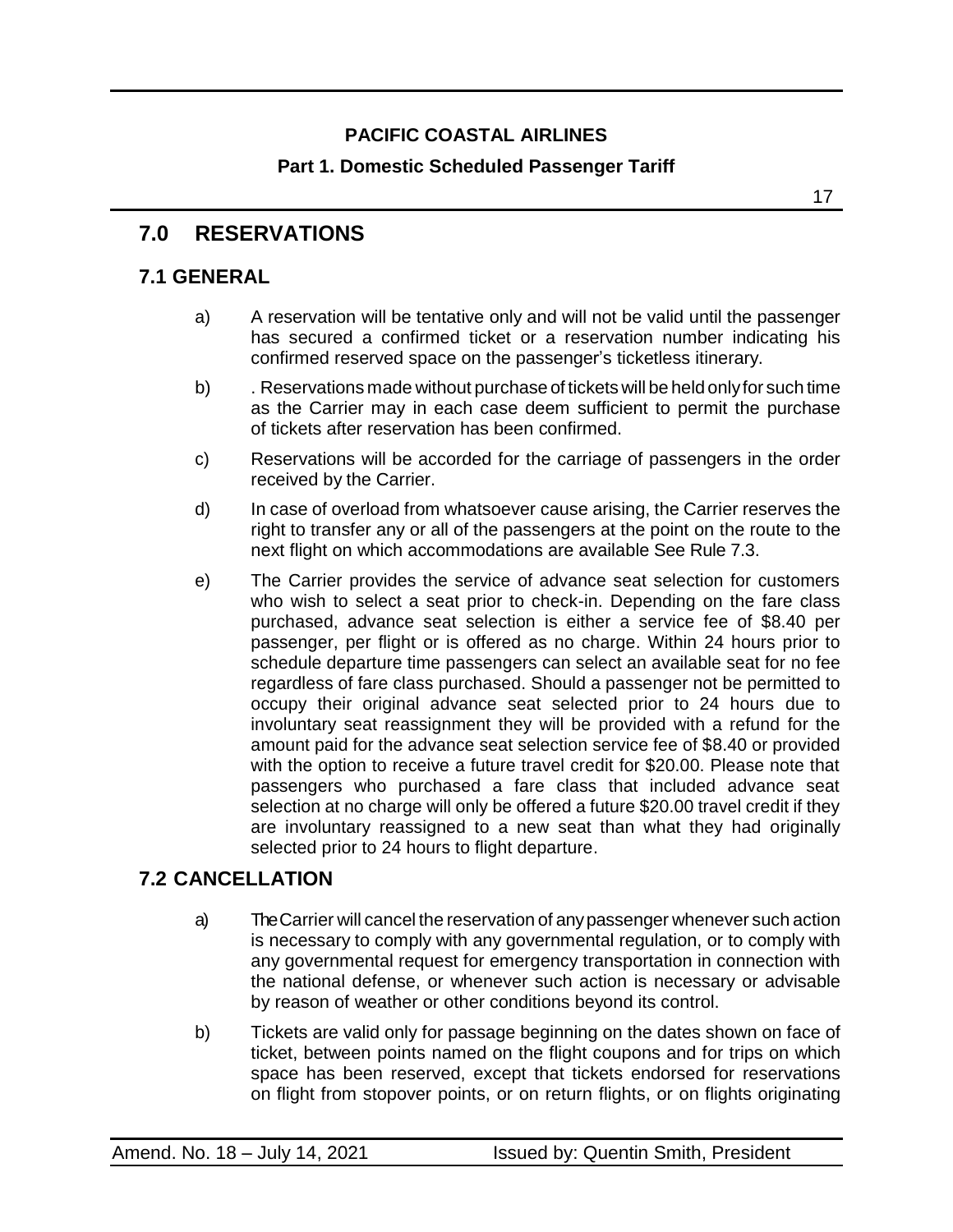### **Part 1. Domestic Scheduled Passenger Tariff**

 $18$ 

at stations other than where the sale is made, must be validated by the Carrier in accordance with the time limit endorsed on the flight coupons of such tickets.

- c) If the passenger fails to occupy space which has been reserved for him on a flight and the Carrier fails to receive notice of the cancellation of such reservation prior to the departure of such flight, the Carrier will cancel such reservation and all other reservations for continuing or return space.
- d) Check-in time. Reservations are subject to cancellations at the discretion of the Carrier if passengers do not report to the Customer Service Counter at least forty (40) minutes prior to flight departure.

## <span id="page-17-0"></span>**7.3 DENIED BOARDING**

When the carrier is unable to provide seats to passengers holding confirmed and ticketed reservations as a result of selling more than the available number of seats on a flight, the carrier will follow the provisions of this rule.

# **(A) Applicability**

- 1. This rule applies to all passengers holding a confirmed fare.
- 2. This rule does not apply to passengers traveling on a standby fare (i.e. staff travel or space available fare of any kind).
- 3. A passenger who fails to check-in 40 minutes prior to their scheduled departure time or present themselves at the boarding area 30 minutes prior to their scheduled departure time will not receive denied boarding compensation, will have their reservations cancelled and will be subject to the terms and conditions associated with the fare on which he or she is travelling. Passengers who fail to check-in or present themselves at the boarding gate on time will not receive denied boarding compensation.

# **(B) Request for Volunteers**

When a situation of denied boarding due to overbooking occurs, the following will apply:

- 1. The carrier will publically ask for volunteers to relinquish their seats from among the confirmed passengers. At the same time, the carrier will announce what type of benefits passengers will be entitled to should a passenger voluntarily relinquish his/her seat. This request process will take place at the check-in or boarding areas. The carrier will continue to make this request of passengers until it obtains enough volunteers to prevent other passengers from being involuntarily denied boarding or until it determines that it does not, despite its best efforts, have enough volunteers.
- 2. Once a passenger has voluntarily relinquished his/her seat, the passenger will not later be involuntarily denied boarding unless he/she has been advised at the time he/she volunteered of such possibility. At the time the passenger is advised of such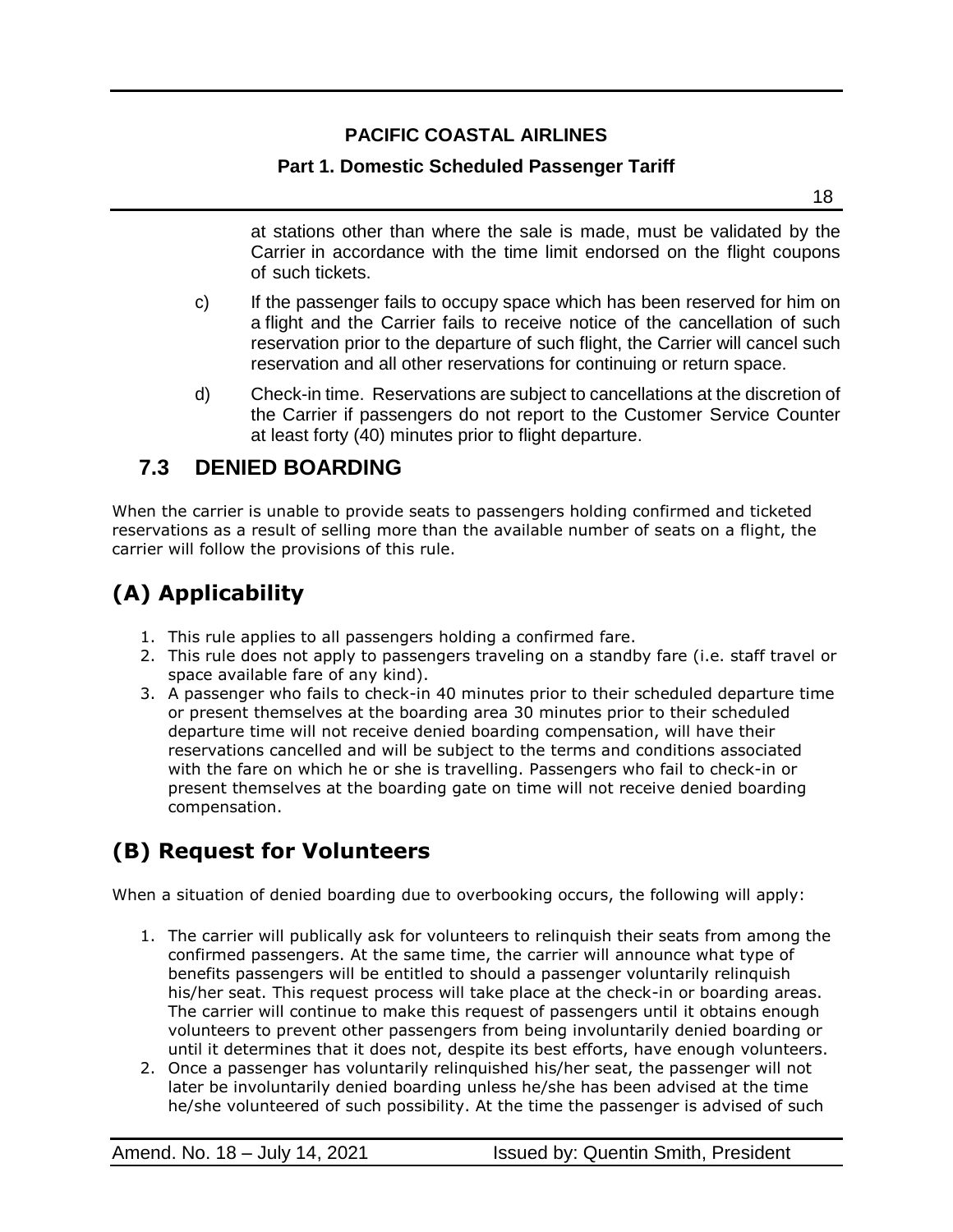#### **Part 1. Domestic Scheduled Passenger Tariff**

possibility of a further denial of boarding, the passenger is to be advised of any further compensation to which he or she may be entitled to receive.

- 3. The passenger who voluntarily surrenders his/her seat will receive agreed upon benefits from the carrier. Volunteers will be offered rerouting/refund options. In addition, a passenger who has voluntarily surrendered his/her seat will be offered the following free of charge:
	- a. A meal voucher, if the transportation acceptable to the passenger departs more than four (4) hours after the original departure time of the flight on which passengers were denied boarding.
	- b. An overnight hotel stay and airport transfers, if the transportation acceptable to the passenger departs more than eight (8) hours after the original departure time of the flight on which the passenger was denied boarding and involves an overnight stay, provided the passenger's travel did not start at the airport where the denied boarding situation occurred.
	- c. A telephone call, email or fax message to the destination point of travel.

# **(C) Boarding Priorities**

In the event there are not enough volunteers, the remaining passengers will be denied boarding on an involuntary basis. Passengers holding confirmed and ticketed reservations will be permitted to board in the following order until all available seats are occupied:

- 1. Persons with disabilities and any accompanying attendant or service animal.
- 2. Passengers travelling under the services of the Unaccompanied Minor program.
- 3. Passengers traveling due to death or illness of a member of the passenger's family.
- 4. Passengers for whom, in the carrier's own assessment, failure to travel would cause severe hardship.
- 5. Passengers travelling as a group including the tour conductor of the group.
- 6. Passengers travelling with children or their family.
- 7. All other passengers with confirmed and ticketed reservations will be accommodated in the order based on [Priority Protection Travel Status.](https://www.pacificcoastal.com/priority-protection-travel-status/)

# **(D) Transportation for Passengers Denied Boarding**

A passenger who has been denied boarding, whether voluntarily or involuntarily, will be presented with the following options:

- 1. The carrier will offer transportation on its next available flight; or,
- 2. If the carrier is unable to provide transportation on its services acceptable to the passenger, the carrier will offer transportation on the services of another carrier with whom it has a commercial agreement under the following conditions:
	- a. The passenger will be accommodated in the class of service and/or booking class applicable to their original transportation; or,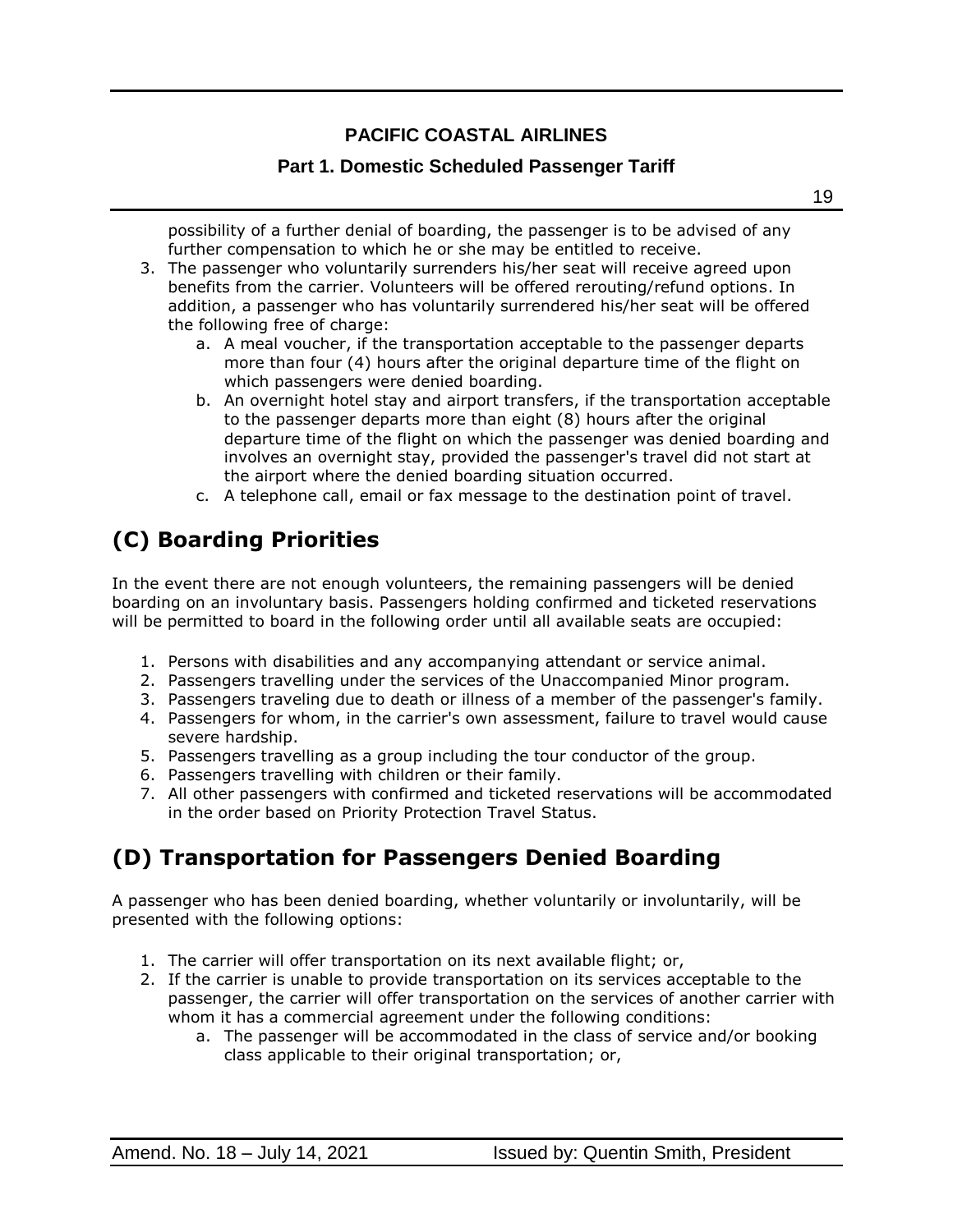#### **Part 1. Domestic Scheduled Passenger Tariff**

- b. If it will provide for an earlier arrival at the passenger's next destination, the passenger will be transported in a higher class of service and/or booking class without additional cost to the passenger; or,
- 3. The carrier will offer to refund any unused portion of the passenger's ticket without penalty. The refund will be made to the purchaser of the ticket. The refund will be paid in the same form as the ticket was purchased. The refund will be based on the total value of the ticket.

## **(E) Compensation for Passengers Involuntarily Denied Boarding**

In addition to providing transportation, the following will apply to a passenger who is involuntarily denied boarding:

#### 1. **Conditions of Payment**

- a. The passenger holding a confirmed and ticketed reservation must present him/herself for carriage at the appropriate time and place, having complied fully with the carrier's requirements related to ticketing, check-in and reconfirmation procedures and having met all requirements for acceptance for transportation published in the carrier's tariffs.
- b. The carrier on which the passenger held confirmed and ticketed reservations was unable to carry the passenger and the flight departed without the passenger.

#### 2. **A Passenger Will not be Eligible for Compensation Under the Following Conditions:**

- a. The passenger who checks-in after the carrier's check-in deadline (40 minutes prior to scheduled departure time) or presents him/herself at the boarding area after the carrier's boarding time deadline (30 minutes prior to scheduled departure time) will not receive denied boarding compensation and will have his/her reservations cancelled.
- b. When a flight on which the passenger holds confirmed and ticketed reservations is cancelled.
- c. When space on a flight has been requisitioned by a government or by medical authorities for emergency transportation.
- d. If, for safety reasons, the aircraft has been substituted with one having lesser capacity.

#### 3. **Amount of Compensation for Involuntary Denied Boarding**

The carrier will provide compensation in the following amounts to passengers who are involuntary denied boarding: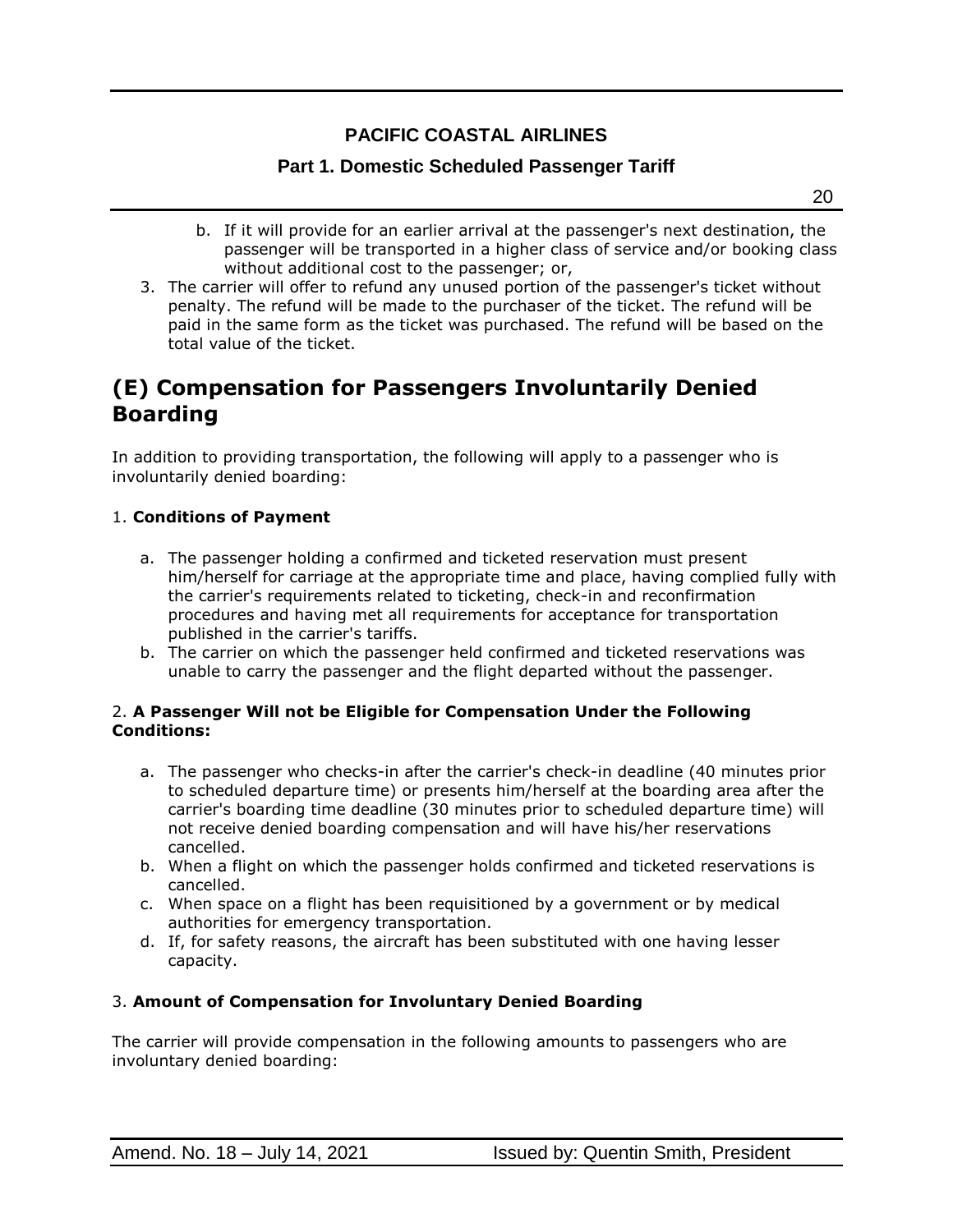#### **Part 1. Domestic Scheduled Passenger Tariff**

21

| Arrival Delay Length         | <b>Monetary Compensation</b> | Future Travel Credit (CAD)* |
|------------------------------|------------------------------|-----------------------------|
|                              | (CAD)                        |                             |
| Less than 6 hours            | \$900.00 CAD                 | \$1,350.00 CAD              |
| Over 6 hours but less than 9 | \$1,800.00 CAD               | \$2,700.00 CAD              |
| 9 hours of more              | \$2,400.00 CAD               | \$3,600.00 CAD              |

\*Future travel credit applicable to future travel (no expiration date is applicable).

#### 4. **Standards of Treatment:**

In addition, a passenger who is involuntarily denied boarding will be offered the following free of charge:

- a. A meal voucher, if the transportation acceptable to the passenger departs more than four (4) hours after the original departure time of the flight on which the passenger was denied boarding
- b. An overnight hotel stay and airport transfers, if the transportation acceptable to the passenger departs more than eight (8) hours after the original departure time of the flight on which the passenger was denied boarding and involves an overnight stay, provided the passenger's travel did not start at that airport.
- c. A telephone call, email or fax message to the destination point of travel.

#### 5. **Time of Offer of Compensation**

a. Once compensation has been offered, and if accepted, the passenger will sign an acknowledgment of offer on the day and at the place where the denied boarding occurred.

# **(F) Notice Provided to Passengers**

The carrier will provide all passengers who are denied boarding from flights for which they hold confirmed reservations a form that details compensation that will be provided to them.

#### **Method of payment**

• The compensation, either monetary compensation or future travel credit, will be delivered to the passenger no later than 48 hours after the time of the denial of boarding.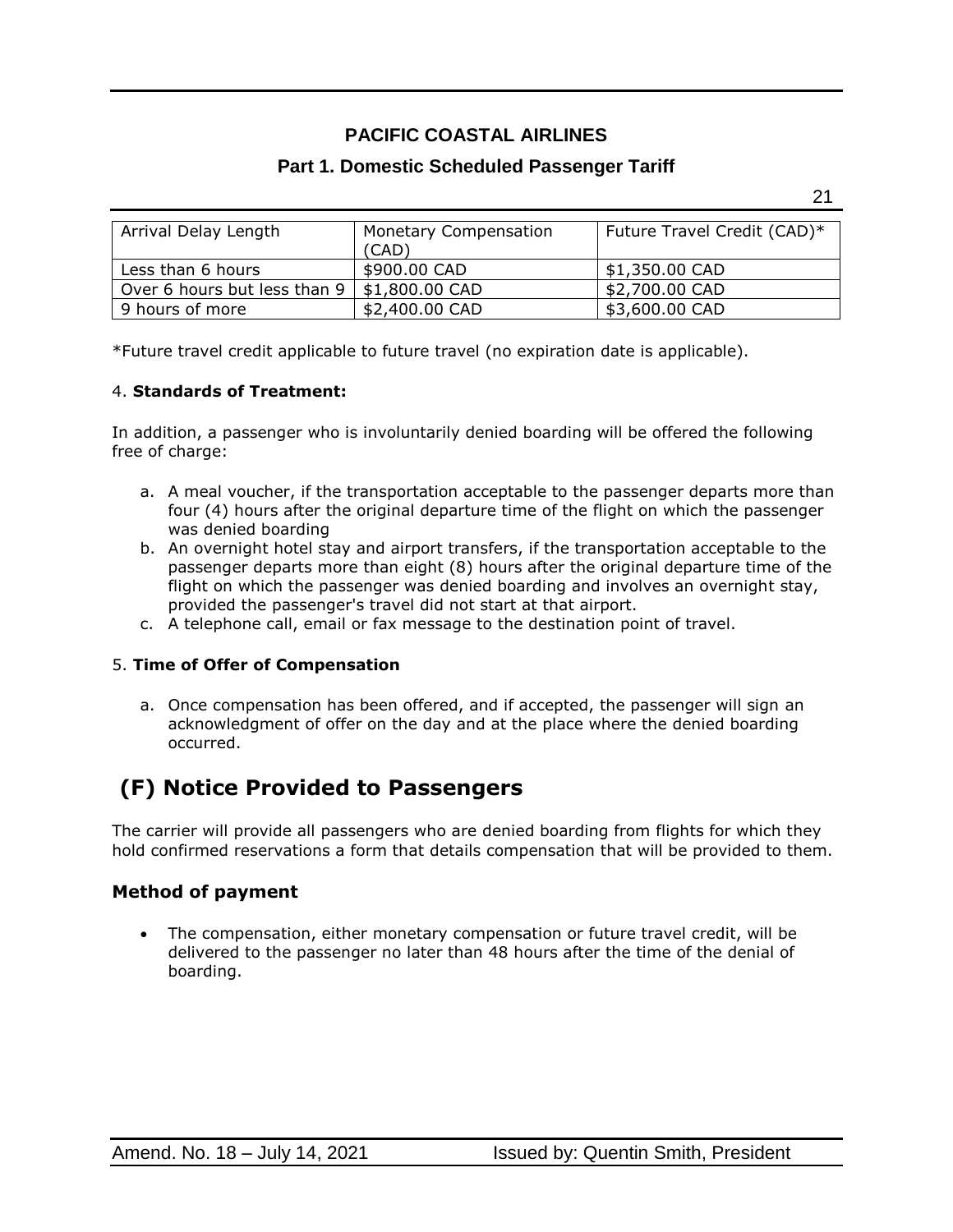### **Part 1. Domestic Scheduled Passenger Tariff**

22

### <span id="page-21-0"></span>**8.0 TICKETS**

Pacific Coastal Airlines Limited, like many airlines, has moved to a ticketless system. There are still provisions for paper tickets, and they are still used in some applications, but the vast majority of "tickets" are now ticketless itineraries. For the intent of the following rules, the term "ticket" will mean both paper tickets and/or the ticketless equivalent.

### <span id="page-21-1"></span>**8.1GENERAL**

- a) No person shall be entitled to transportation except upon presentation of a valid ticket or the declaration of a ticketless itinerary. A paper or ticketless itinerary shall entitle the passenger to transportation only between points of origin and destination.
- b) If there is a disagreement between the existence of and/or the contents of ticketless itinerary, the responsibility lies with the passenger to produce either a reservation number, or produce a receipt of payment of the ticket. If valid evidence of a ticket cannot be produced at the time of travel, a new ticket must be purchased at the current available rate. If the passenger can then at a later date provide valid evidence of the original purchase, the cost of the newly purchased ticket will be reimbursed.
- c) Flight coupons when issued, must be used in sequence from point of origin as shown on ticket and will be honored only in the order in which they are issued, and only if all unused flight coupons and passenger coupons are presented together.
- d) A ticket which has not been validated, or which has been altered, mutilated or improperly issued, shall not be valid.
- e) Transfer and/or refunding of ticket will be subject to terms of the fare purchased.

#### <span id="page-21-2"></span>**8.2 VALIDITY**

- a) Except as otherwise provided, tickets shall be valid for a period of one (1) year after date of issuance. Tickets expire at midnight on date of expiration.
- b) Any ticket shall be revocable by the Carrier upon refunding the fare paid.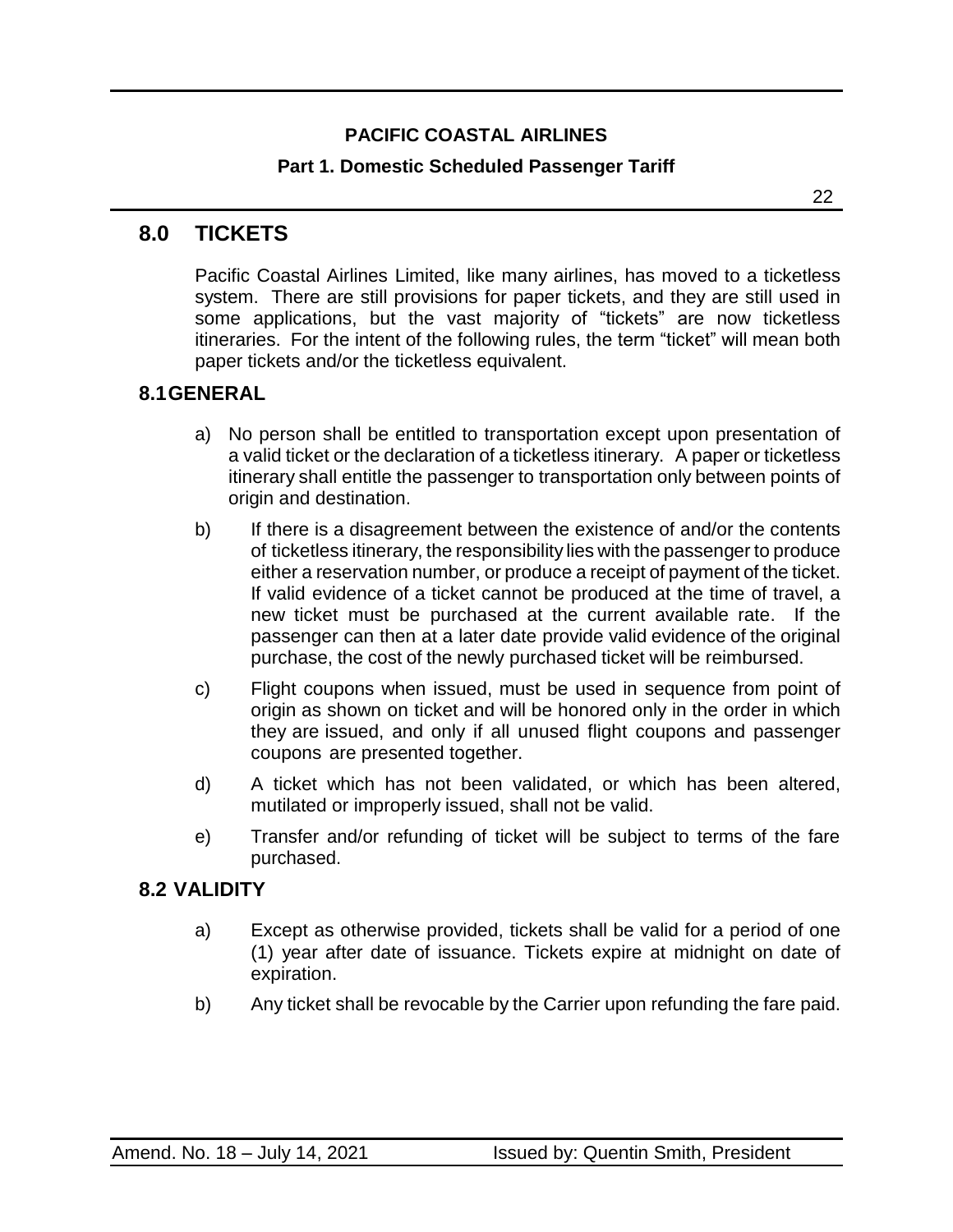### **Part 1. Domestic Scheduled Passenger Tariff**

23

### <span id="page-22-0"></span>**9.0 APPLICATION OF FARES**

- 9.1 Except as herein provided, passage via the Carrier is subject to the tariff regulations and fares effective on the date of the commencement of passage from the point of origin or point of stopover, as the case may be. In the event of an increase or decrease in fare effective subsequent to the purchase of a ticket but prior to the commencement of any portion of the passage thereunder, the full amount of the increase or decrease shall be collected or refunded, as the case may be, before such tickets are honored for passage.
	- a) If any portion of the ticket has been used, the unused portion thereof shall not be subject to an increase in fare, but shall be subject to a decrease in fare, and the Carrier when presented with a partially used ticket shall, at the passenger's option:
		- i) honour the unused portion of the ticket without adjustment, or
		- ii) refund the value of the unused portion of such ticket upon surrender thereof as provided in Rule 25, and permit the passenger to purchase a new ticket for the balance of his passage at the decreased fare applicable to the balance of his passage; and
		- iii) fares and charges will apply only to transportation between the airports through which the points named in connection with such fares and charges are served by Carrier.
- 9.2 Pacific Coastal Airlines fares are grouped into three distinct and branded fare classes offering differing features and benefits suited to the needs of today's travellers. Grouped in order of price from lowest to highest, they are:
	- i) **Bravo Fare**
		- Book early limited seats available
		- **Fare is 100% non-refundable**
		- **Changes:**
			- o Free within 24-hours of original purchase
			- $\circ$  Changes can be made up to 2 hours prior to departure for \$78.75 per direction, per passenger, plus fare difference, if applicable
			- o Subject to availability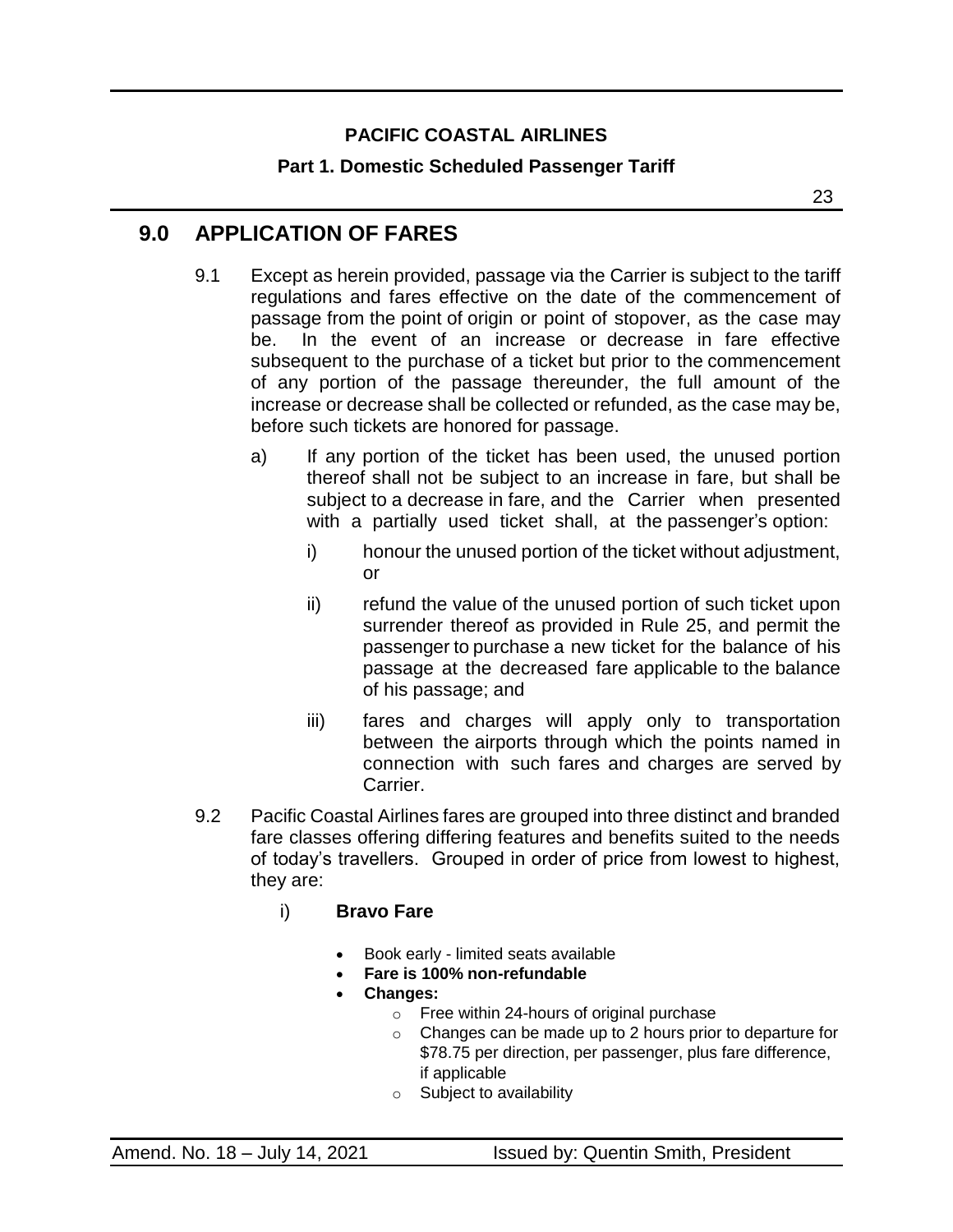### **Part 1. Domestic Scheduled Passenger Tariff**

24

- **Cancellations:**
	- o Free within 24-hours of original purchase: fully refundable
	- $\circ$  Cancellations can be made up to 2 hours prior to departure for \$78.75 per direction, per passenger. Balance remains as a credit file, credit valid for one year from original date of booking
- **Same-Day Earlier Flight Change:** \$52.50 per passenger, per direction (must be done at check-in counter)
- **Name Changes:** not permitted
- **Advance Seat Selection:** \$8.40 per passenger, per flight
- **No Show:** failure to check-in for your flight or change/cancel your reservation 2 hours or more prior to departure will result in forfeiture of the segment. Subsequent segments will be cancelled, applicable cancellation charges will apply

#### ii) **Classic Fare**

- Book in advance generous seat availability
- **Fare is 100% non-refundable**
- **Changes:**
	- o Free within 24-hours of original purchase
	- $\circ$  Changes can be made up to 2 hours prior to departure for \$52.50 per direction, per passenger, plus fare difference, if applicable
	- o Subject to availability
- **Cancellations:**
	- o Free within 24-hours of original purchase: fully refundable
	- $\circ$  Cancellations can be made up to 2 hours prior to departure for \$52.50 per direction, per passenger. Balance remains as a credit file, credit valid for one year from original date of booking
- **Same-Day Earlier Flight Change:** \$26.25 per passenger, per direction (must be done at check-in counter)
- **Name Changes:** \$52.50 per passenger, per reservation
- **Advance Seat Selection:** \$8.40 per passenger, per flight
- **No Show:** failure to check-in for your flight or change/cancel your reservation 2 hours or more prior to departure will result in forfeiture of the segment. Subsequent segments will be cancelled, applicable cancellation charges will apply

#### iii) **Encore Fare**

- Book anytime full seat availability
- **Fare is fully refundable**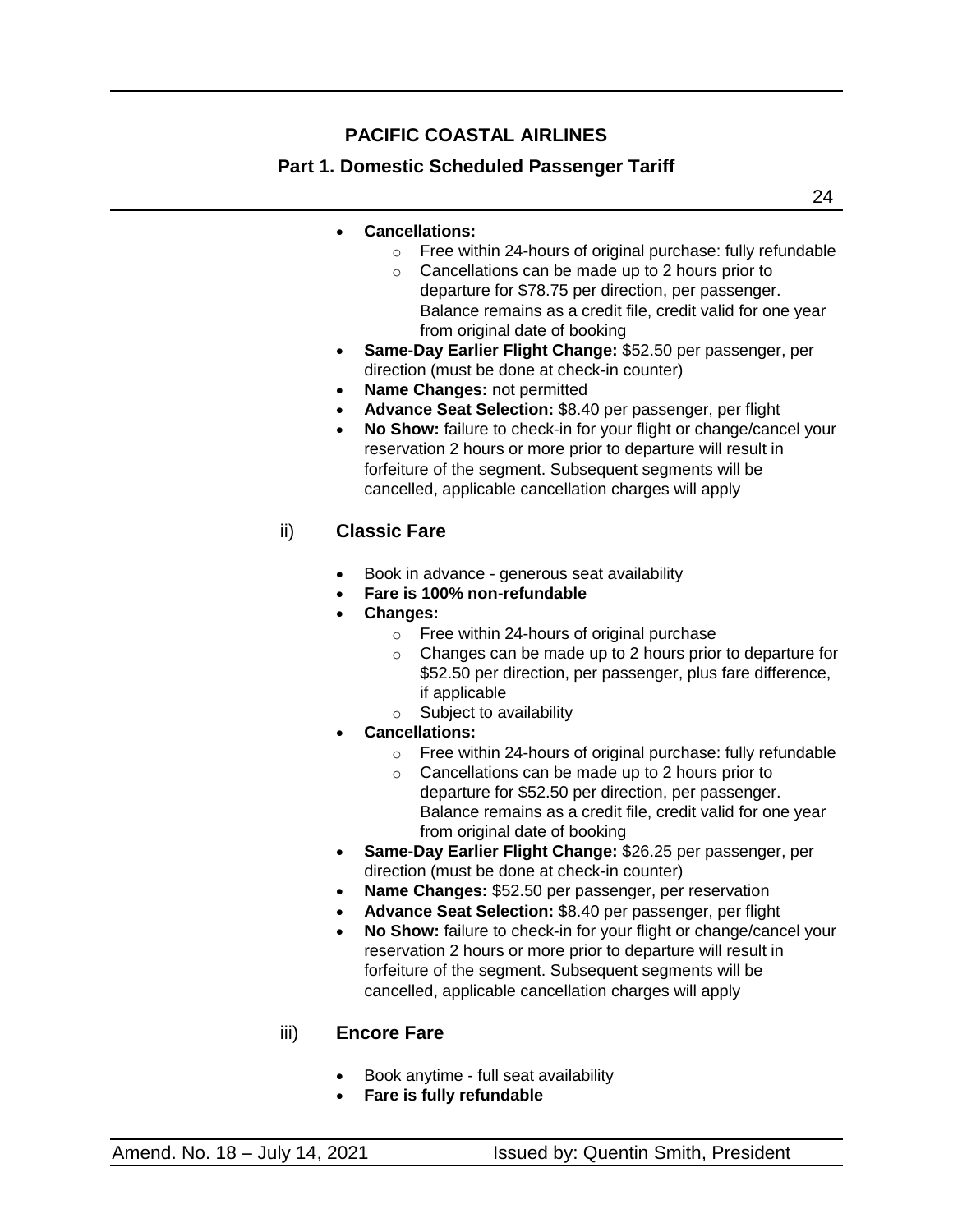### **Part 1. Domestic Scheduled Passenger Tariff**

25

- **Changes:**
	- o Unlimited changes no charge, fare difference may apply, if applicable
	- o Changes can be made up to 2 hours prior to departure
	- o Subject to availability
- **Cancellations:**
	- o No charge if cancelled 2 hours prior to departure
- **Same-Day Earlier Flight Change:** no charge (must be done at check-in counter)
- **Name Changes:** no charge
- **Advance Seat Selection:** no charge
- **No Show:** failure to check-in for your flight or change/cancel your reservation 2 hours or more prior to departure will result in forfeiture of the segment. Subsequent segments will be cancelled, applicable cancellation charges will apply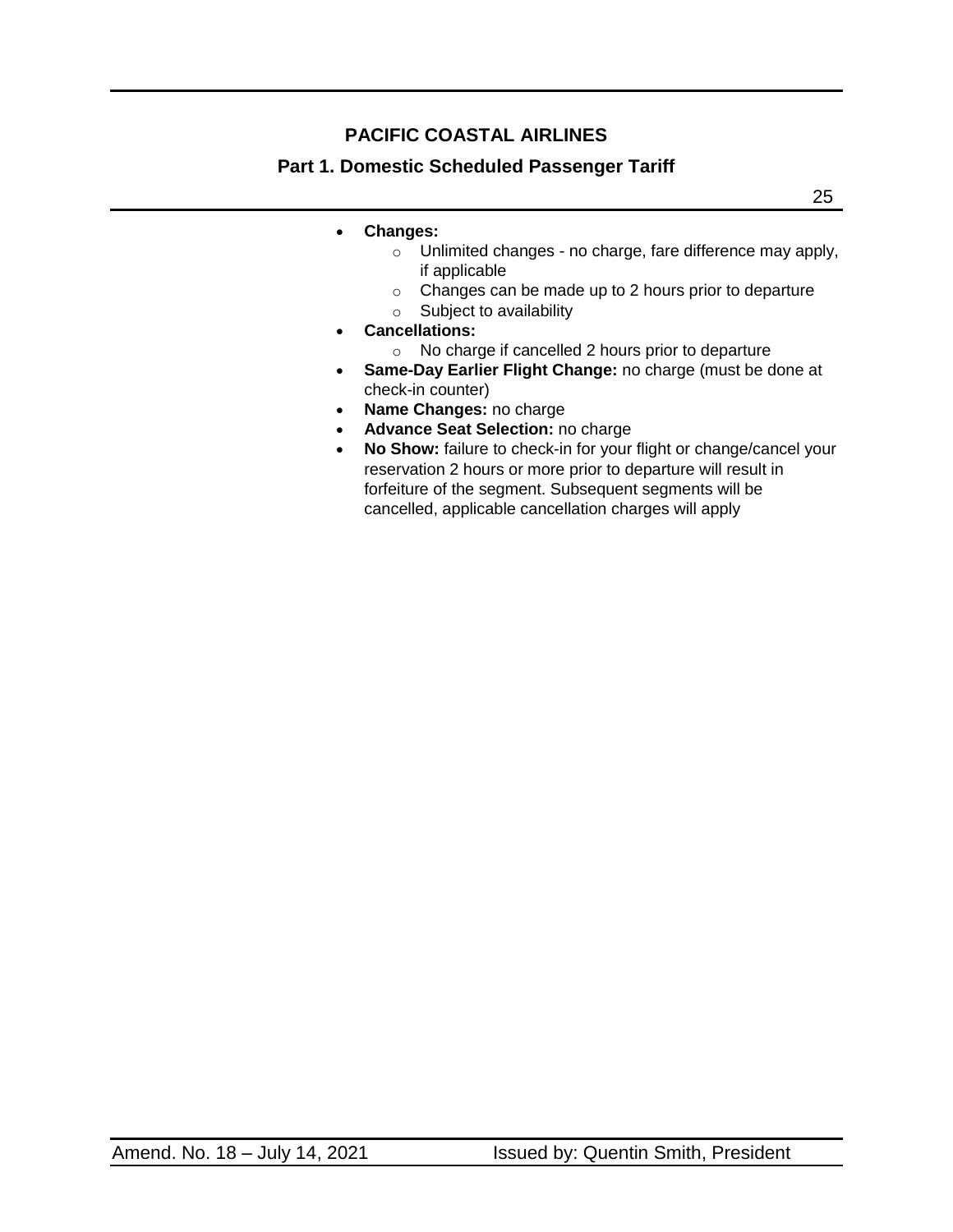### **Part 1. Domestic Scheduled Passenger Tariff**

### <span id="page-25-0"></span>**10.0 CONSTRUCTION OF FARES NOT PUBLISHED**

- 10.1 When the fare between any two points is not specifically published such fare will be constructed by combining those fares, applicable via the desired routing from the passenger's point of origin, which produce the lowest fare, provided, however, that:
	- a) if the fare so constructed exceeds the fare applicable to or from a more distant point via the same routing, the fare applicable to or from such more distant point will apply;
	- b) if a fare constructed for a trip is interrupted by travel other than via Carrier exceeds the applicable through fare for uninterrupted travel via the same routing, the applicable through fare will apply.

### <span id="page-25-1"></span>**11.0 TERMS AND CONDITIONS OF CARRIAGE**

### <span id="page-25-2"></span>**11.1 LIABILITY**

**General** 

- a) The terms, conditions, rules and regulations referred to in this tariff shall be applicable to all transportation and to all services and operations relating to such transportation performed or to be performed by the Carrier except as any applicable law may otherwise require.
- b) The Carrier shall not be liable for any death, injury, loss or claim of whatsoever nature (hereinafter collectively referred to as damage) arising out of or in connection with carriage or ancillary or other services hereunder unless such damage is proved to have been caused by the negligence or willful fault of the Carrier and there has been no contributory negligence of the passenger, shipper, consignee or other claimant.
- c) The Carrier is not liable for any damage directly or indirectly arising out of compliance with laws, government regulations, orders or requirements or from any cause beyond the control of the Carrier.
- d) The Carrier shall not be responsible for any accident causing death or injury to persons while embarking or disembarking from aircraft unless such damage is proved to have been occasioned by the negligence of the Carrier and/or for any accident causing death or injury to persons after disembarking from an aircraft, waiting to board an aircraft, waiting for or with passengers, or sightseeing on any property used by the Carrier.
- e) The liability of the Carrier in respect of the death or injury to a passenger carried for hire and reward when the injury, whether resulting in death or not, is sustained during the operations of flight or while embarking or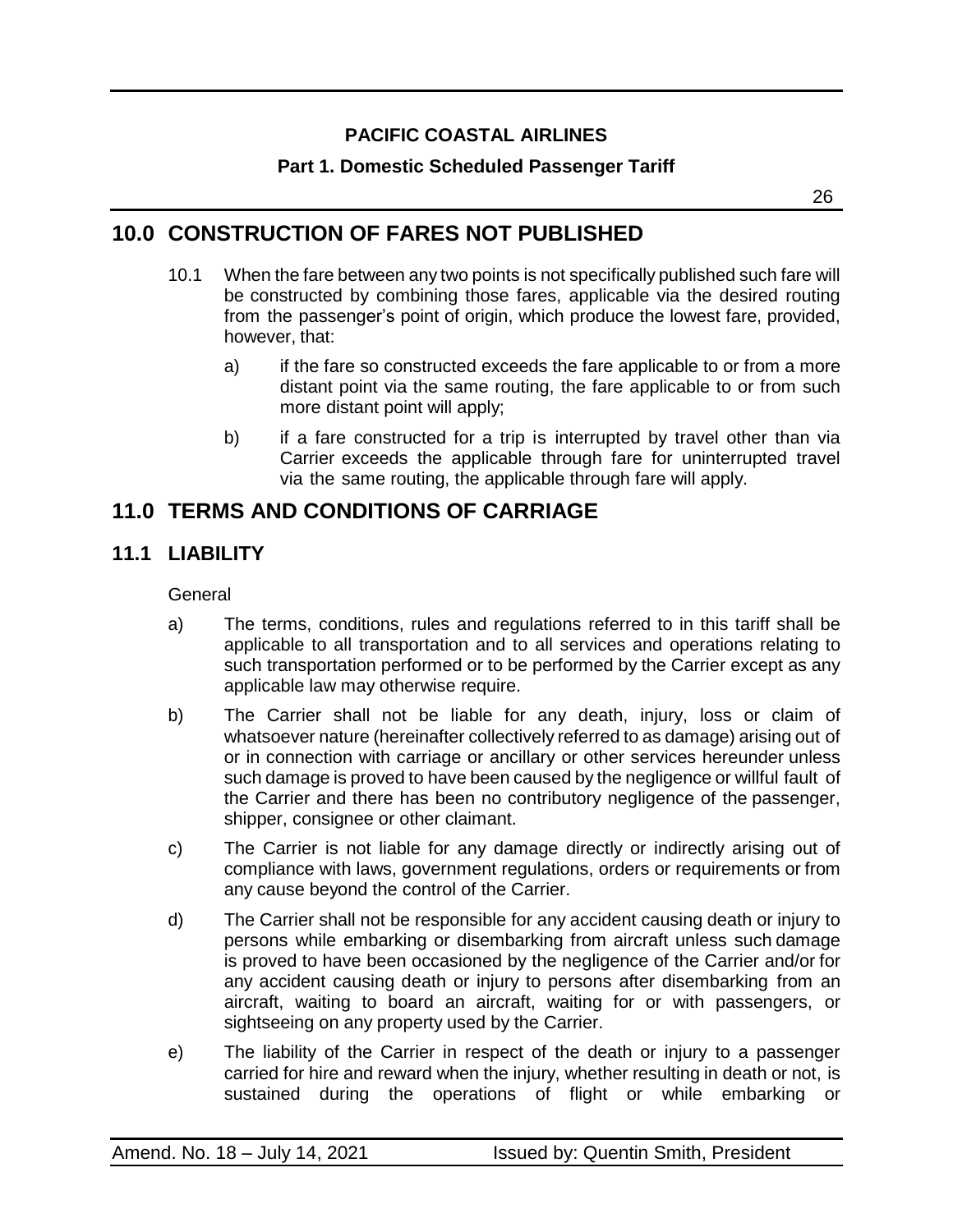#### **Part 1. Domestic Scheduled Passenger Tariff**

disembarking, or at any time while the passenger is aboard the aircraft, is limited to the sum of \$200,000.

f) When the Carrier transports any passenger whose condition is such as to involve an unusual risk or hazard, the Carrier is not liable for any loss or damage which would not have been sustained but for the age or mental or physical condition of such passenger including in the case of a pregnant passenger, any injury, illness or disability sustained by an unborn child.

### <span id="page-26-0"></span>**11.2 LIMITATION OF LIABILITY**

a) Passenger

Where the Carrier would otherwise be liable in respect of the death or injury of the passenger carried for hire sustained during the operations of the flight embarkation or disembarkation or at any item while the passenger is aboard the aircraft the liability of the Carrier shall not be limited in respect of such passenger liability insurance or security stipulated by the C.T.A. as a condition of the Carrier's licences; provided that this provision shall not apply in respect of any passenger whose condition is such as to involve an unusual risk or hazarding regard to loss or damage which would not have been sustained but for the age or mental or physical condition of such passenger including in the case of a pregnant passenger any injury, illness or disability sustained by an unborn child. The Carrier reserves the right to require a medical clearance from a proper medical authority if travel involves any unusual risk or hazard to the passenger or to other persons (including, in cases of pregnant passengers, unborn children).

- b) Where the Carrier is liable in respect of a death or injury for the passenger, carried for hire or reward, sustained during the operations of flight or while embarking or disembarking or at any time while the passenger is aboard the aircraft the liability of the Carrier shall, except in the case of passengers conditionally accepted be limited to an amount equal to the minimum amount per passenger of passenger liability insurance or security stipulated by the C.T.A. as a condition of the granting of a licence to the Carrier.
- c) No action may be maintained against the Carrier for injury to or for delay in carriage of any passenger unless the action is commenced within one year of such occurrence.
- d) No action may be maintained against the Carrier for loss of or damage to baggage unless notice of the claim shall have been presented in writing to the head office of the Carrier within thirty days (or such further period as a Court may decide in view of all the circumstances to be reasonable) after the occurrence of such loss, damage or delay and unless the action is commenced within one year of such occurrence.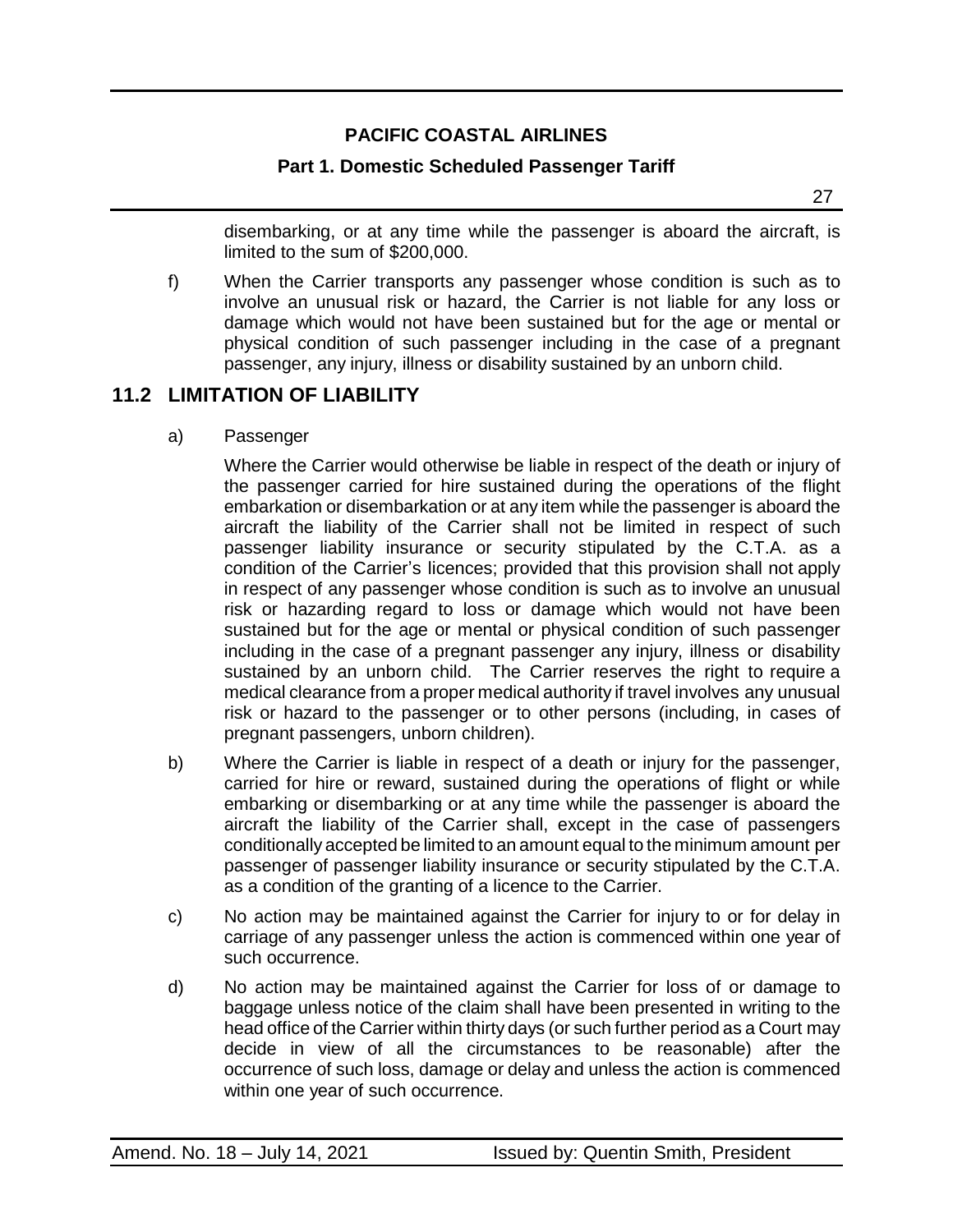### **Part 1. Domestic Scheduled Passenger Tariff**

### <span id="page-27-0"></span>**12.0 INSURANCE**

Rates quoted in the tariffs of the Carrier do not include insurance.

## <span id="page-27-1"></span>**13.0 CURRENCY OF FARES AND CHARGES**

All published fares and charges are stated in dollars and cents of the lawful currency of Canada.

### <span id="page-27-2"></span>**14.0 FARES**

14.1 All fares are subject to change based market conditions and cost of service and are issued on a one-way basis. The latest fares are available by request and / or by consulting Carrier's web site on the internet. www.pacificcoastal.com

### <span id="page-27-3"></span>**15.0 FARES FOR CHILDREN**

15.1 Children under 2 years of age:

The Carrier accepts for transportation, without charge, not more than one child under two years of age, not occupying a separate seat, and accompanied by a fare-paying passenger at least twelve years of age or over.

15.2 All Children 2 years of age and older, including Unaccompanied Minors, will be charged the same as for an adult. All children are accepted for transportation only in accordance with Rule 6 (Acceptance of Children).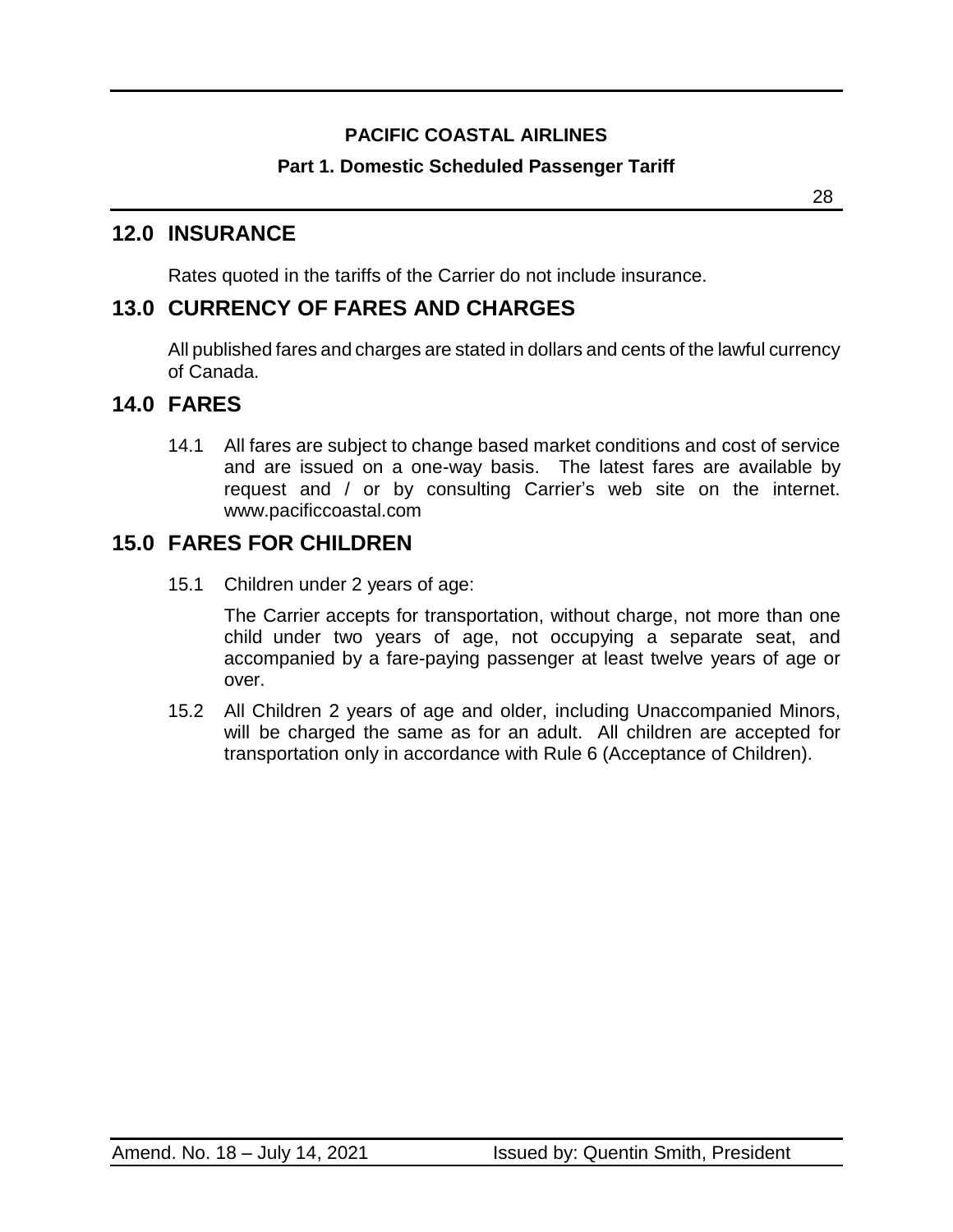### **Part 1. Domestic Scheduled Passenger Tariff**

29

## <span id="page-28-0"></span>**16.0 TRANSPORTATION OF PASSENGERS WITH A DISABILITY**

Definitions:

"Ambulatory" Means a person who is able to move about within the aircraft unassisted.

"Non-ambulatory" Means a person who is not able to move about within the aircraft unassisted.

"Non-self-reliant" Means a person who is not self-reliant, may still require assistance boarding or deplaning.

"Self-reliant" Means a person who is independent, self-sufficient and capable of taking care of all personal needs during flight, and does not require assistance of a personal nature, such as assistance with eating, using the washroom facilities or administering medication nor does not require services from the Carrier other than that which is normally offered by the Carrier.

### <span id="page-28-1"></span>**16.1 ACCEPTANCE OF A PASSENGER WITH A DISABILITY**

- a) The Carrier will accept the determination of a person with a disability as to selfreliance. When a passenger has advised the Carrier of his or her self-reliance, the Carrier shall not refuse such passenger transportation on the basis that there is a lack of escort or that the passenger may require additional attention from the airline employees.
- b) Passengers with a disability will be accepted for transportation as outlined below:

| <b>Assistant Required</b> |
|---------------------------|
| <b>No</b>                 |
| N <sub>o</sub>            |
| No.                       |
| Yes                       |
| Yes                       |
| Yes                       |
| No.                       |
| Yes                       |
| No.                       |
| Yes                       |
|                           |

The maximum per flight may be limited subject to passenger safety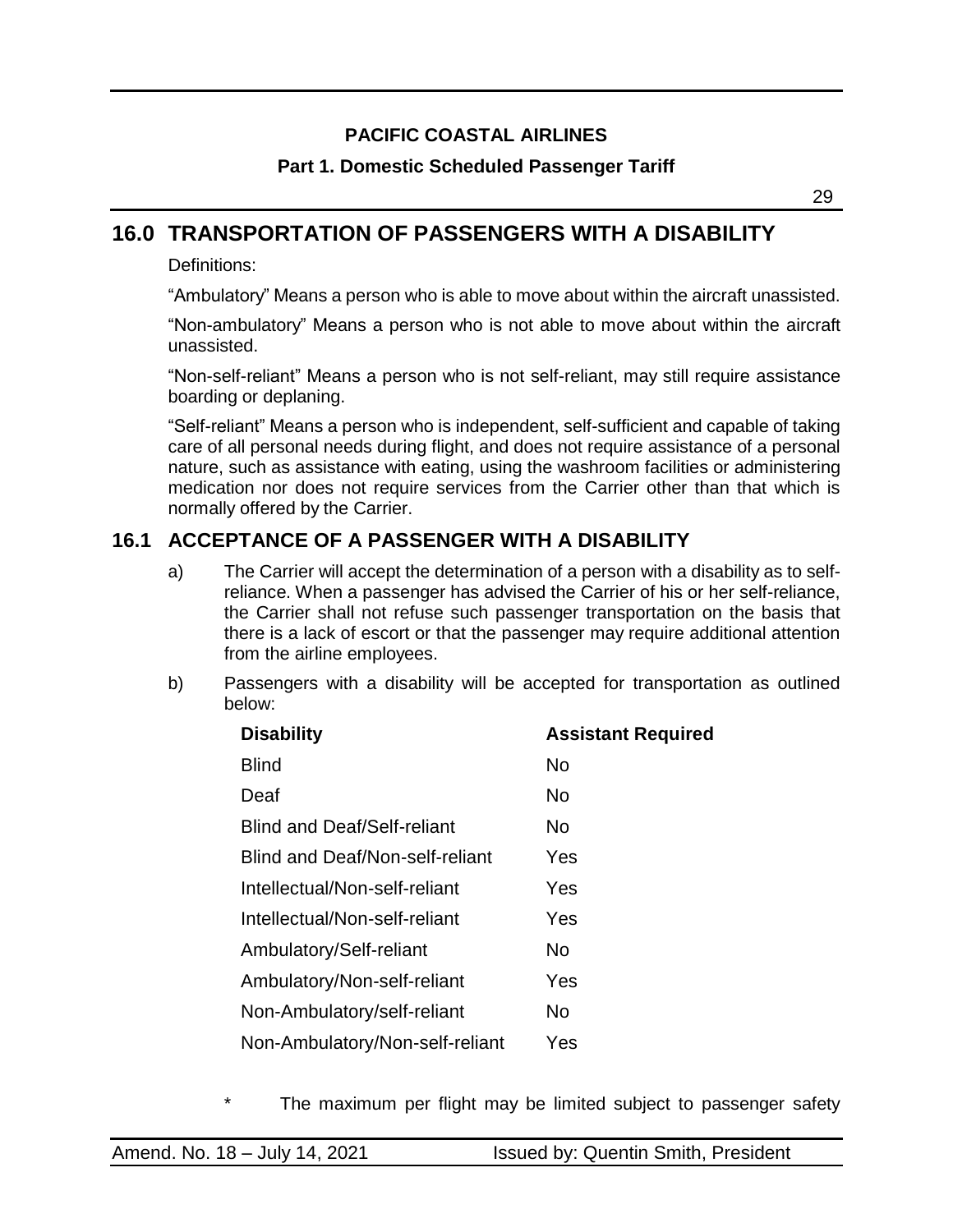#### **Part 1. Domestic Scheduled Passenger Tariff**

limitations, aircraft specifications, and airport handling facilities available at departure or arrival airports.

- c) The Carrier reserves the right to require a medical clearance from proper medical authorities if travel involves any unusual risk or hazard to the passenger or to other persons (including, in the case of pregnant passenger, unborn children);
- d) The Carrier will refuse to transport or will remove at any point, any passenger through whose actions or inaction proves to the Carrier that his or her mental or physical condition is such as to render him incapable of caring for himself without assistance, unless he/she is accompanied by an attendant who will be responsible for caring for him/her en route and, with the care of such attendant, he/she will not require unreasonable attention or assistance from the employees of the Carrier.
- e) The Carrier will refuse or make removal necessary of any passenger if carriage of that passenger will jeopardize the safety or reasonable comfort of the passenger or other passengers and/or the safety of the Carrier's staff in the handling and assisting of the passenger. It should be noted that the Carrier does not use wide body aircraft and it must be possible for two people to safely lift and/or handle a disabled person. If this will present any unreasonable difficulties or concerns for safety, other arrangements may be possible with prior notice;
- f) Passengers with a disability will not be permitted to occupy seats in designated emergency exit rows or over wing emergency exit rows;
- g) Reservations should be made at least 24 hours in advance of travel, advising the Carrier as to the nature of the disability and assistance required, so that arrangements can be made. The Carrier will make every effort to accommodate passengers who fail to make reservations 24 hours in advance;
- h) In addition to the regular free baggage allowance, the Carrier will accept the following items as priority checked baggage without charge :
	- 1) an electric wheelchair, a scooter or a manually operated rigid-frame wheelchair;
	- 2) a manually operated folding wheelchair;
	- 3) a walker, a cane, crutches or braces;
	- 4) any device that assists the person to communicate better; and
	- 5) any prosthesis or medical device.
- i) Walkers, crutches and canes may be retained in the passenger's custody provided they are stowed in accordance with the Carrier's safety regulations and provided they may be accommodated.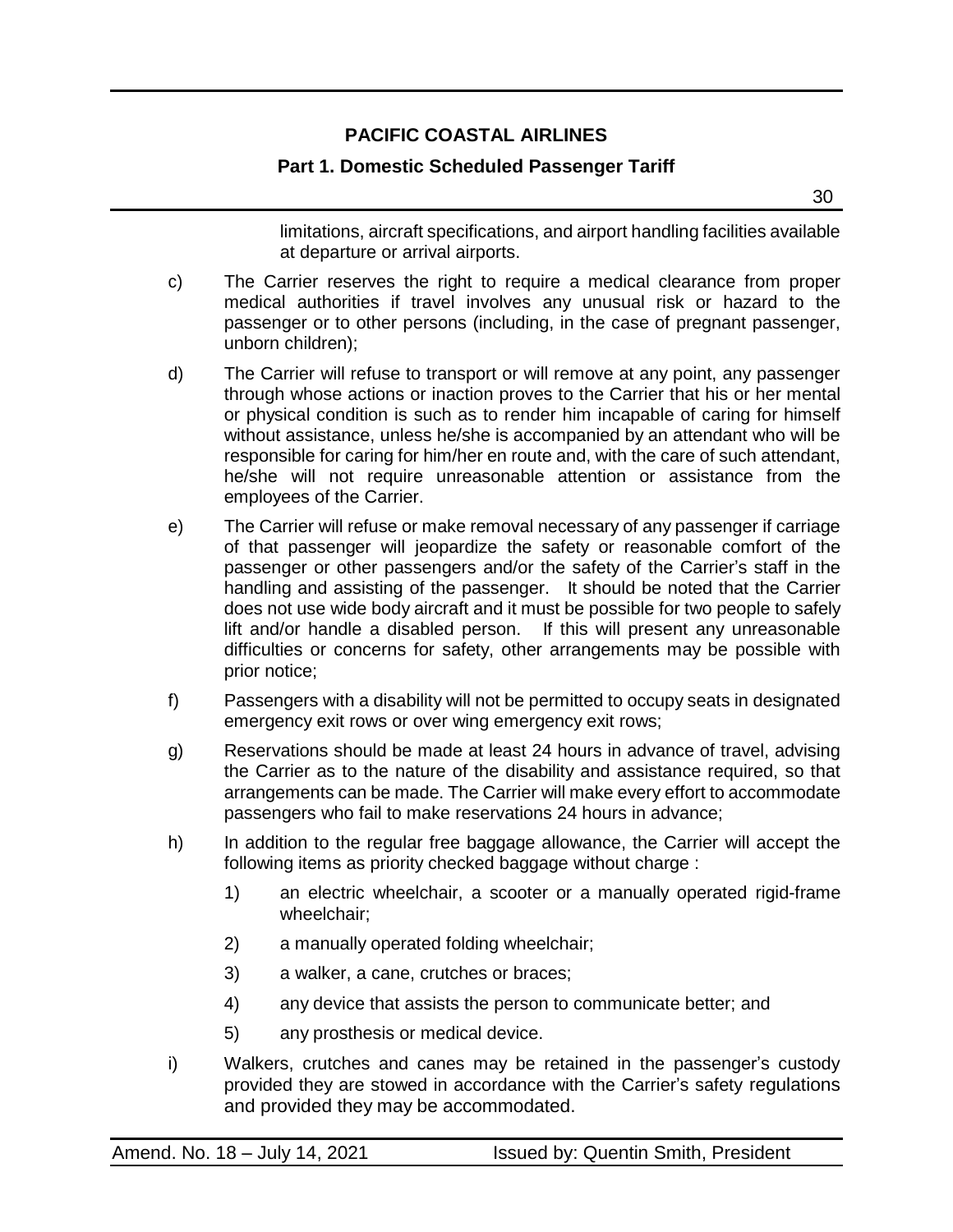### **Part 1. Domestic Scheduled Passenger Tariff**

31

j) If requested at least 48 hours before the scheduled time of departure of the person's flight, the Carrier will provide the following assistance. If the request is not made within 48 hours the Carrier will make a reasonable effort to provide the services.

The Carrier will provide an enhanced level of service for those passengers which request it at least 48 hours ahead of their flight time. If this request is not made ahead of time the Carrier will still make a reasonable effort to assist in every way it can.

Assistance will be provided with:

- 1) registration at check-in counter;
- 2) proceeding to the boarding area;
- 3) boarding and deplaning;
- 4) stowing and retrieving the person's carry-on baggage;
- 5) retrieving the person's checked baggage;
- 6) transferring the person :
	- a) between: the person's own wheelchair, scooter or other mobility aid and: a wheelchair, boarding chair or other mobility aid provided by the Carrier.
	- b) Between : a wheelchair, boarding chair or other mobility aid and: the person's passenger seat.
- 7) assisting the person, other than by carrying the person, in moving to and from an aircraft washroom.
- 8) serving special meals, where available, and providing limited assistance with meals such as opening packages, identifying items and cutting large food portions;
- 9) inquiring periodically about the person's needs while awaiting a flight after check-in, when in transit between flights and during the flight;
- 10) assembling and disassembling of mobility aids; and
- 11) proceeding to the general public area or to a representative of another Carrier.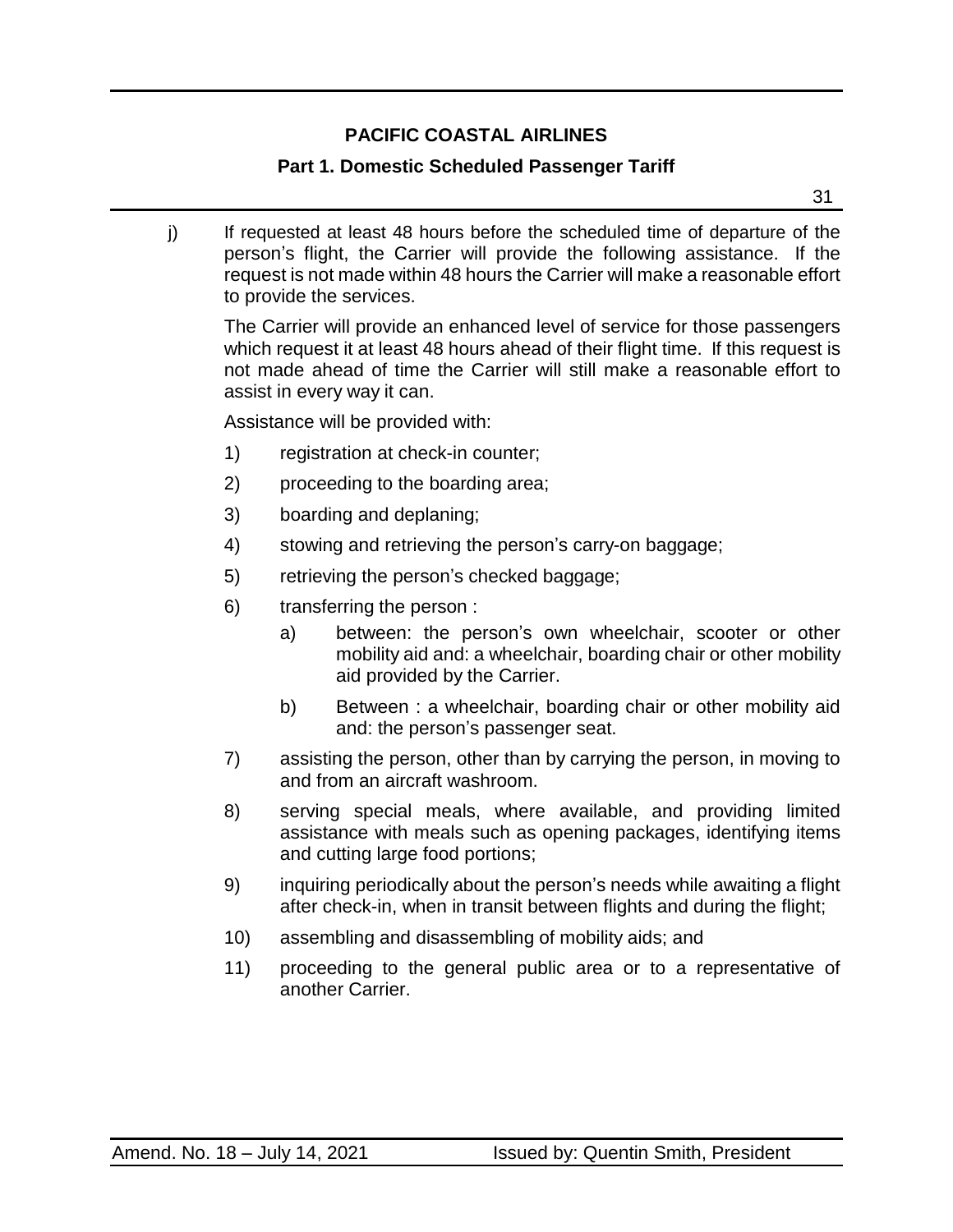#### **Part 1. Domestic Scheduled Passenger Tariff**

32

### <span id="page-31-0"></span>**16.2 MOBILITY AIDS**

If a mobility aid is damaged or lost, the Carrier will immediately provide a suitable temporary replacement without charge. If a damaged aid can be repaired, the Carrier will arrange, at its expense, for the prompt and adequate repair of the aid and return it to the passenger as soon as possible. If a damaged aid cannot be repaired or is lost and cannot be located with 96 hours after the passenger's arrival, the Carrier will, at its discretion, replace it with an identical aid satisfactory to the passenger, or reimburse the passenger for the replacement cost of the aid.

### <span id="page-31-1"></span>**16.3 SERVICE ANIMALS**

The Carrier will accept for transportation, without charge, a service animal required to assist a person with a disability provided that:

- a) the animal is properly harnessed and certified as having been trained by a professional service animal institution.
- b) For the comfort of all passengers, the Carrier staff will determine, in consultation with the disabled person, where the person and the service animal will be seated. Such an animal may not occupy a seat in the aircraft. The passenger should recognize that the Carrier does not use widebody aircraft and that space on some of the aircraft types do not allow for a large animal to be placed under the seat area. It is very important that when booking a flight, mention is made of the service animal and it's size. The Carrier may be able to make other arrangements to ensure adequate space if this is arranged prior to departure.
- c) Should injury to or death of a service animal result from the fault or negligence of the Carrier, the Carrier will undertake to provide expeditiously, and at its own expense, for medical care, and if necessary, replacement of the animal.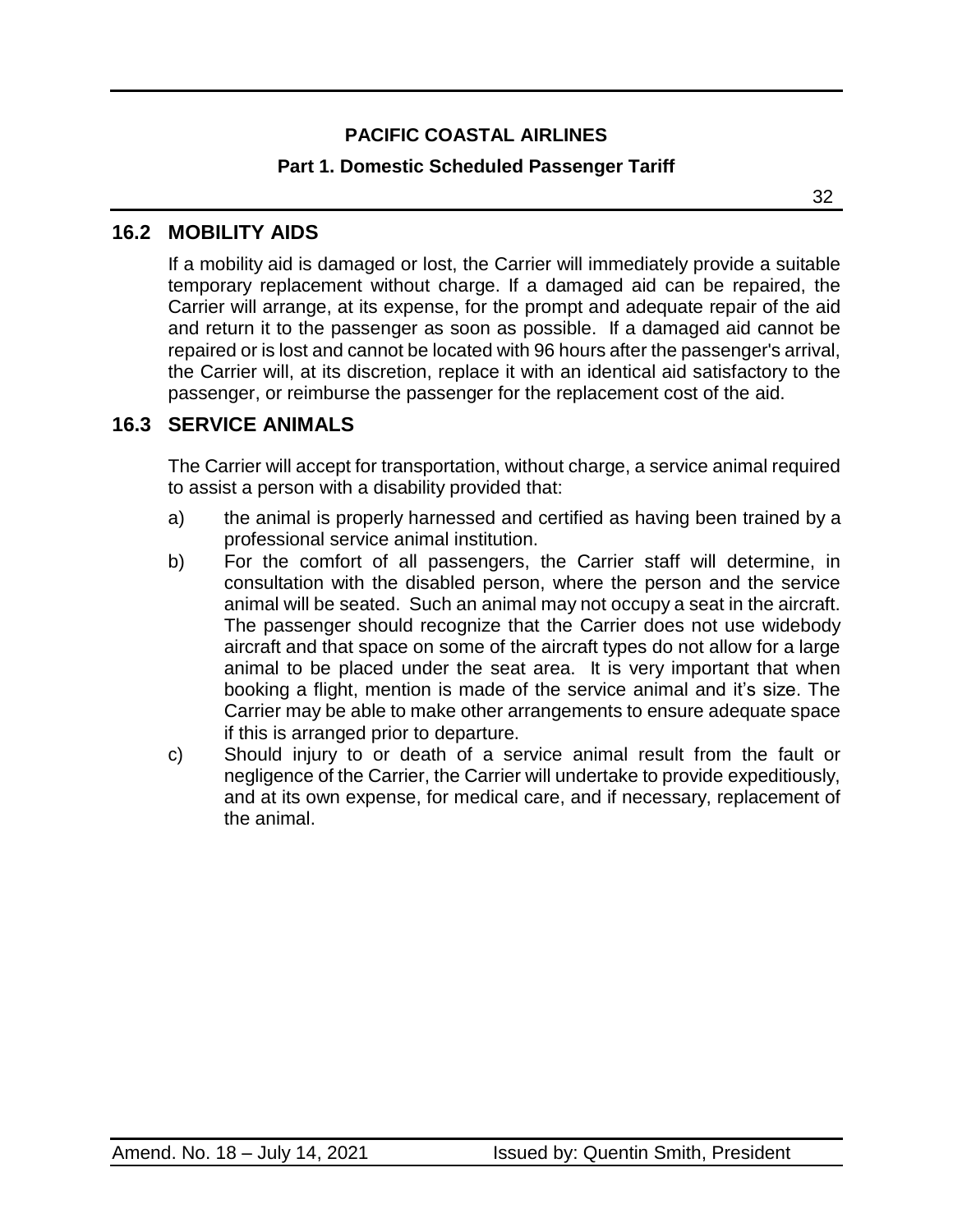### **Part 1. Domestic Scheduled Passenger Tariff**

<u>33 and 2010 and 2010 and 2010 and 2010 and 2010 and 2010 and 2010 and 2010 and 2010 and 2010 and 2010 and 20</u>

### <span id="page-32-0"></span>**16.4 PASSENGER OXYGEN**

The Carrier will accept for transportation, without charge, a maximum of two passengers per flight to each bring up to two (2) oxygen cylinders containing gaseous oxygen only for personal use onboard the aircraft. The passenger will be allowed to check one additional bottle for a total of three (3). It is recommended that only one bottle may be carried on the flight and that in any case the regulator cannot be changed during the flight from one bottle to the other.

The passenger is recommended to provide a doctor's certificate or note stating they are physically acceptable for travel. Passengers should also verify with their physician or oxygen supplier that their oxygen supply will last for the duration of the flight.

There are many other restrictions associated with the carriage of oxygen as it is considered 'Dangerous Goods'. If a passenger wishes to carry or check more than three cylinders, it will not be allowed unless they meet the 'Carriage of Dangerous Goods Regulations'. This information can be found by contacting our Cargo department and making the arrangements to ship the extra bottles as cargo.

### <span id="page-32-1"></span>**16.5 PASSENGERS ON STRETCHERS**

The Carrier will upon advance arrangements and subject to the availability of space and appropriate equipment, accept for transportation passengers on stretchers. The fare for passengers will be triple the applicable adult passenger fare between points between which the passenger travels on a stretcher. An attendant is required for each stretcher passenger and the fare for such attendant will be the regular tariff fare. The normal free baggage allowance will apply to each fare paid under the rule.

## <span id="page-32-2"></span>**17.0 PRISONERS**

The Carrier reserves the right to refuse the carriage of a prisoner or prisoners, unless accompanied by an officer of the law who will be fully responsible for the proper conduct of his charge.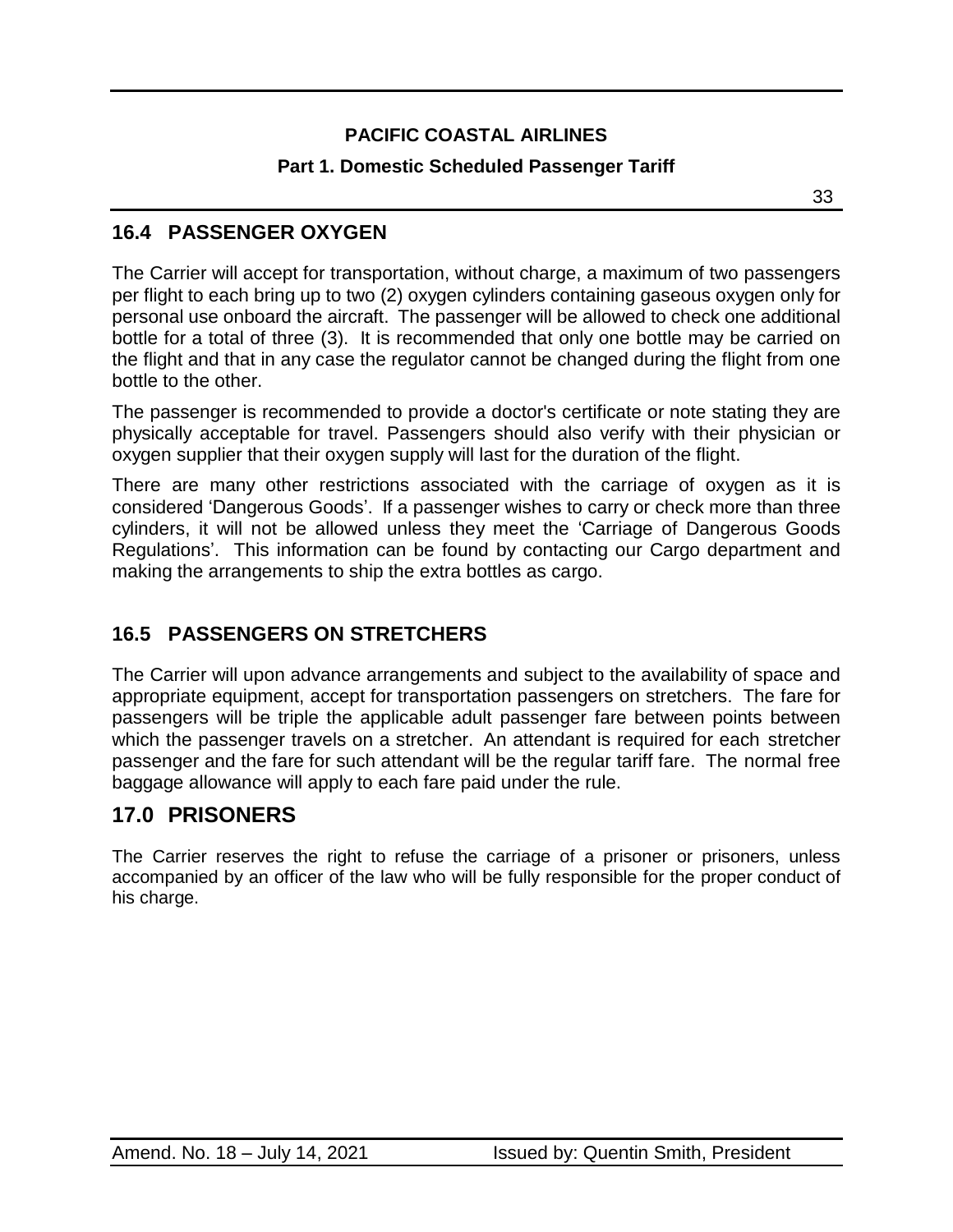#### **Part 1. Domestic Scheduled Passenger Tariff**

34

### <span id="page-33-0"></span>**18.0 ACCEPTANCE OF BAGGAGE, LIVE ANIMALS OR ACCESSORIES**

- 18.1 The Carrier recommends that customers drop off checked baggage sixty (60) minutes prior to scheduled departure time at our check-in counter. The Carrier is unable to accept checked baggage that is dropped off forty (40) minutes or less prior to scheduled departure time.
- 18.2 The Carrier has the right to examine baggage tendered for transportation.
- 18.3 The Carrier will accept for transportation as baggage such personal property as is necessary or appropriate for the wear, use, comfort, or convenience for the passenger for the purposes of his trip, subject to the following conditions:
	- a) Maximum Size and Weight of Checked and Carry-on Baggage are limited by rules provided in Section 19.0.
	- b) The Carrier has the right to refuse to accept baggage for transportation on any flight other than the one on which the passenger is to be transported;
	- c) The Carrier will refuse to accept any property for transportation if it cannot withstand ordinary handling, or its weight, size or character renders it unsuitable for transportation on the particular aircraft on which it is to be transported;
	- d) The Carrier will refuse to transport or will remove at any point any baggage which the passenger refuses to allow the Carrier, upon the request of the Carrier, to examine;
	- e) The Carrier will refuse to accept the following articles for transportation, unless advance arrangements have been made:
		- i. assembled firearms or ammunition, except that Carrier will accept for transportation sporting firearms when not loaded and when in a suitable case and a small quantity of small arms ammunition for personal use when packed in the original package of the manufacturer without advance arrangements being made;
		- ii. any other articles, including live animals, which can cause annoyance to passengers, or which cannot be carried in the baggage or cargo compartments of the aircraft;
		- iii. Any liquids, as baggage or otherwise or any other articles not suitable, or not suitably packed for transportation in aircraft. Carrier will not be liable for the losses of, or damage to, liquids or such other articles or for the damage to other baggage or cargo.
	- f) The Carrier will accept photo-flash bulbs for transportation if the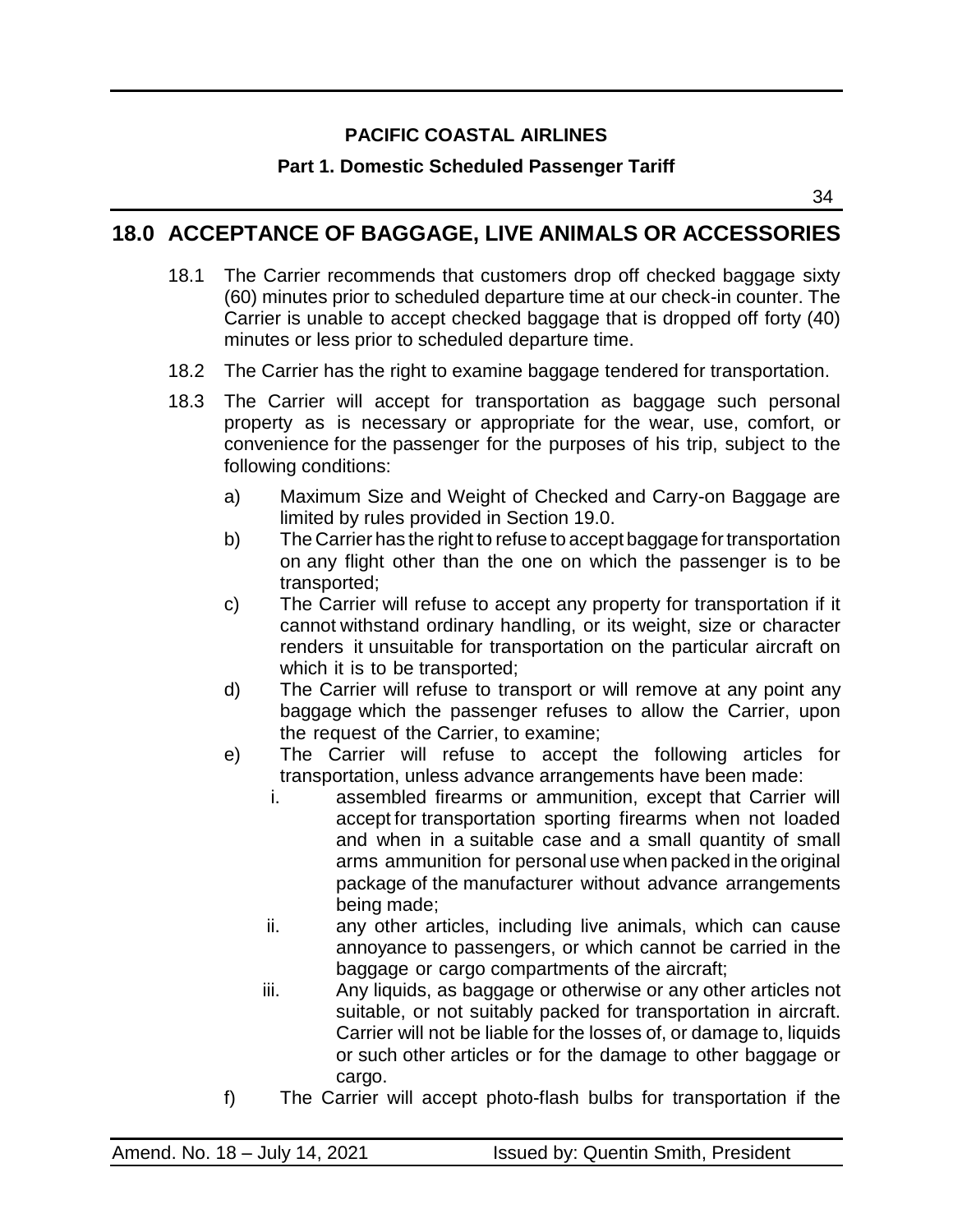#### **Part 1. Domestic Scheduled Passenger Tariff**

<u>35 September 2005 September 2005 September 2005 September 2005 September 2005 September 2005 September 2005 S</u> bulbs are packed in the original package of the manufacturer, and the package is marked to indicate the nature of the contents and to show that it is to be handled with care; f) Service and Mobility Aids. In addition to the free baggage allowance, the Carrier will accept the following items as priority checked baggage without charge: 1.) Wheelchairs with non-spillable batteries with terminals disconnected and taped; 2.) Mobility aids such as, but not limited to manually operated wheelchairs, scooters, walkers, crutches and canes. Walkers, crutches and canes may be retained in the passenger's custody provided they are stowed in accordance with the Carrier's safety regulations and provided that they may be accommodated. 3.) The Carrier assumes responsibility for disassembling and reassembling (as required) mobility aids to ensure the device is safe for travel. 4.) See Rule 16 for details. g) The Carrier will accept for transportation, without charge, a dog trained to provide service assistance, if properly harnessed, when it accompanies a passenger with appropriate certification of its training and purpose. The dog will be permitted to accompany such

- (see Rule 16 for details ) h) Live animals will only be accepted for transportation, provided that:
	- i. advance arrangements are made;
	- ii. they are harmless, quiet, inoffensive, odorless and will require no attention in transit;

passenger into the cabin, but will not be permitted to occupy a seat;

- iii. they are properly caged;
- iv. the Carrier may refuse transportation of any live animal if it is deemed, by the Carrier or its agents, to be unacceptable for any reason. Live animals shall not be carried in the passenger compartment unless they qualify for carry-on service and do not create a safety hazard or nuisance to other passengers.
- v. the animal will be subject to applicable charges regardless of whether the animal travels as checked or carry-on.
- vi. There is an embargo on live animals accepted as checked pets between December 15 and January 6 inclusive. Only live animals can travel as pet in cabin during this embargo.
- i) Infant car seats will be accepted for transportation in the cabin only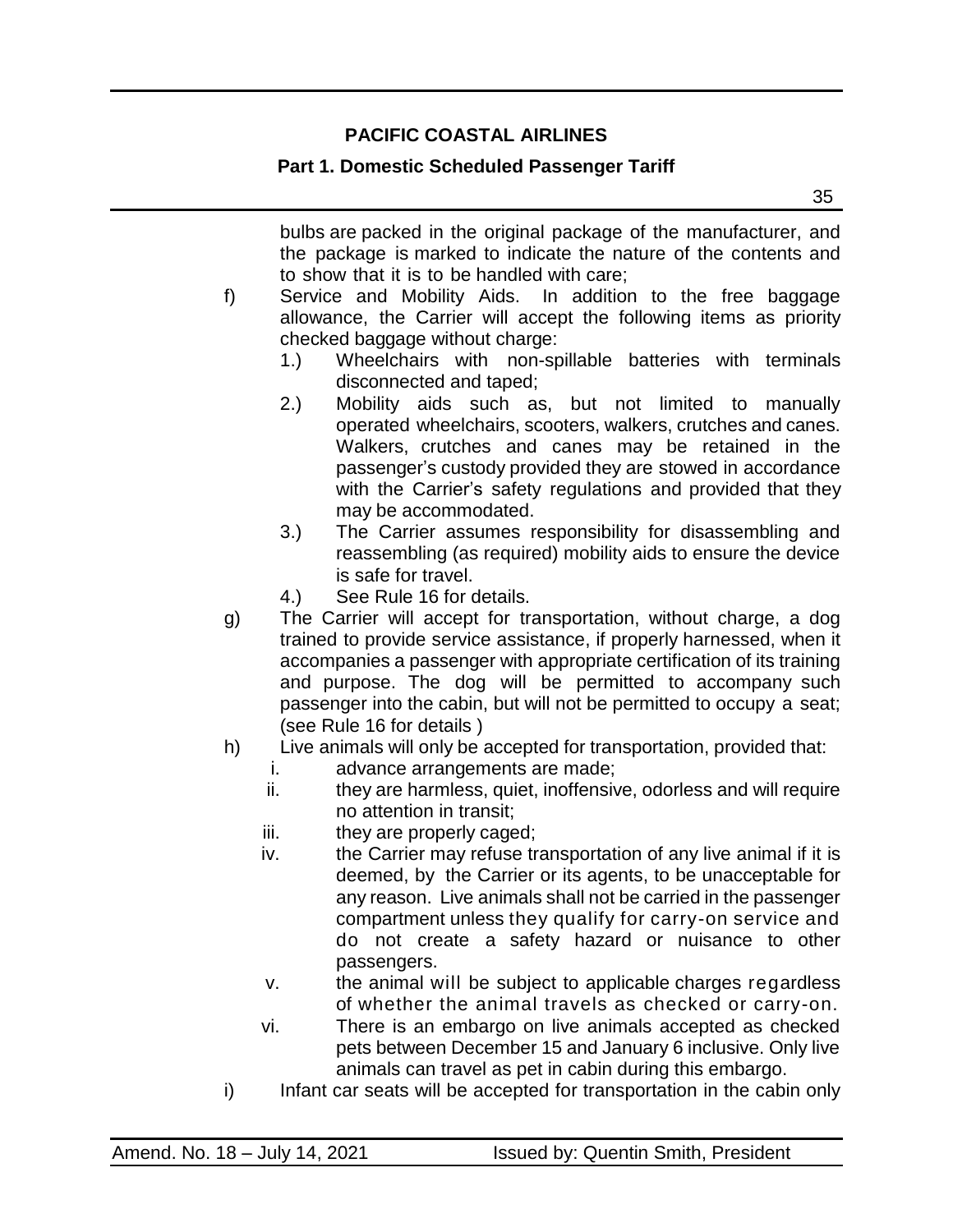#### **Part 1. Domestic Scheduled Passenger Tariff**

а в село во село во село во село во село во село во село во село во село во село во село во село во село во се<br>Во село во село во село во село во село во село во село во село во село во село во село во село во село во сел

when an additional seat is reserved and an additional ticket is purchased therefor, and when the car seat has approved sticker for travel in automobile or aircraft on it and is properly secured by the seat belt. Snugglies are not acceptable for infant carriage. See description of acceptable seats in Rule 6.6.

### <span id="page-35-0"></span>**18.4 ARTICLES ACCEPTED AS BAGGAGE:**

- a) Baggage shall consist only of wearing apparel, non-liquid toilet articles and similar effects for actual use which are necessary and appropriate for the comfort and convenience of the passenger for the purpose of journey and not intended for other persons of for sale. Portable T.V.'s, electronics, laptops, cameras, money, jewelry, silverware, samples, negotiable paper, securities and similar valuable or business documents will be carried only at the risk of the passenger.
- b) Baggage must be enclosed in receptacles provided with handles, loops, or other suitable means of attaching checks, and sufficiently strong to withstand necessary handling, such as trunks, valises, telescopes, suitcases, leather hat boxes, satchels, medium sized boxes (constructed of wood or heavy corrugated card or fibre board).
- c) Receptacles when not securely locked will not be received or checked except on condition that no liability will be assumed for loss of articles therefrom whether resulting from negligence of the Carrier, its servants or agents, or otherwise howsoever.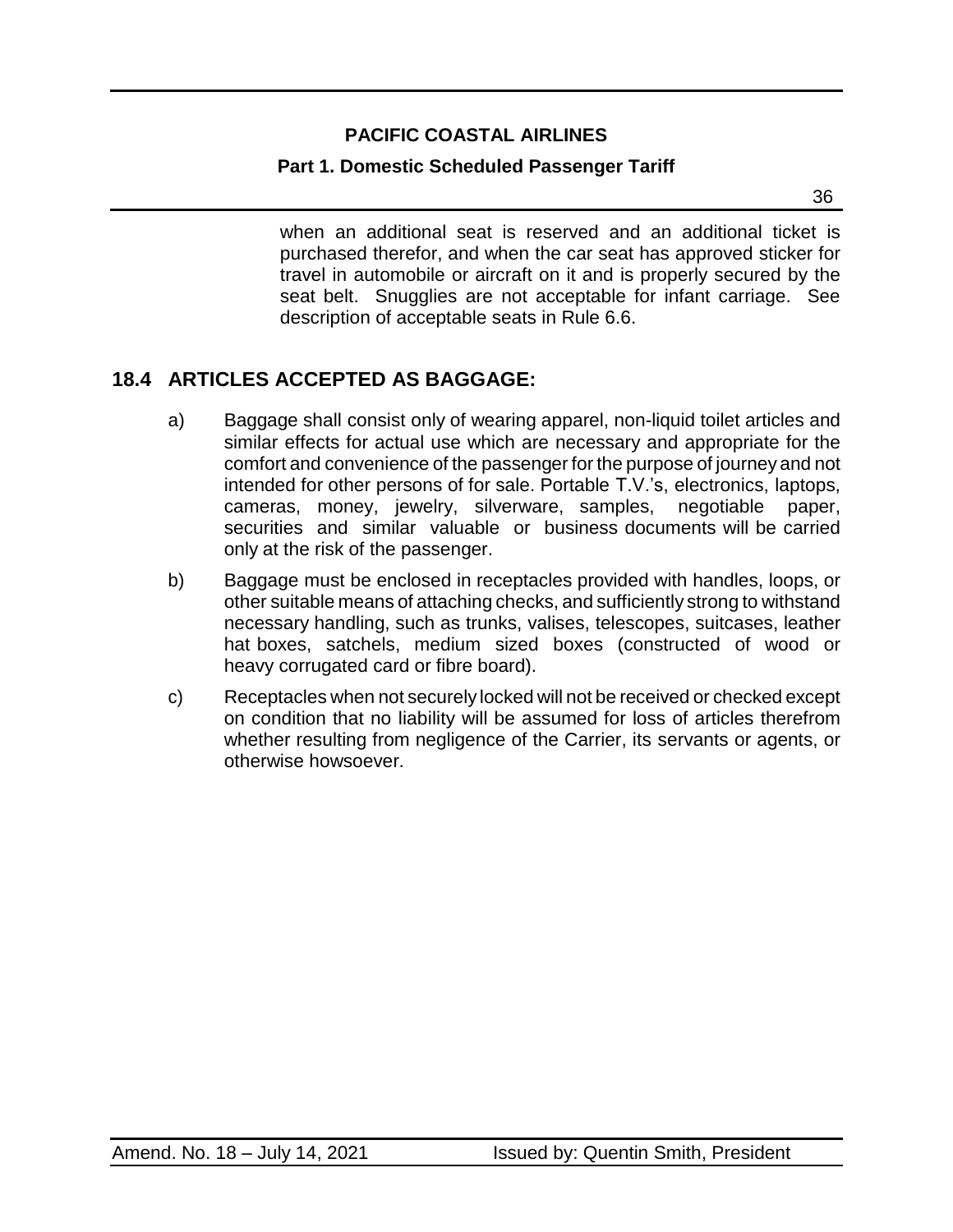#### **Part 1. Domestic Scheduled Passenger Tariff**

37

### <span id="page-36-0"></span>**19.0 BAGGAGE ALLOWANCE**

19.1 Baggage rates are assessed on a per piece basis and are subject to checked baggage charges applicable to the fare class paid for the segment. The rates below are inclusive of government tax (GST). For further information regarding Pacific Coastal Airlines fare classes please see 9.0 Application of Fares.

|                                   | <b>1st Checked</b><br><b>Piece</b> | 2nd<br><b>Checked</b><br><b>Piece</b> | 3 pieces or<br>more | <b>Oversized or overweight</b><br>Single item exceeding 50lbs<br>or 62" linear dimensions |
|-----------------------------------|------------------------------------|---------------------------------------|---------------------|-------------------------------------------------------------------------------------------|
| <b>Bravo Fare</b>                 | \$31.50                            | \$52.50                               | \$105.00            | \$105.00                                                                                  |
| <b>Classic</b><br>Fare            | \$0.00                             | \$52.50                               | \$105.00            | \$105.00                                                                                  |
| <b>Encore Fare</b>                | \$0.00                             | \$0.00                                | \$105.00            | \$105.00                                                                                  |
| <b>QuikPass</b><br><b>Bravo</b>   | \$0.00                             | \$52.50                               | \$105.00            | \$105.00                                                                                  |
| <b>QuikPass</b><br><b>Classic</b> | \$0.00                             | \$0.00                                | \$105.00            | \$105.00                                                                                  |
| <b>QuikPass</b><br><b>Encore</b>  | \$0.00                             | \$0.00                                | \$105.00            | \$105.00                                                                                  |

For baggage that fails to travel on a specified flight, delivery at the expense of the carrier to a maximum of two hundred and fifty dollars (\$250.00 CAD).

#### 19.2 **Checked Baggage Limit:**

The maximum number of checked baggage items that will be accepted for all fare classes is three (3) permitted that applicable checked baggage charges are paid.

#### 19.3 **Overweight/oversized checked baggage:**

| Amend. No. 18 - July 14, 2021 | <b>Issued by: Quentin Smith, President</b> |
|-------------------------------|--------------------------------------------|
|                               |                                            |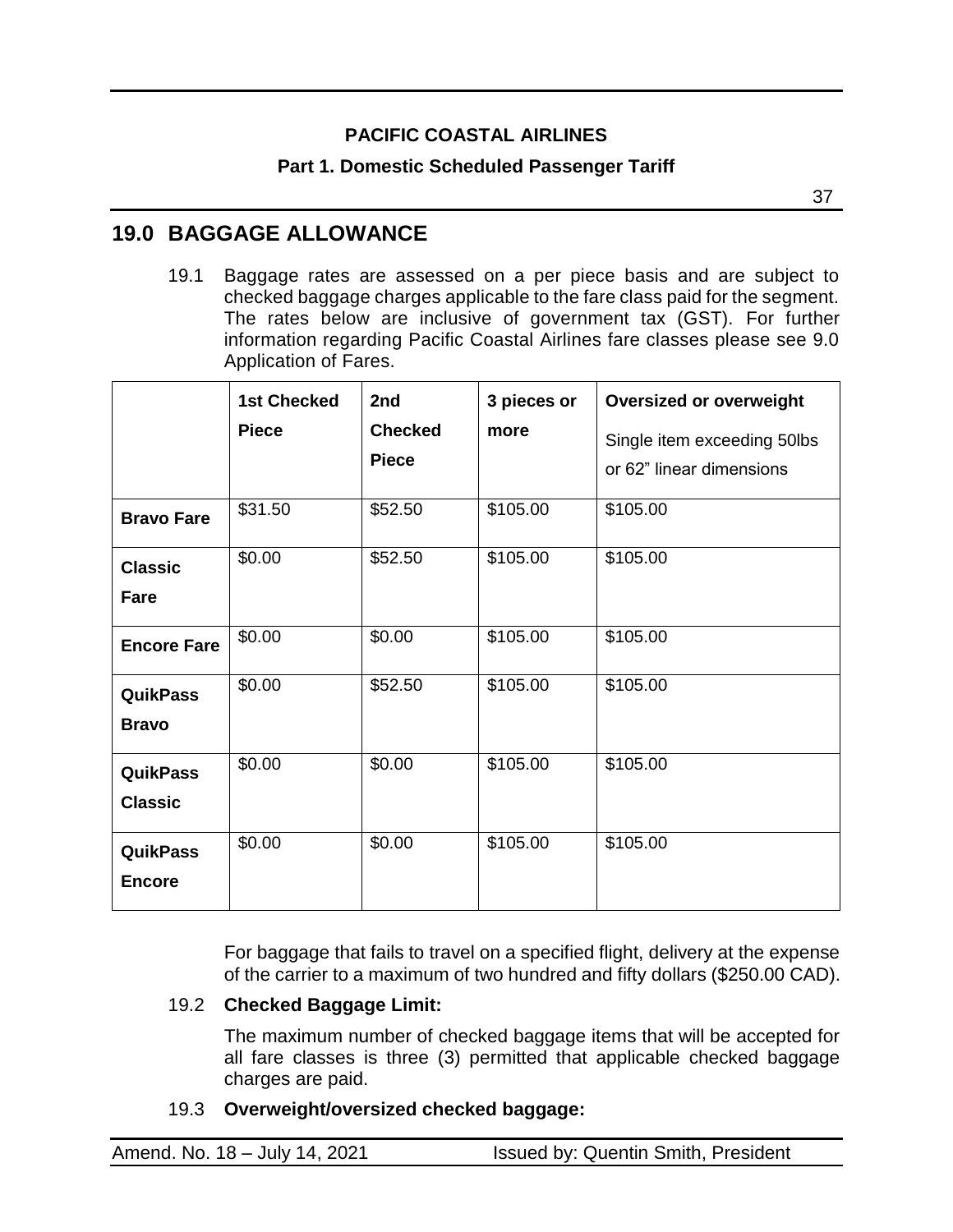### **Part 1. Domestic Scheduled Passenger Tariff**

The maximum overall dimension of any single piece of checked baggage (L  $+ W + H$ ) must be less than 62 in. (158 cm) with a maximum weight of 50 lbs (22.7 kg).

- a. Items with overall dimensions of more than 62 in. (223 cm) and/or weighing between 50 lbs and 70 lbs (31.8 kg) shall be assessed as oversized or overweight.
- b. Any item having exceeding overall dimensions of 88 inches (223 cm) and/or 70 lb (40.8 kg) shall be assessed as General Cargo and will be shipped as per Standard General Cargo Tariff rules.
- c. Any item with a single linear dimension exceeding 72 in. (182.9 cm.) shall be assessed as General Cargo and will be shipped as per General Cargo Tariff rules.
- 19.4 A child under two (2) traveling for free with a fare-paying adult, is not entitled to any baggage allowance.
- 19.5 Except as otherwise provided, the term "baggage" for the purpose of determining baggage allowance, and for no other purpose, shall include all luggage including briefcases, portfolios, packages, parcels, typewriters, camera equipment and accessories and other similar articles whether personally carried by passengers in the cabin or checked and carried in the cargo compartments. (Individual books and magazines, binoculars, pocket size cameras and coats will not be weighed as "baggage" when carried by the passenger in the cabin).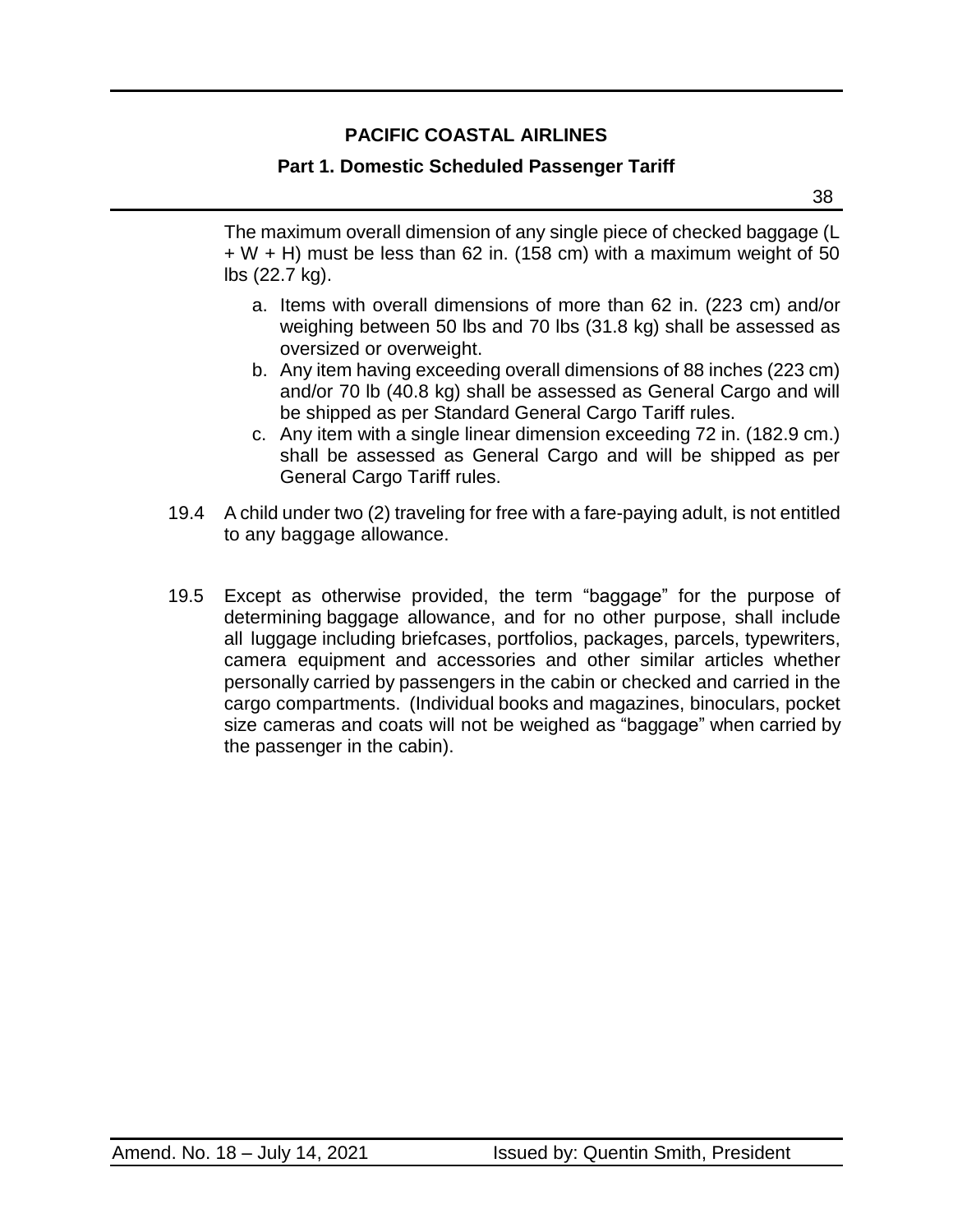### **Part 1. Domestic Scheduled Passenger Tariff**

а в селото на селото на селото на 1939 година в 1939 година в 1939 година в 1939 година в 1939 година в 1930 г<br>В 1930 година в 1930 година в 1930 година в 1930 година в 1930 година в 1930 година в 1930 година в 1930 годин

## <span id="page-38-0"></span>**20.0 CARRY-ON BAGGAGE**

Carry-on Baggage is permitted on all flights. The carry-on/ valet baggage allowance will be limited to two pieces: one (1) carry-on bag/roller board-type bag and one (1) personal item (such as purse, laptop bag, diaper bag, etc.). The total maximum weight permitted is 44 lbs (20 kg) with maximum dimensions of 9 in. (22.9 cm.) x 15.5 in. (39.3 cm.) x 21.5 in. (54.6 cm

|                              | <b>Maximum Size</b>                           | <b>Maximum</b><br>Weight |
|------------------------------|-----------------------------------------------|--------------------------|
| 1 Standard<br><b>Article</b> | 9" X 15.5" X 21.5"<br>(23cm X 40cm X<br>55cm) | 22lbs (10kgs)            |
| 1 Personal<br><b>Article</b> | $6"$ X 13" X 17"<br>(16cm X 33cm X<br>43cm)   | 22lbs (10kgs)            |

# <span id="page-38-1"></span>**21.0 LIABILITY OF CARRIER FOR BAGGAGE**

- 21.1 The Carrier will not be liable for:
	- a) the loss of, or any damage to or delay in the delivery of any property which is not acceptable for transportation pursuant to Rule 18, (Acceptance of Baggage), or for any other loss or damage of whatever nature resulting from any such loss or damage or from the transportation of such property;
	- b) loss, damage to, or delay in the delivery of fragile or perishable articles, money, jewelry, cameras, video and electronic equipment, silverware, negotiable papers, securities, or other valuables, business documents, or samples which are included in the passenger's checked baggage, whether with or without the knowledge of the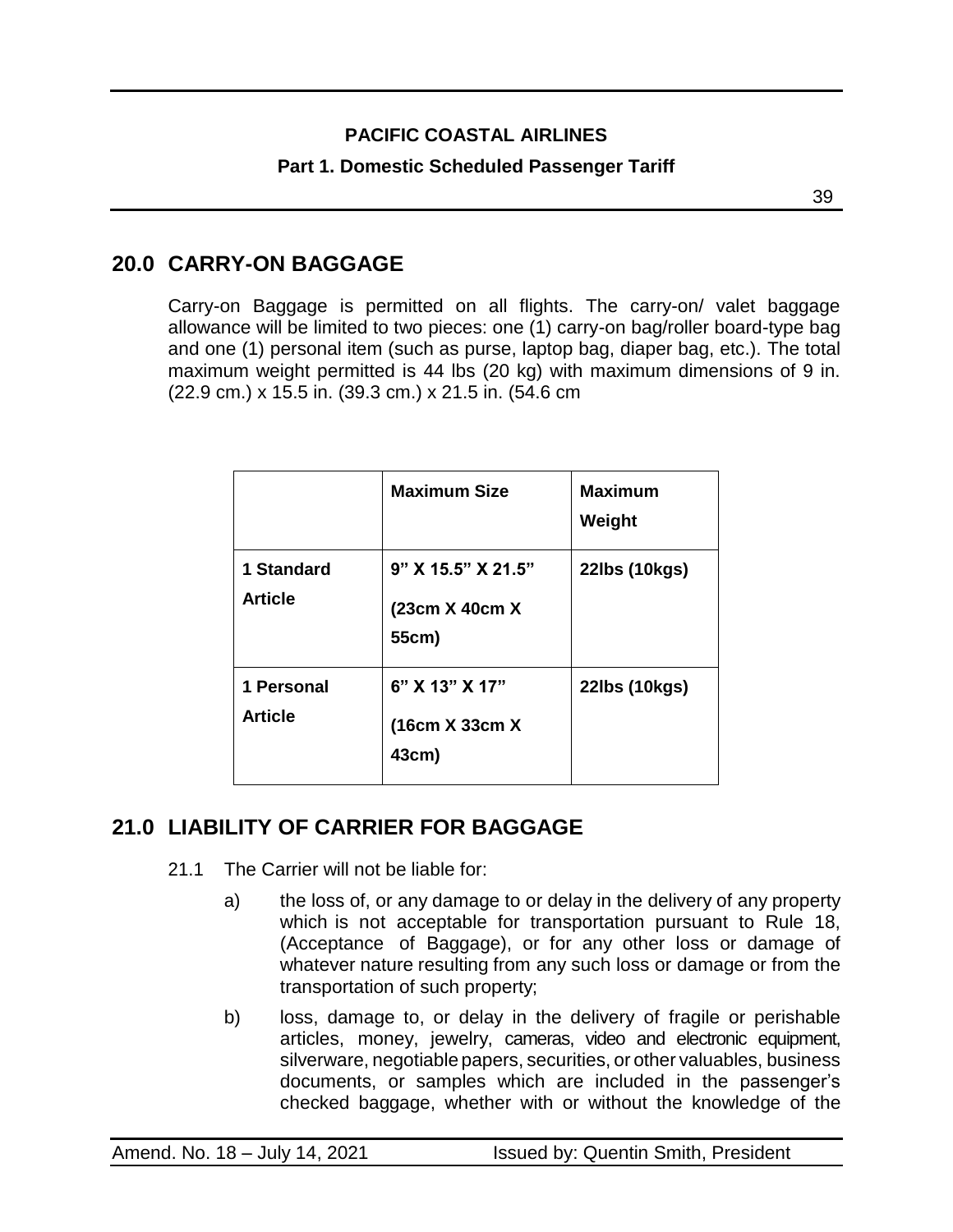#### **Part 1. Domestic Scheduled Passenger Tariff**

40

Carrier.

c) damage to baggage that has resulted from excess weight or overpacking. Minor damage such as would be expected under normal wear and tear during transit. This includes ripped seams, zippers, scuffs, scratches, nicks, dents, missing straps, feet, clips and wheels, exterior tube handles or similar damage attributable to normal wear and tear.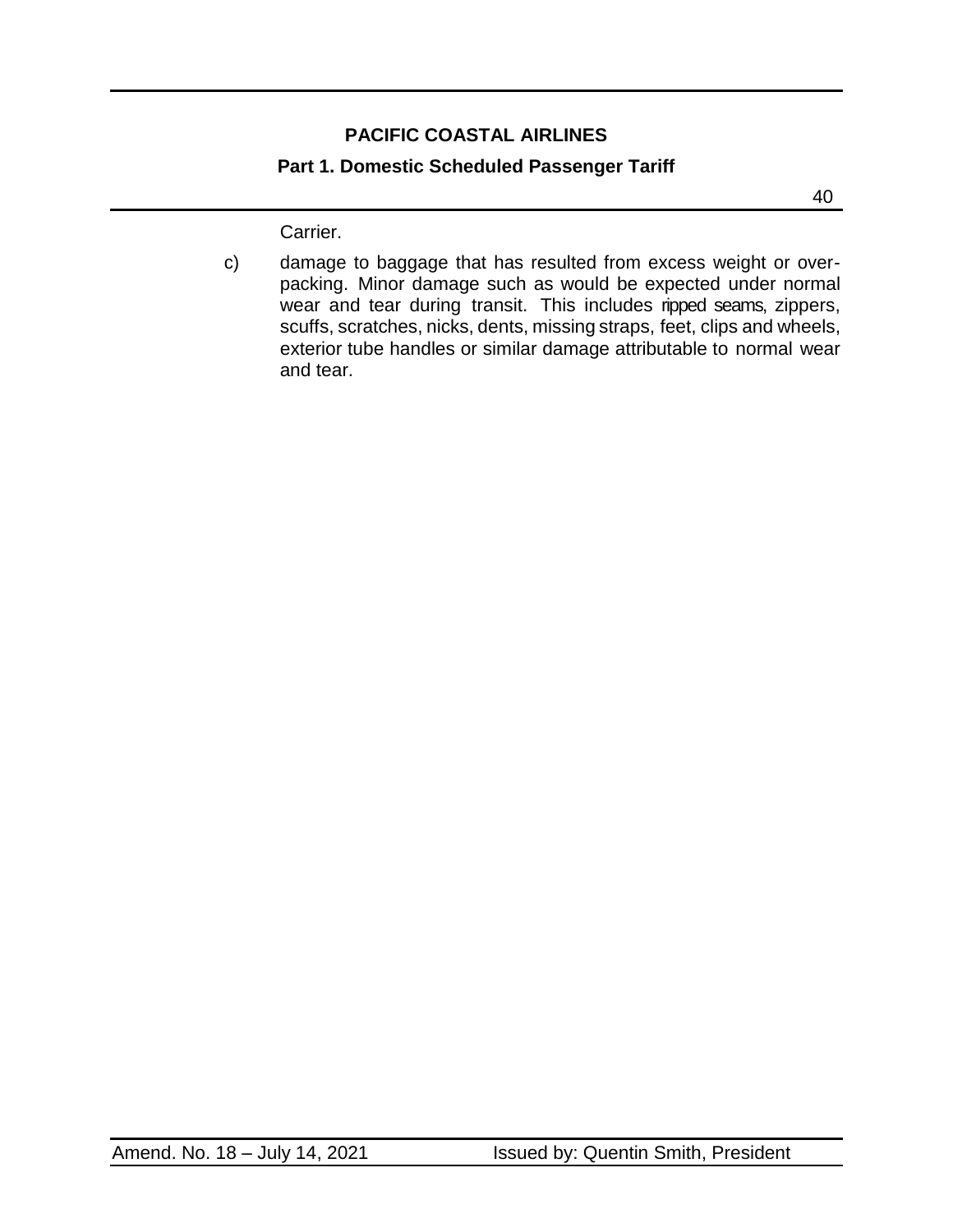#### **Part 1. Domestic Scheduled Passenger Tariff**

### <span id="page-40-0"></span>**22.0 LIMITATION OF LIABILITY FOR BAGGAGE**

Pacific Coastal Airlines will do it's best to ensure that all baggage gets to where it is supposed to be on time and without damage. There is occasion where it doesn't. In this case we will do everything we can to reunite the baggage with the passenger or make restitution. In most cases the baggage is in our system and can be quickly located and sent on the next flight. If this is not the case, or if the baggage has been damaged the Company will do what it can to prevent further inconvenience. If a delayed bag cannot be reunited with a passenger on the same day, the Customer Service Agent on duty may authorize an allowance that will enable the passenger to replace the necessities until the bag is found or the investigation is complete (refer to 22.1 b. below). This allowance will depend on the situation, but will not normally be paid out unless the bag cannot be reunited within the same day. This allowance will be limited by the following rules.

22.1 The following conditions apply to lost or damaged baggage:

a) In the event of damaged baggage the passenger must initiate a claim within four (4) hours of arrival at the destination station. A claim form will be provided by a Customer Service Agent. In the event of lost baggage the passenger must initiate a claim within four (4) hours of arrival at the destination station.

b) Upon receipt of a lost or damaged bag claim that the Carrier cannot rectify on the day of travel, the Carrier may authorize up to a fifty (\$50) dollar allowance for incidental costs of the lost or damaged baggage.

c) Pacific Coastal Airlines maximum baggage liability compensation for lost or damaged baggage (including contents) is 1,288 Special Drawing Rights, per person (approximately \$2,400 CAD). All compensation is paid out only when the passenger provides proof of the amount of loss. After extensive searching, if a delayed checked baggage is not located after 21 days, the item is considered lost. A damaged bag may be paid out at the discretion of the Manager responsible for Baggage Services after an investigation is completed. In the case of a damaged bag the waiting period will be no more than five (5) business days

d) The foregoing limitation will also apply to baggage or personal property accepted by the Carrier for temporary storage at a city or airport ticket office or elsewhere prior to the commencement or subsequent to the completion of the passenger's transportation.

e) Unchecked baggage or other personal property shall be carried at the risk of the passenger.

f) The Carrier will accept liability for mobility aids as is presented in Rule 16, Transportation of Passengers with Disabilities.

g) If the value of your bag contents exceeds the Carrier's liability, you may wish to consider purchasing baggage insurance through your own insurance company, prior to travel.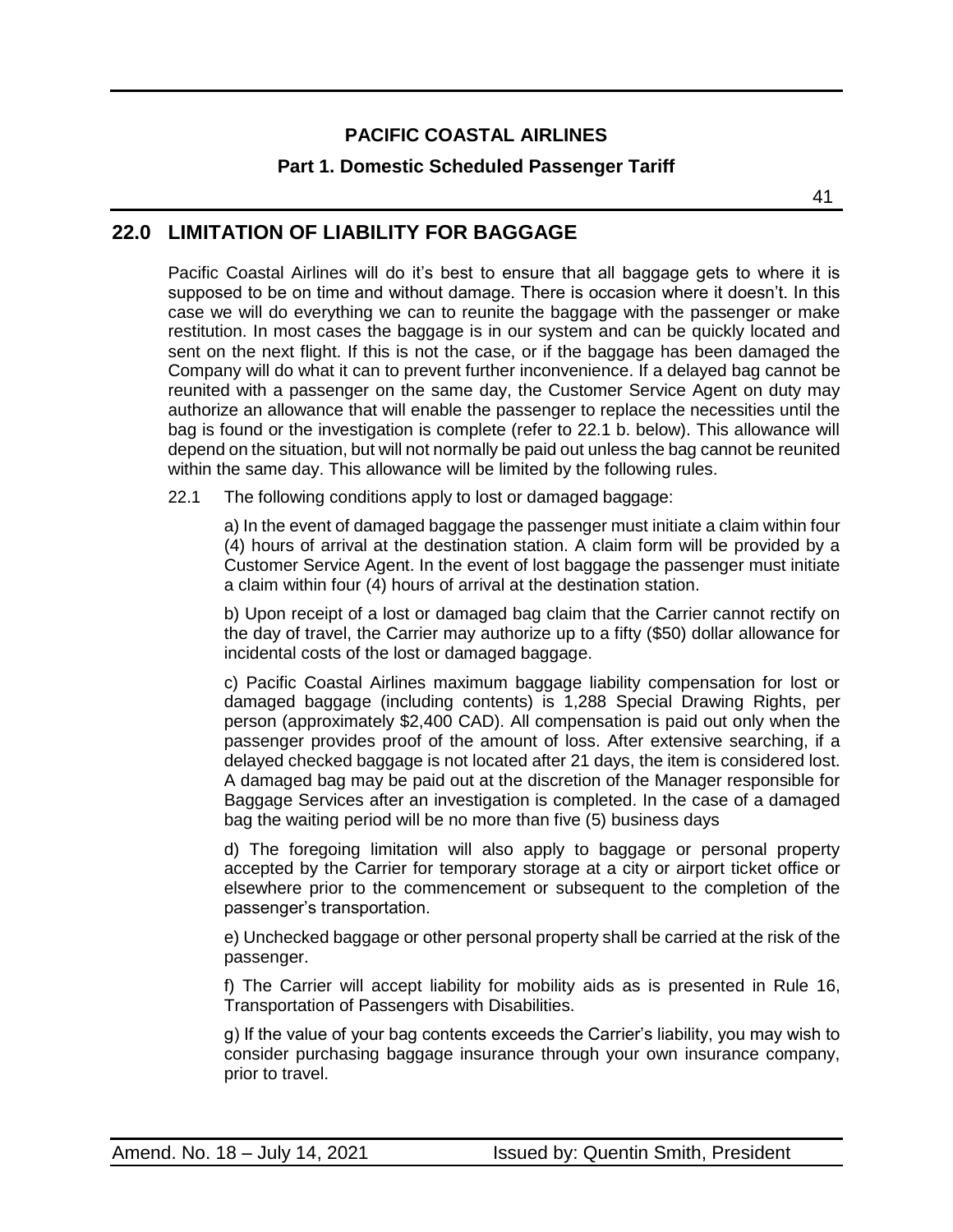### **Part 1. Domestic Scheduled Passenger Tariff**

### <span id="page-41-0"></span>**23.0 FAILURE TO OPERATE ON SCHEDULE**

23.1 Flight delays and cancellations is a travel disruption preventing passengers from completing their scheduled itinerary on time. A flight delay is when a flight takes off and/or lands later than its scheduled time. A flight cancellation occurs when a flight does not operate.

- 23.2 In the event you experience a flight delay greater than three hours or your flight is cancelled, Pacific Coastal Airlines will offer you the following alternate travel arrangements:
- Rebook you on the next available Pacific Coastal Airlines flight at no addition cost;
- Rebook you on an alternate flight or travel date at no addition cost;
- Cancel the effected segment and/or all of unused flight segments with no penalty and receive a full travel credit, or refund issued to the original form of payment; or
- Re-accommodate you on the next available flight on a carrier Pacific Coastal Airlines has a commercial agreement with.
	- 23.3 Standard of treatment is the care that the carrier will provide to passengers free of charge following a travel disruption. The category of travel disruption will determine if a passenger is entitled to standard of treatment. Passengers effected by a flight delay or cancellation due to uncontrollable events are not entitled to standard of treatment. Passengers effected by a flight delay or cancellation due to situations within the carriers control or within the carriers control, but required for safety may be entitled to standard of treatment.

Passengers entitled to standard of treatment who are informed of a flight delay or cancellation less than 12 hours before the scheduled departure time, and the flight delay is two or more hours after the scheduled departure time are offered the following:

#### **1. Food and drink\***

Pacific Coastal Airlines will issue meal vouchers, valid at pre-established restaurants. Meal vouchers will be issued taking into account the length of travel disruption and time of day.

#### **2. Access to communication**

Should a passenger request access to communication, Pacific Coastal Airlines will offer the use of a phone or direct the passenger to join available public WiFi networks.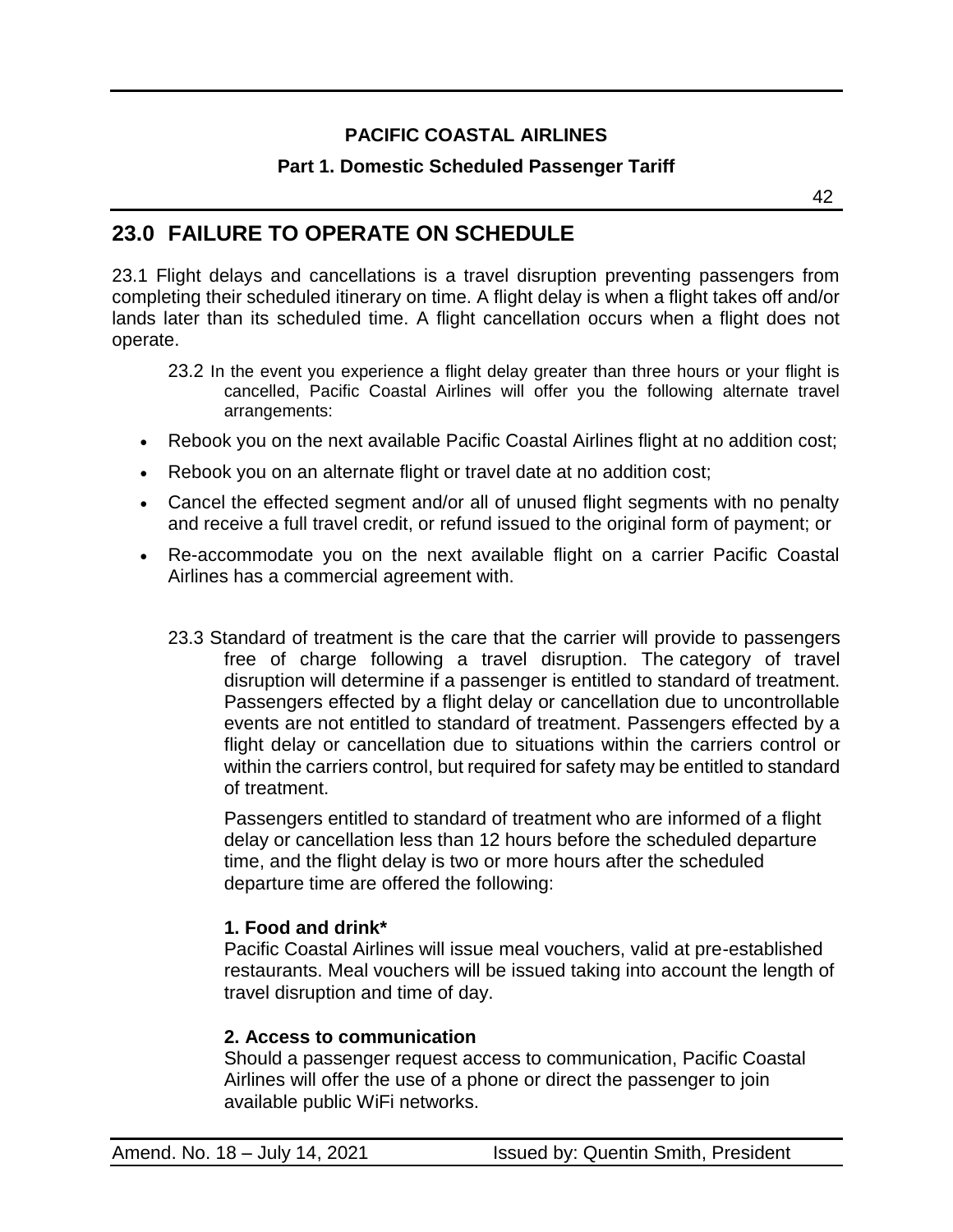### **Part 1. Domestic Scheduled Passenger Tariff**

43

#### **3. Accommodation**

If a passenger is required to wait overnight for their original flight or for a flight reserved as part of an alternate travel arrangement, Pacific Coastal Airlines will offer overnight accommodations. Transportation will also be provided to and from the accommodations.

\*Due to the location of some airports, food and drink options may be limited and not available to passengers.

#### 23.4 Compensation

Pacific Coastal Airlines may provide compensation to passengers following a travel disruption. It is important to understand that the [category](https://www.pacificcoastal.com/td_demo1/) and length of travel [disruption](https://www.pacificcoastal.com/td_demo1/) will determine if a passenger is entitled to compensation. Pacific Coastal Airlines does not offer compensation or reimbursement for any additional expenses incurred as a result of travel disruptions within control, but required for safety or uncontrollable events. Passengers travel that is disrupted due to controllable events are entitled to compensation based on the length of delayed arrival to the final destination.

| Length of Arrival Delay*    | <b>Monetary</b><br><b>Compensation</b> | <b>Future Travel Credit</b> |
|-----------------------------|----------------------------------------|-----------------------------|
| 0 to 2 hours and 59 minutes | \$0.00 CAD                             | \$0.00 CAD                  |
| 3 to 5 hours and 59 minutes | \$125.00 CAD                           | \$187.50 CAD                |
| 6 to 8 hours and 59 minutes | \$250.00 CAD                           | \$375.00 CAD                |
| 9+ hours                    | \$500.00 CAD                           | \$750.00 CAD                |

\*Arrival Delay = the revised arrival time at the final destination compared to the arrival time on the original ticket.

To receive monetary compensation or future travel credit as recourse for a controllable flight delay or cancellation greater than 3 hours, the disrupted passenger must apply for compensation. To apply, please visit our Travel [Disruptions webpage.](https://www.pacificcoastal.com/travel-disruptions/) Customers have one year from the date of the disrupted flight to take this action. Pacific Coastal Airlines will respond within 30 days or receiving your claim.

## <span id="page-42-0"></span>**24.0 REROUTING**

24.1 When a rerouting or change of destination is made at the passenger's request, the fare and charges that would have been applicable to the original destination are revised to the new destination with the following conditions: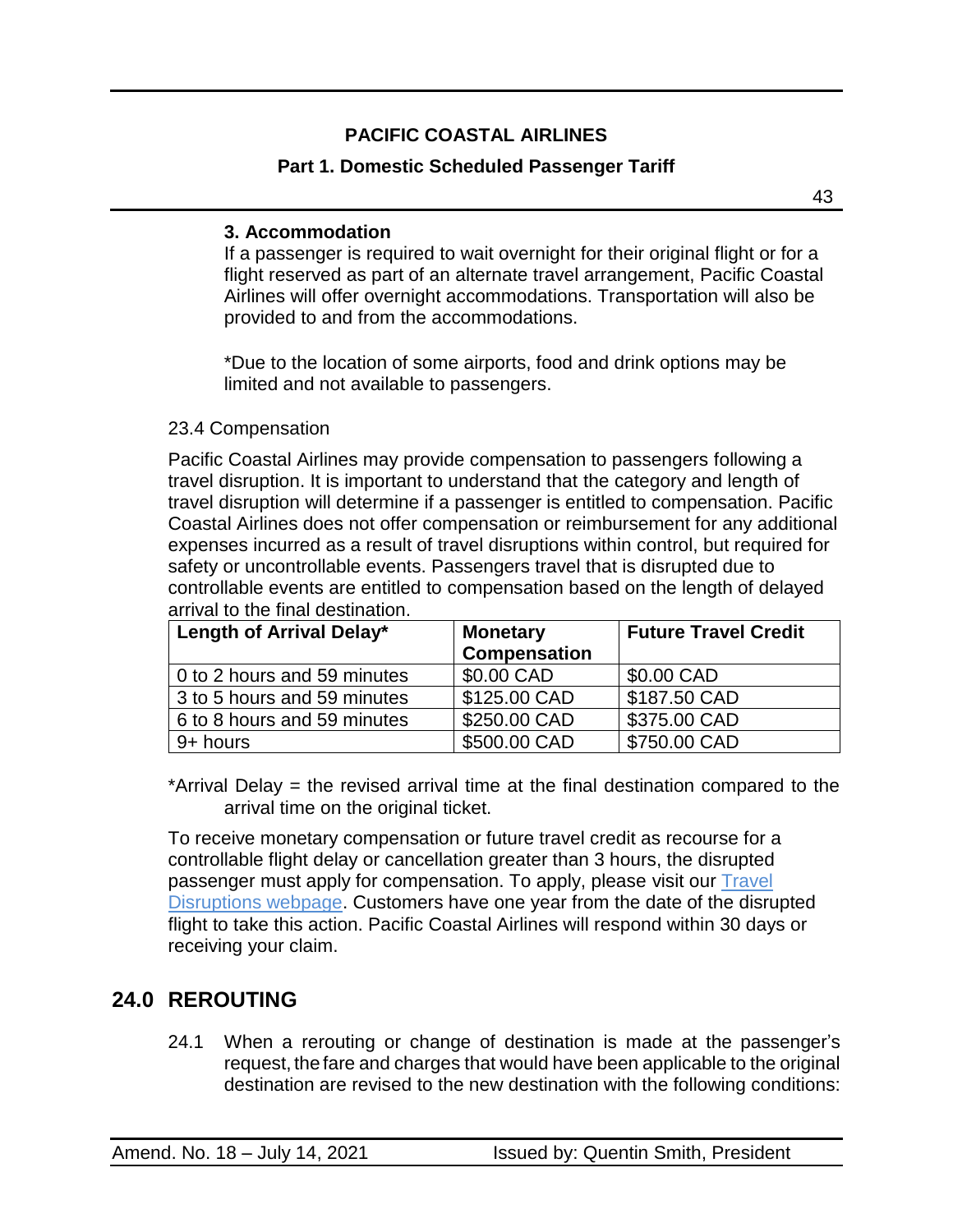### **Part 1. Domestic Scheduled Passenger Tariff**

44

- a) If the original ticket was a reduced fare ticket, any unused value of the original ticket is not refundable and will be held as a credit for one year from the date of original purchase.
- b) If the ticket was a full fare ticket, any unused portion will be refunded.
- c) If any additional fares and/or charges are applicable they must be paid at the time of change, prior to departure.

## <span id="page-43-0"></span>**25.0 REFUNDS**

### **25.1 INVOLUNTARY**

The amount the Carrier will refund upon surrender of the unused portion of the passenger's ticket pursuant to Rule 5 (Refusal to Transport), Rule 6 (Acceptance of Children) or Rule 23 (Failure to Operate on Schedule) is not applicable, the Carrier will, at the request of the passenger, and upon surrender of the unused portion of his ticket, provided application is made within the period of validity of the ticket, refund to the passenger named on the ticket on the following basis:

- i) if no portion of the ticket has been used, the refund will be an amount equal to the fare and charges applicable to the ticket issued to the passenger; and
- ii) if a portion of the ticket has been used, the refund will be an amount equal to the difference between the fare and charges applicable to the ticket issued to the passenger and the fare and charges applicable to the transportation of the passenger covered by the used portion of the ticket

#### **25.2 VOLUNTARY**

The Carrier reserves the right to require a written application directed to the Head Office, Accounts Division, of the Carrier, also the right to require a proper identification of the purchaser before any refund is made on unused portions of unused tickets.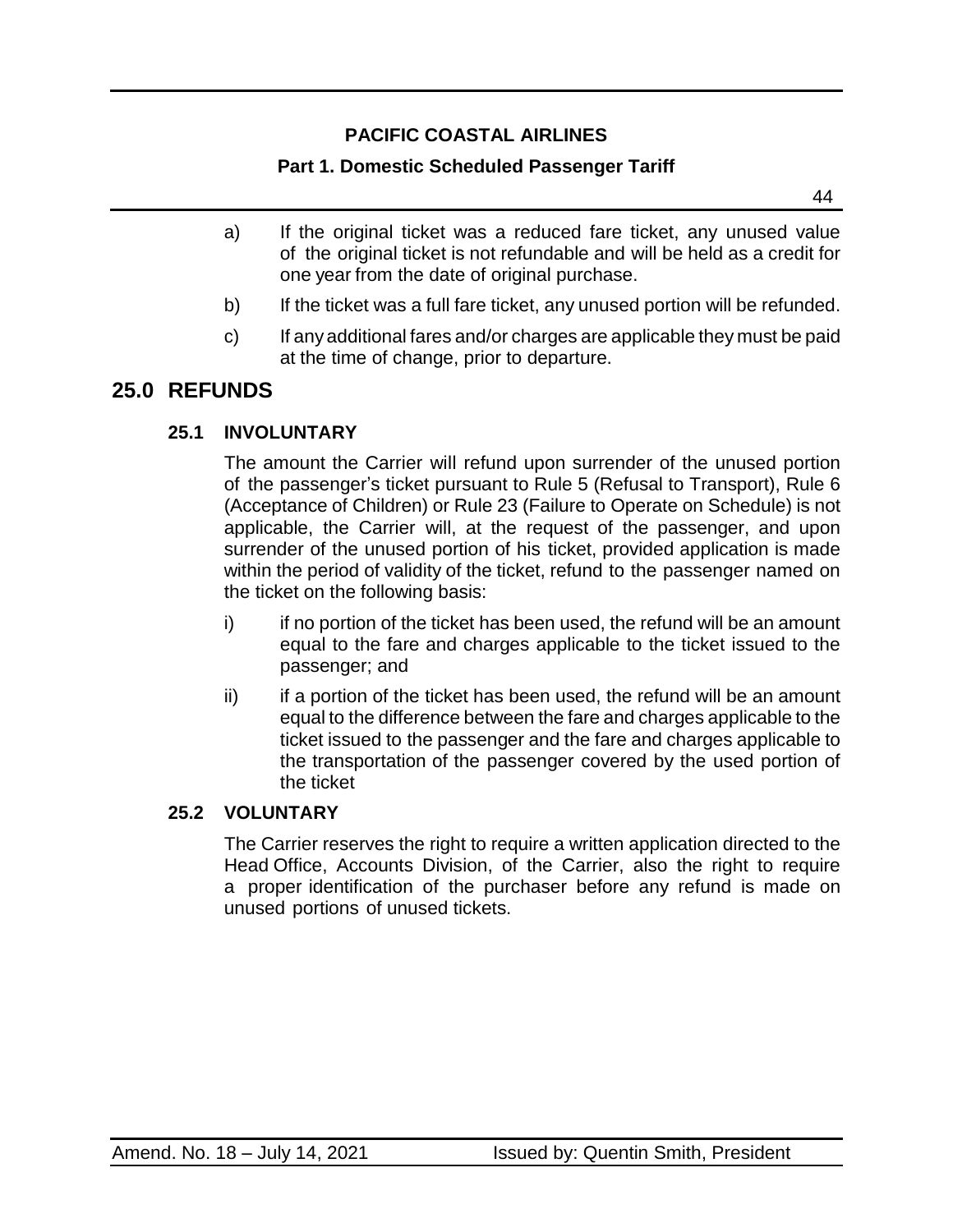#### **Part 1. Domestic Scheduled Passenger Tariff**

45

### <span id="page-44-0"></span>**26.0 LOST TICKETS**

- 26.1 When a passenger loses his ticket or a portion of his ticket, he will be required to purchase another ticket at published fares before transportation will be furnished between the points covered by the lost ticket.
- 26.2 Refund of the value of the ticket purchased to replace a lost ticket or refund of the value of the lost ticket if no ticket is purchased to replace it, will not be made until one year from validation date of the ticket and provided further that the lost ticket has not been used or refunded prior to the expiration of the one year period. Written notice of loss must be sent from the passenger to the Head Office, Accounts Division, of the Carrier,
- 26.3 When a passenger loses his ticket, or the unused portion thereof, the Carrier will make a refund to the passenger in the following amounts, as applicable:
	- a) if no portion of the ticket has been used, refund will be an amount equal to the fare and charges paid;
	- b) if a portion of the ticket has been used;
	- c) the passenger has purchased a new ticket covering the same transportation as that covered by the unused portion of the lost ticket, the refund will be an amount equal to the fare and charges paid as such new ticket;
	- d) the passenger did not travel on unused portion of lost ticket and has not purchased a new ticket covering the same transportation as that covered by the unused portion of the lost ticket, refund will be an amount equal to the difference between the fare and charges applicable to the transportation of the passenger covered by the used portion of the ticket;
	- e) refund will be made in accordance with (1) above, provided application therefore has been made not later than one month after the expiration date of the lost ticket to general offices of Carrier on forms prescribed by Carrier for such refunds.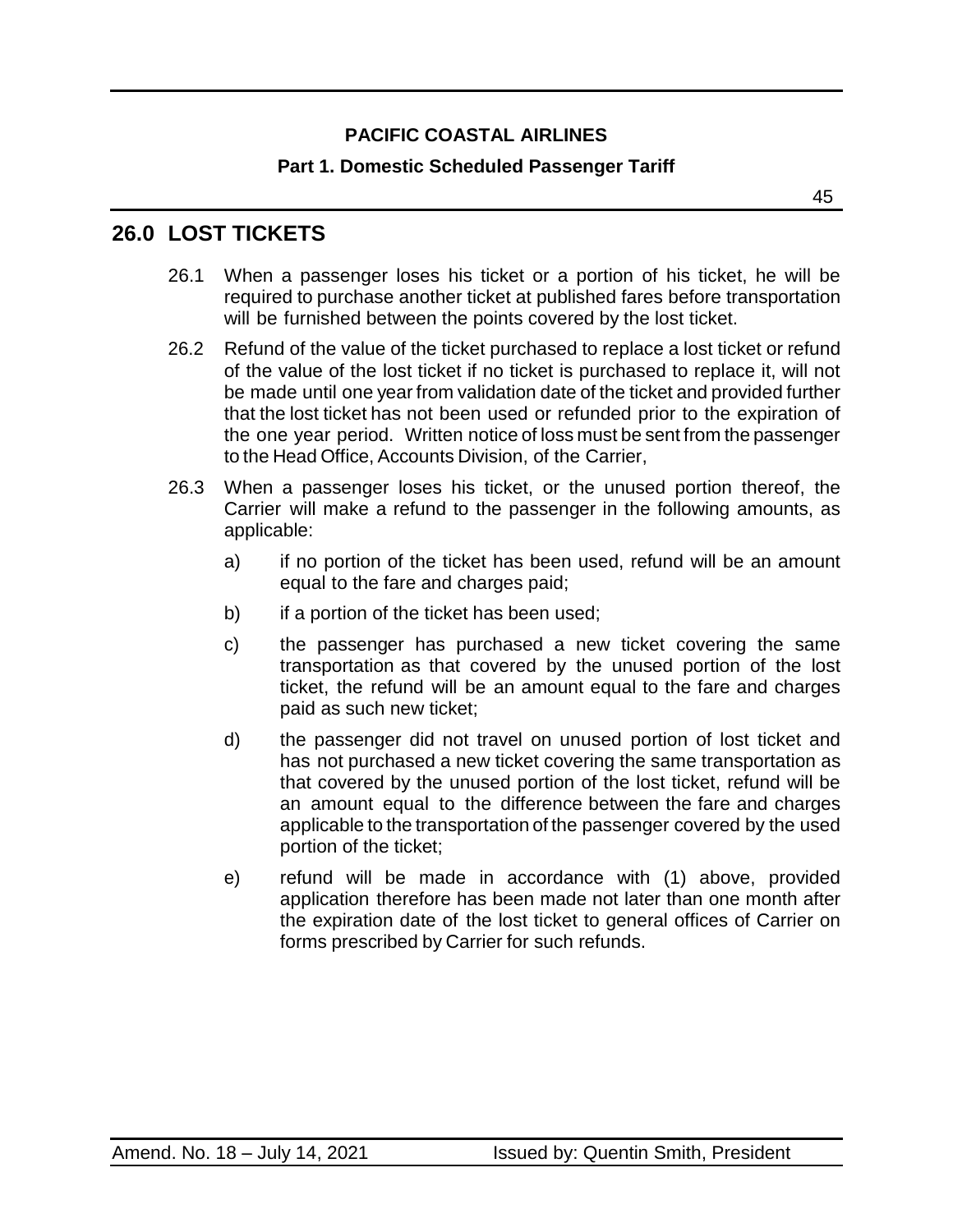**Part 1. Domestic Scheduled Passenger Tariff**

46

### <span id="page-45-0"></span>**27.0 PRIVACY ACT AND DISCLOSURE OF INFORMATION**

The Company will take all reasonable precautions to safeguard a customer's information. No details of a customer's travel itinerary will be provided to anyone (including family members) unless the customer has provided consent, or the person can provide enough key information that will enable the Company to be reasonably sure that the person should have access to the information.

In cases where an UM is involved this security will be heightened so that only the parent, guardian or designated responsible adult will be privy to the file. And again the person will need to have key information of the reservation before any further information is given out.

### <span id="page-45-1"></span>**28.0 DETERMINATION OF MILEAGES**

In the computation of passenger fares, the mileages shall be:

- as per the Official Distance Table.
- For points or routing not listed on the Official Distance Table, the mileage determined from the NavPak or Jeppesen FlightStar Flight Planning software will be used.

### <span id="page-45-2"></span>**29.0 TARMAC DELAYS**

Although rare, it is possible that a Pacific Coastal Airlines flight could encounter an extended tarmac delay due to weather conditions, air traffic control restrictions, gate availability, mechanical problems, or other uncontrollable circumstances that result in ground delays.

Should a flight experience a tarmac delay our flight crew will provide you with status updates every 30 minutes as new information is made available about the ground delay. If permitted safe to do so by flight crew we will do our best to allow passengers to communicate with people outside of the plane (using their own personal electronic device), provide access to lavatories\*, food and drink\*, and proper ventilation for heating or cooling if feasible.

Should a tarmac delay extend beyond 3 hours we will provide the option for passengers to disembark from the aircraft, permitted that we can safely facilitate.

\*Note: only our Saab aircraft have onboard lavatories and food and drink.

## <span id="page-45-3"></span>**30.0 ACCEPTANCE OF MUSICAL INSTRUMENTS**

Pacific Coastal Airlines will accept musical instruments as either checked baggage or as part of a passenger carry-on allowance. The size and weight of the musical instrument and type of carrying case will determine whether the item will be transported as carry-on or checked baggage.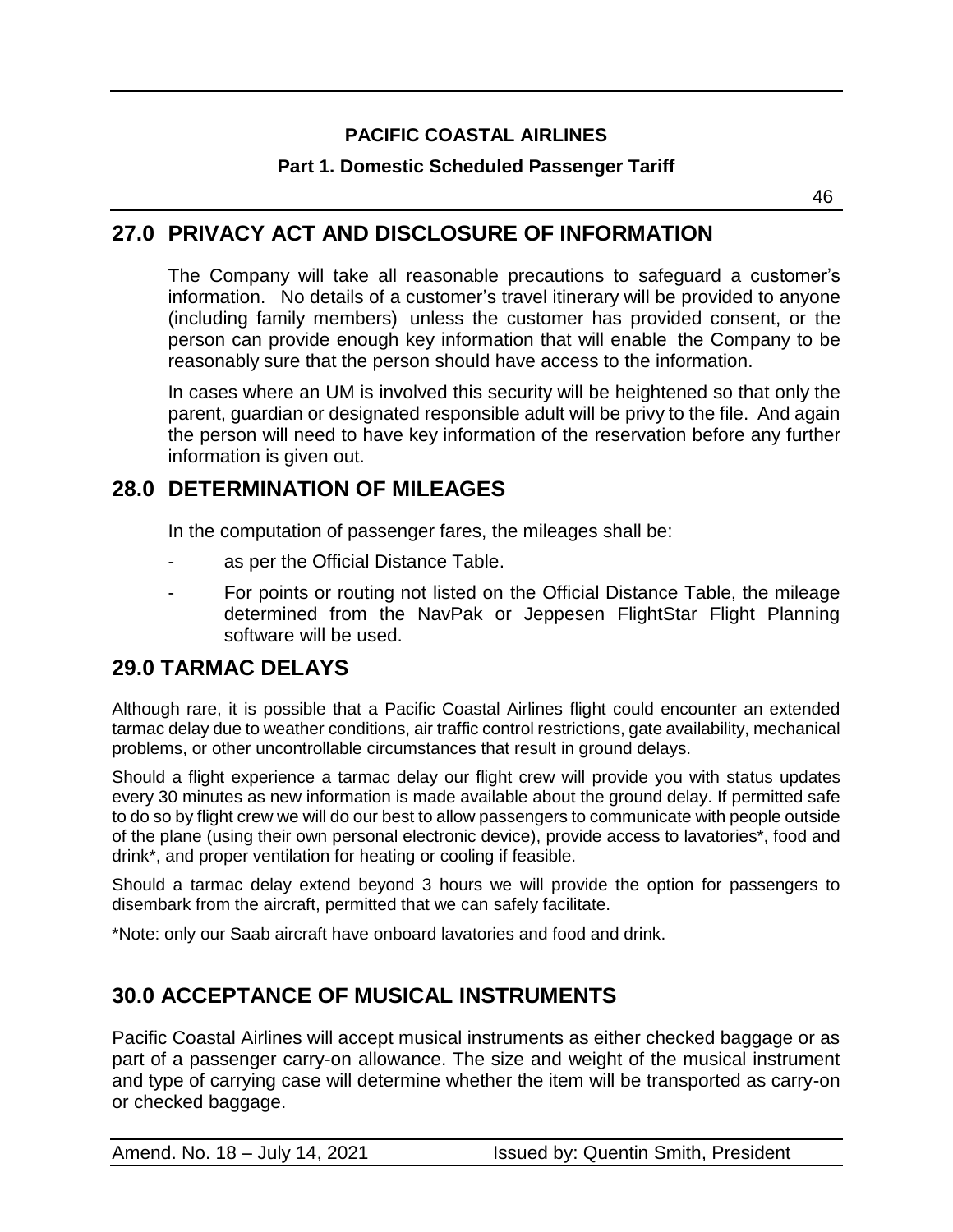#### **Part 1. Domestic Scheduled Passenger Tariff**

47

#### **30.1 Musical Instruments as Carry-On**

Small musical instruments are considered part of carry-on baggage allowance as long as they meet the carry-on dimension regulations and piece allowance. All carry-on musical instruments must be stowed in the overhead bin, under the seat, or in other approved locations. This is left to the discretion of the cabin crew and customer service agent upon checking the flight and baggage loads. Musical instruments in a soft-sided case cannot be placed on the valet cart.

#### **30. 2 Musical Instruments as Checked Baggage**

Musical instruments that exceed our carry-on baggage allowance must be checked in and will only be accepted provided they are properly packed in a hard-sided case. Applicable checked baggage fees apply. If instruments exceed the maximum checked baggage dimensions, the oversize fee will be waived. Overweight fees will apply if the item exceeds 50lbs.

|                      | <b>Soft-Sided Case</b>    |                   | <b>Hard-Sided Case</b>    |                                    |
|----------------------|---------------------------|-------------------|---------------------------|------------------------------------|
| In Cabin<br>Carry-On | <b>Maximum Dimensions</b> | 14" X 15.5" X 12" | <b>Maximum Dimensions</b> | 14" X 15.5" X 12"                  |
|                      | <b>Maximum Weight</b>     | 22lbs             | <b>Maximum Weight</b>     | 22lbs                              |
|                      | Fee                       | \$0.00            | Fee                       | \$0.00                             |
| <b>Valet</b>         | <b>Not Permitted</b>      |                   | <b>Maximum Dimensions</b> | 9" x 15.5" x 21.5"                 |
|                      |                           |                   | <b>Maximum Weight</b>     | 22lbs                              |
|                      |                           |                   | Fee                       | \$0.00                             |
| <b>Checked</b>       | <b>Not Permitted</b>      |                   | <b>Maximum Dimensions</b> | 86" Length                         |
| <b>Baggage</b>       |                           |                   | <b>Maximum Weight</b>     | 50lbs                              |
|                      |                           |                   | Fee                       | Applicable checked<br>baggage fees |

### <span id="page-46-0"></span>**31.0 ACCESS TO COMMUNICATION**

If a disrupted passenger who is eligible for access to communication through standard of care Pacific Coastal Airlines must make a method of communication available if the passenger requests it. Depending on the location Pacific Coastal Airlines can offer the customer the use of a phone or the use of available public WiFi.

### <span id="page-46-1"></span>**32.0 AIR PASSENGER PROTECTION REGULATIONS**

If you are denied boarding, your flight is cancelled or delayed for at least two hours, or your baggage is lost or damaged, you may be entitled to certain standards of treatment and compensation under the Air Passenger Protection Regulations. For more information about your

Amend. No. 18 – July 14, 2021 **Issued by: Quentin Smith, President**